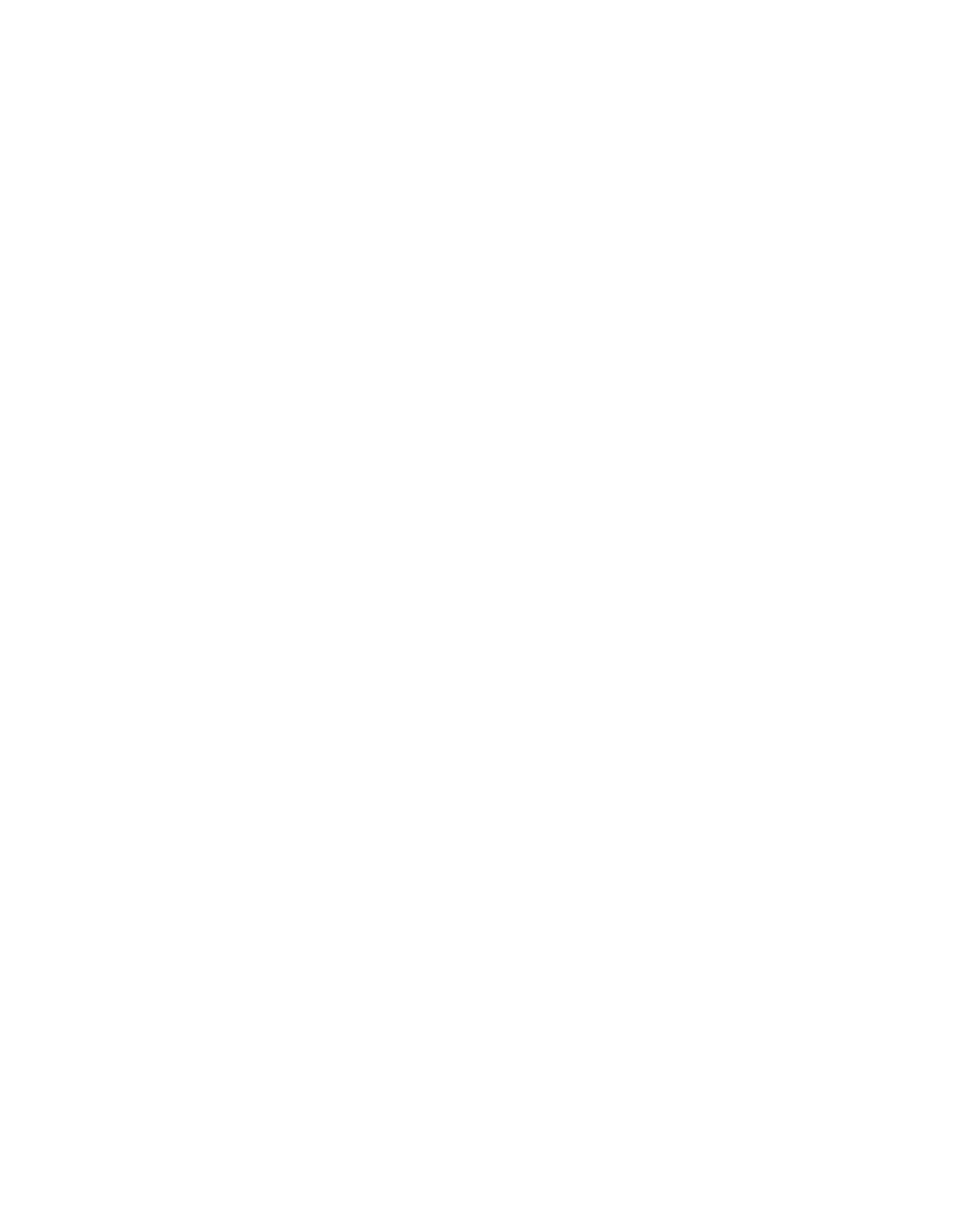Victims' Response to Trauma and Implications for Interventions: A Selected Review and Synthesis of the Literature

RR03VIC-2e

**J**ames K. Hill, Ph. D.



Research and Statistics Division

November 2003

*The views expressed in this report are those of the author and do not necessarily represent the views of the Department of Justice Canada.*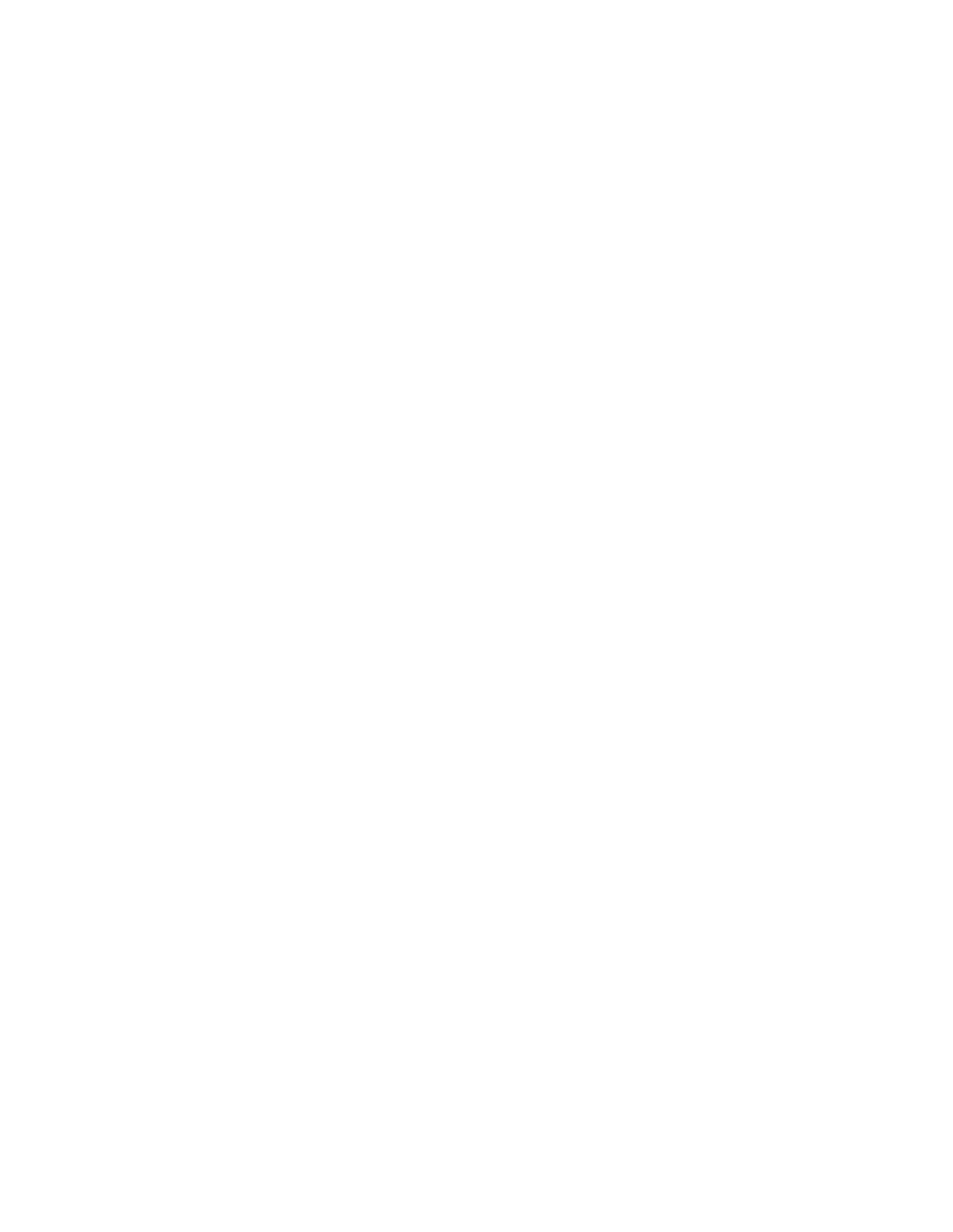# **Table of Contents**

|     | 2.1 |       |  |
|-----|-----|-------|--|
|     | 2.2 |       |  |
|     | 2.3 |       |  |
|     | 2.4 |       |  |
|     |     | 2.4.1 |  |
|     |     | 2.4.2 |  |
|     | 2.5 |       |  |
|     |     | 2.5.1 |  |
|     |     | 2.5.2 |  |
|     | 2.6 |       |  |
|     | 2.7 |       |  |
|     | 2.8 |       |  |
| 3.0 |     |       |  |
|     | 3.1 |       |  |
| 4.0 |     |       |  |
|     | 4.1 |       |  |
|     | 4.2 |       |  |
|     | 4.3 |       |  |
| 5.0 |     |       |  |
| 6.0 |     |       |  |
| 7.0 |     |       |  |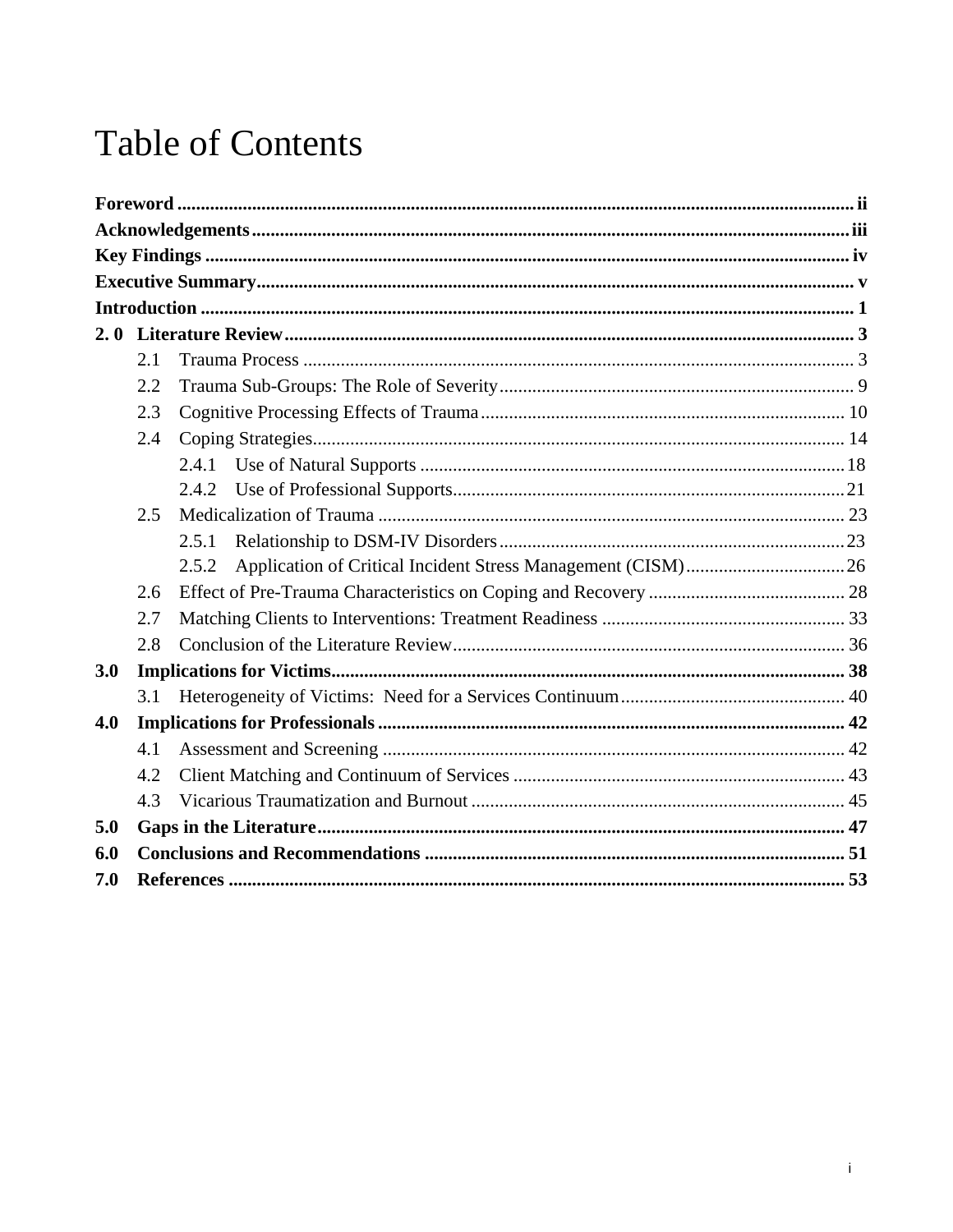# Foreword

ining understanding of the victim's internal psychological world is the task of both researchers and service-deliverers who focus on victimization. Those who work in this area often show an investment in this population that goes beyond standard research study. Furthermore, understanding psychological changes is an integral part of understanding crime victims' internal world. These changes have immediate effect in handling the crime event itself, but also impact on subsequent coping. The author has focused this document on delineating cognitive change in victims. However, the overarching focus is applying how victim characteristics, cognitive changes and coping skill impacts clinical understanding and interventions. This service-focus is reflected in the broad nature of the literature covered and the willingness of the author to move outside the boundaries of cognitive changes and crime victim research when the literature is found lacking. This exploratory approach should provide a useful guide to future policy development, program development, research and clinical investigations. Grain<br>Gress<br>Eurthorme

The interpretations included in this document are solely those of the author and are not necessarily those of Justice Canada or its employees.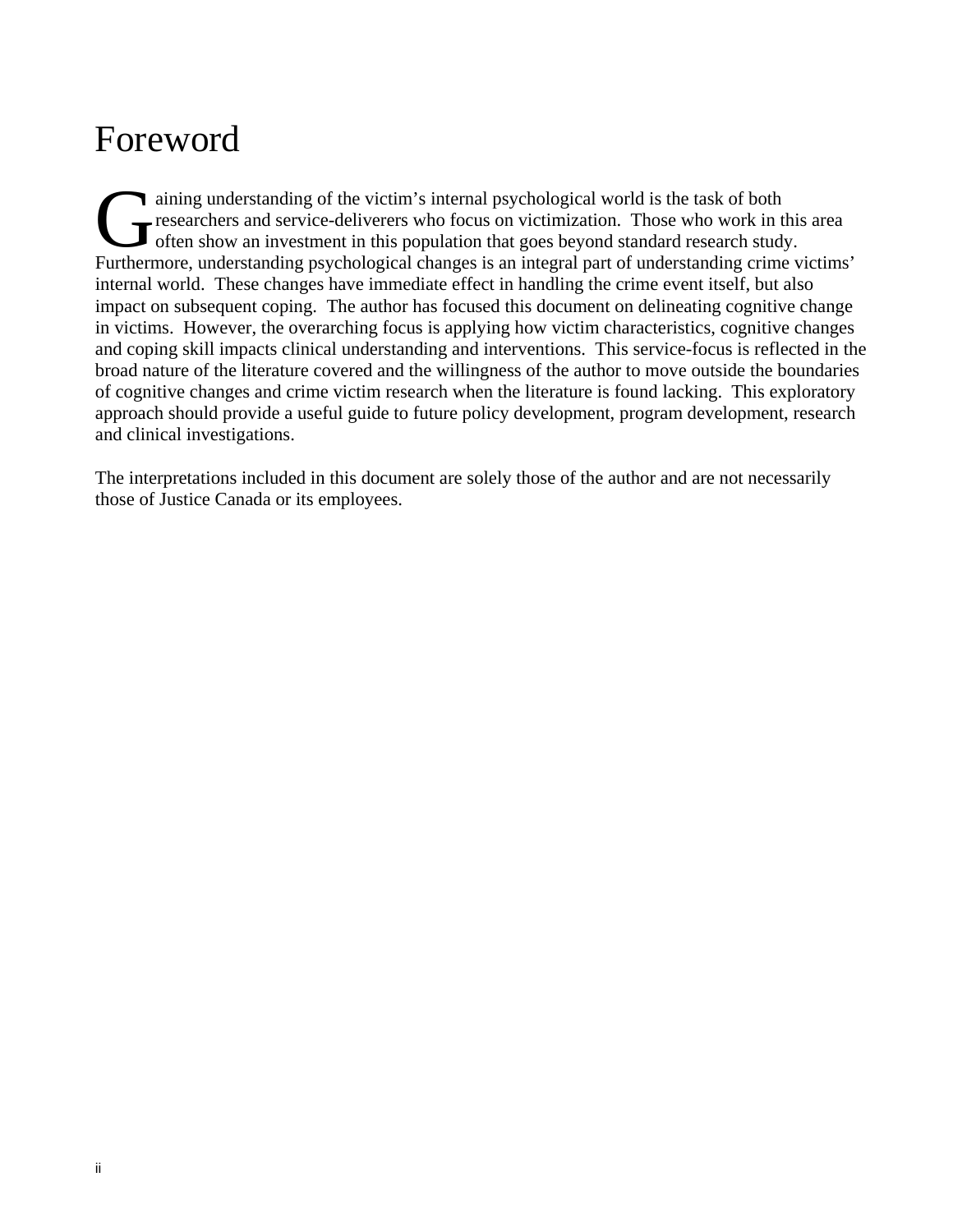# Acknowledgements

The author would like to gratefully acknowledge Dr. Lara K. Robinson for her helpful comments on an earlier draft of the document.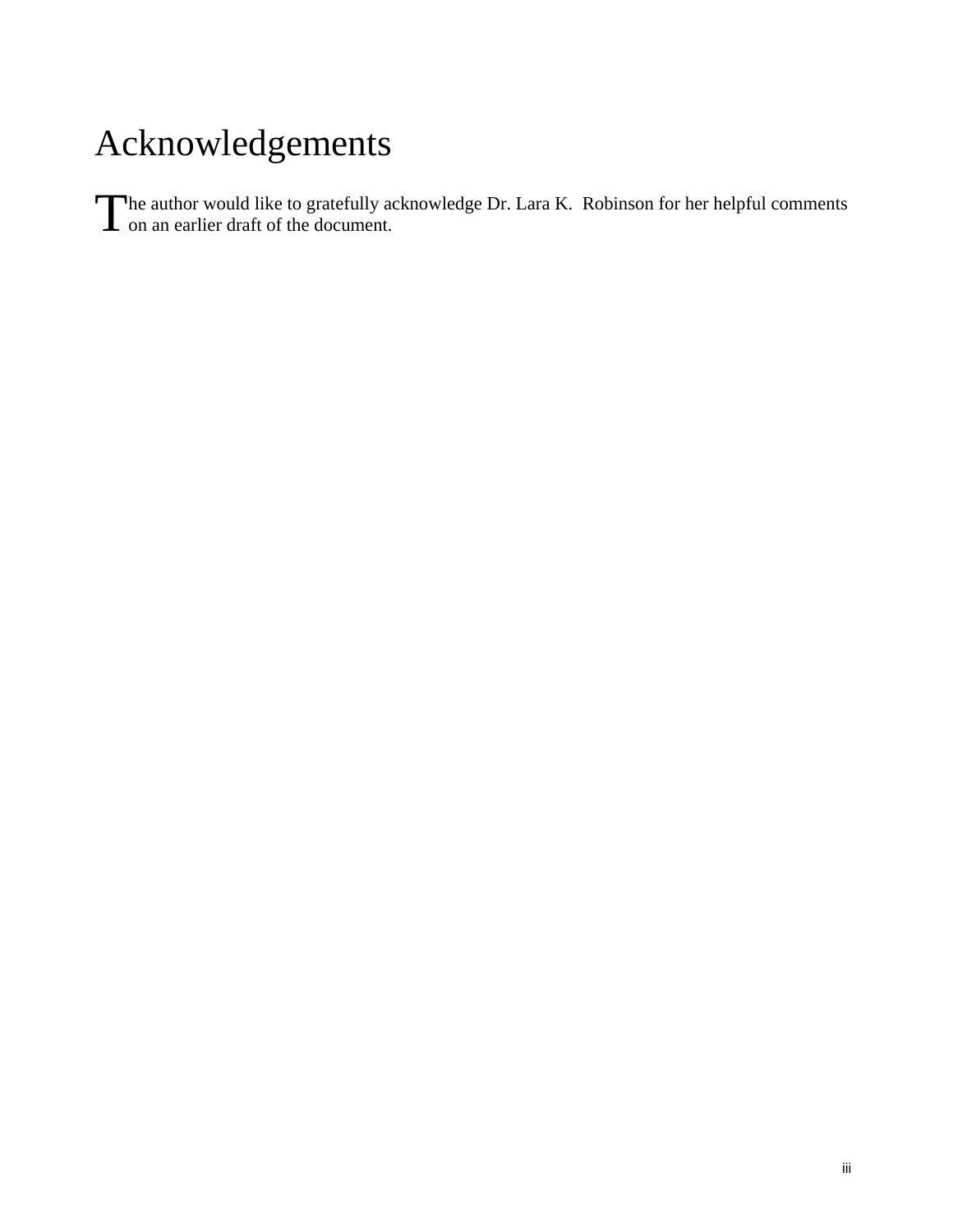# Key Findings

The following conclusions are based upon a review of the literature:

- Crime victimization is a process not an event.
- Victims suffer from cognitive changes based upon victimization.
- The literature specifically examining cognitive changes in victimization is extremely sparse. More research and applied work is needed to understand the cognitive changes related to victimization.
- Common reactions to crime victimization include anger, fear and avoidance. Other reactions include depression, anxiety, dissociation, information seeking and empowerment.
- It is likely that victimization has a cognitive effect both directly through re-defining oneself as a "victim" and indirectly, through the changes that accompany reactions.
- Crime characteristics are important when looking at trauma reaction.
- Severity of the crime and injury appears to be more important than the specific nature of the crime (e.g., family violence vs. assault vs. sexual assault) with respect to developing symptoms.
- Perceived and actual social support is important in moderating trauma reaction.
- Social support has a major effect on decision-making and subsequent coping.
- Victims prefer natural supports (family, friends) to professional supports.
- There has been little empirical research on the applicability of matching clients to interventions or the effectiveness of crisis intervention.
- Victims require a continuum of services.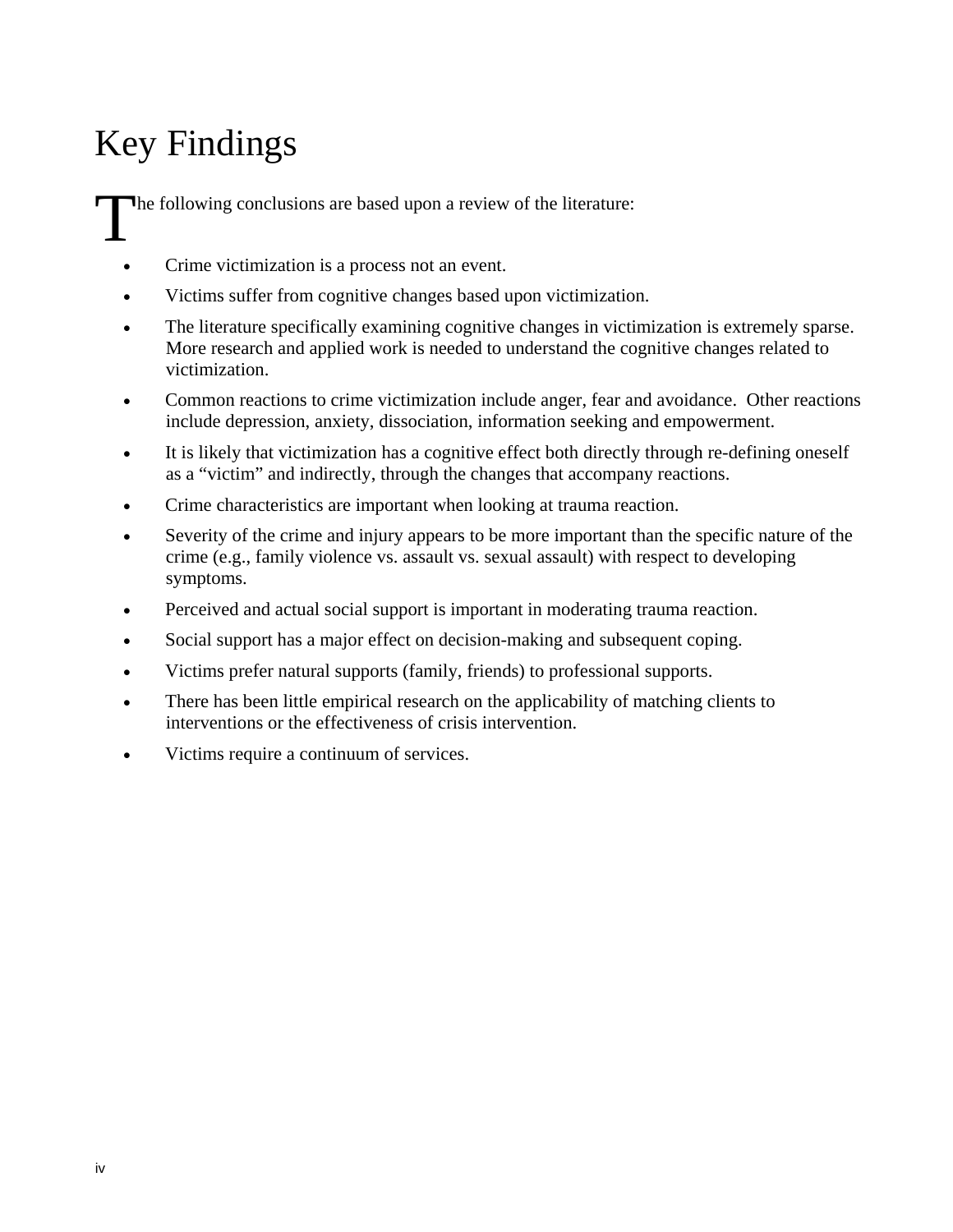# Executive Summary

he process of victimization does not end with the crime. Trauma associated with criminal behaviour can affect how victims view themselves, their world and their relationships. Trauma and loss have the potential to threaten one's sense of meaning in life. Furthermore, the The process of victimization does not end with the crime. Trauma associated with criminal behaviour can affect how victims view themselves, their world and their relationships. Trauma and loss have the potential to threate on cognitive changes that affect the entire person. Problem-solving ability, coping skills, personal, social and work relationships can all become compromised by cognitive changes. The focus of this review and synthesis is to identify cognitive changes that are related to crime victimization and relate this to clinical issues around interventions. A major challenge of the present review is that there is little empirical research in the area of cognitive changes in victimization. Thus, all effort has been made to include related areas to shed light on the very complex psychological world of the victim.

In examining the victim's internal world it is difficult to specify any one psychological profile related to victim reaction. The reality of individual psychology is that each person is different and will react differently to any stressor, including crime. However, one can discuss some likely psychological effects of being a crime victim. Casarez-Levison (1992) indicated victims might experience fear, humiliation, embarrassment, anger, loss, rejection, and physical symptoms. Others include some of the above problems and added depression, anxiety, hostility, avoidance, alienation, reduced self-esteem and increased need for social support in both victims of violent and non-violent crime (Norris, Kaniasty & Thompson, 1997). The psychological trauma associated with victimization may cause disruptions in feelings of control, interpersonal attachment, hypervigilance, sleep disturbance, intrusive memories, and feelings of anxiety, anger, grief, and depression (Everly, Flannery & Mitchell, 2000). At the interpersonal-social level, victimization and trauma can affect a wide variety of systems, including family, marital-peer relationships, the school-work community, or even the broader community (Burlingame & Layne, 2001).

In trying to understand the process of victimization, Casarez-Levison (1992) synthesized several models and delineated four stages in the victimization process: pre-victimization/organization, victimization/disorganization, transition/ protection and reorganization/resolution. This model tracks the victim from a pre-crime state, to coping with the criminal event, to adjusting to the ramifications of the criminal event. Most victims will face feelings of denial and acceptance around their experience. As victims cope with their new role of "survivor" they often question the predictability of their world, belief that the world is a safe place and that the world is fair. This challenges the "just-world" belief that good things happen to good people and bad things happen to bad people (Resick & Schnicke, 1993). Crime severity and pre-victimization characteristics often affect how much the victim faces these challenges. Of note, victims do not return to a pre-victimized state, but are forever changed by victimization. Specific crime characteristics (severity, use of violence, use of a weapon, use of threat), victim characteristics (coping skills, abuse history, personality characteristics, demographics) and system characteristics (reaction of officials, perceived and received support) can affect the victim's distress level (Gilboa-Schechtman& Foa, 2001; Norris et al., 1997; Ozer, Best, Lipsey & Weiss, 2003). This distress has an impact on subsequent adjustment.

In examining psychological consequences of crime, one must recognize that victimization is often an unpredictable event that interferes with the normal routine of the victim. Cognitive and emotional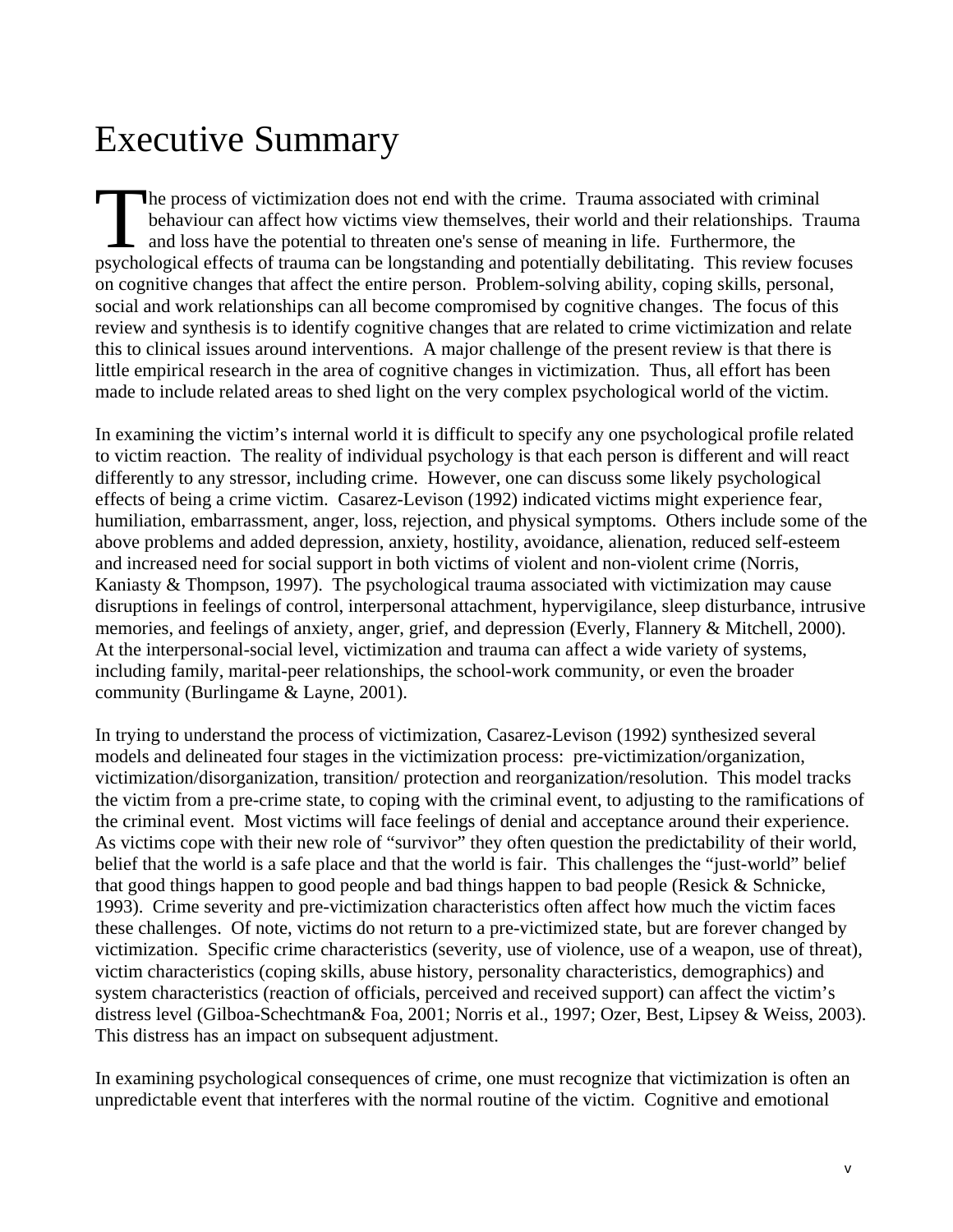reactions can result in an inability to go out, avoidance of crime-related stimuli, social withdrawal, altered activity, increased dependence on others, alcohol/drug abuse and drastic changes in living circumstances (moving, cutting off the phone, etc.). About half of violent crime victims report moderate to extreme distress, including depression, hostility and anxiety (Norris et al., 1997). Crime severity also affects distress (anger, tension, sadness), safety (fear, avoidance), esteem (low self-worth, inferiority) and trust (cynicism, pessimism). Cognitive outcomes can include memory problems, decision-making deficits, increased susceptibility to social influence, disorientation, concentration problems and so on. Although symptoms may be present during the criminal event, many can continue for some time after the crime, if not properly addressed.

With respect to coping, Norris et al. (1997) noted the importance of accessing natural (family, friends, etc.) and professional (police, lawyer, clergy, medical, mental health) sources of support. Although victims tend to prefer natural supports (Leymann & Lindell, 1992), about 12% of victims seek mental health services, with the victims of violent crime accessing services more often (Norris et al., 1997). Other common coping strategies include: information seeking, emphasizing survival, self-comparison, social comparison, activities in service of regaining control, activism, avoidance, denial and selfdeception, dissociation and cognitively narrowing the focus. Victims have many possible coping strategies at their disposal and their choice of strategy is likely a combination of cognitive skills, history and individual personality variables. The above list is not exhaustive as each person will have their own unique set of thoughts and feelings and these will work in synergy to create coping strategies and behaviours.

In examining trauma and crime victimization, much of the clinical research has focused on posttraumatic stress disorder (PTSD), anxiety and depression (Byrne et al., 1999; Dempsey, 2002). Researchers have found that violence and negative coping explained 30% of the variance in PTSD, 11% of the variance in anxiety and 20% of the variance in depression (Dempsey, 2002). These disorders have been linked to workplace violence (Rogers & Kelloway, 2000), sexual assault (Byrne et al., 1999), childhood sexual abuse, (Merrill, Thomsen, Sinclair, Gold & Milner, 2001), critical incidents (Everly et al., 2000), violent crime (Byrne et al., 1999) and family violence (Wolkenstein & Sterman, 1998). PTSD specifically, has been identified as a relatively common result of victimization (Byrne et al., 1999).

One possible strategy to address trauma in victims is Critical Incident Stress Management (CISM). CISM is a merging of crisis intervention models and group psychological debriefing techniques (Everly et al., 2000). Through application of pre-crisis preparation, large-scale procedures, individual acute crisis counselling, defusings, debriefings, family crisis interventions and follow-up procedures one hopes to avoid the worst effects of trauma. Although there is debate regarding the effectiveness of CISM, this approach does recognize the need for immediate victim services (Everly et al., 2000). Crime victims may benefit from early crisis intervention from the perspective of helping them overcome initial challenges, rather than focusing on reducing outcomes such as post-traumatic stress, anxiety and depression that may be better left for therapy (Calhoun & Atkeson, 1991).

Another model that could be applied to understanding how victims might cope with interventions is the Transtheoretical Model of Change (TMC) (Prochaska, DiClemente & Norcross, 1992). The TMC holds that people cycle through different psychological and behavioural processes when faced with change. The five stages are: pre-contemplation (no intention to change), contemplation (awareness of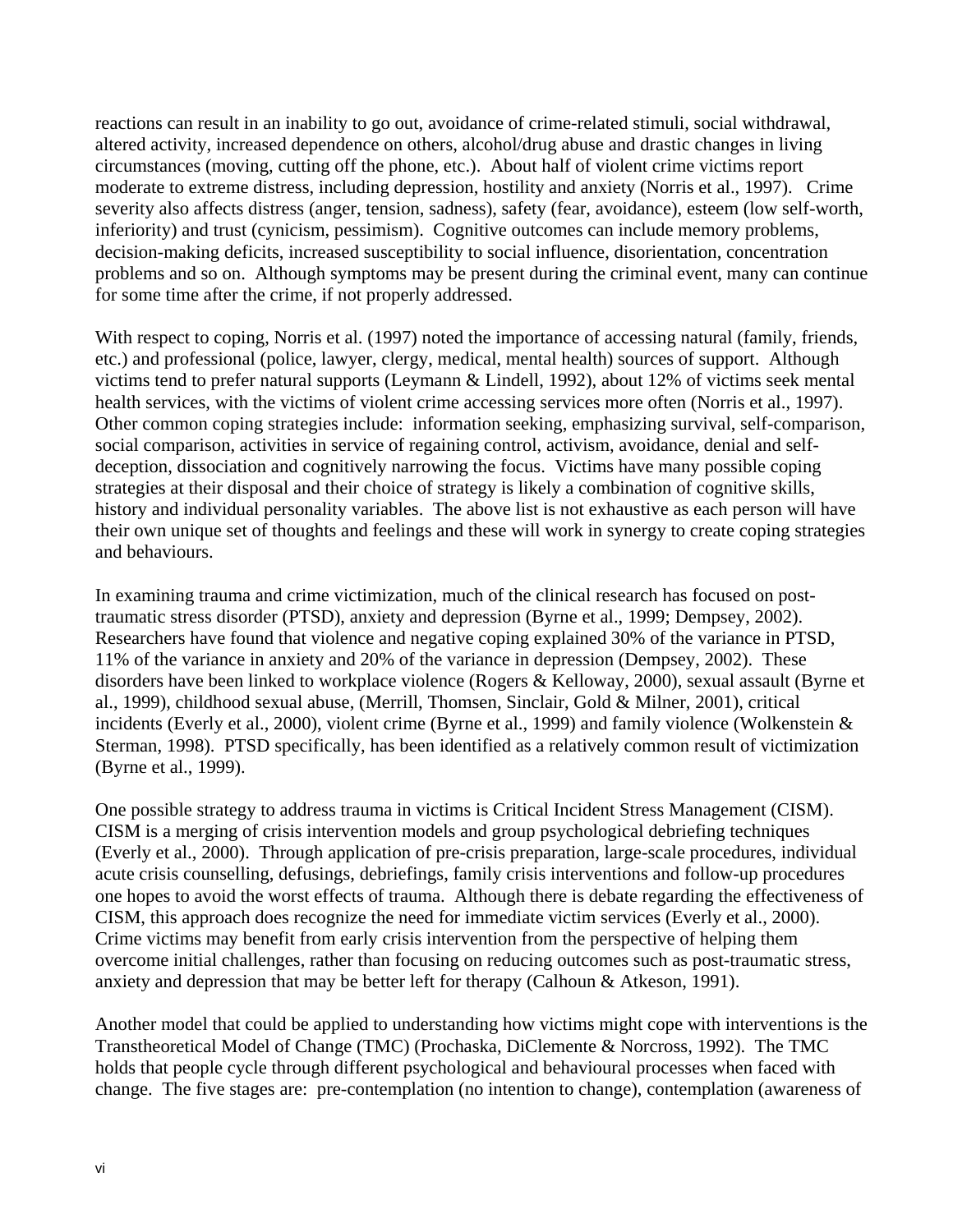their problem and are seriously considering change), preparation (intend to do something soon), action (actively trying to make change) and maintenance (maintaining change and preventing relapse). The TMC shows good generalizability to different problem areas and change processes. The model also gives recommendations to help people move quickly through the change process. This could be particularly relevant in helping match victims to appropriate services and improve outcomes. There is little research on applying the TMC to victim interventions, but there is indication that it could be useful.

Finally, there are several improvements needed to develop a solid literature base on cognitive changes in crime victimization. The primary need is to expand this literature substantially as there has been little work in this area. In such an expansion, researchers should focus on longitudinal research which will allow examination of pre-crime status and change, use of common methods and measures, use of match comparison/control groups, using other-report and self-report on outcome measures, and comparing normal coping to coping with victimization. The literature could also benefit from an examination of vicarious traumatization on natural supports and research on the utility of CISM and TMC to crime victims. Finally, all this research should include use of real world victims that does not exclude more difficult cases.

In conclusion, it is apparent that victims undergo cognitive and emotional changes through the process of victimization. Victims requiring services need to quickly access appropriate interventions. Matching clients to services could use severity as a guide. Unfortunately, much of this is conjecture as there is little research in the area. Victims can be helped if we improve research, match clients to treatments, provide a continuum of services, support practical treatments, work to prevent future victimization, and support service-deliverers. Education, crisis intervention, support, group interventions and intensive individual therapy are all a part of this service continuum.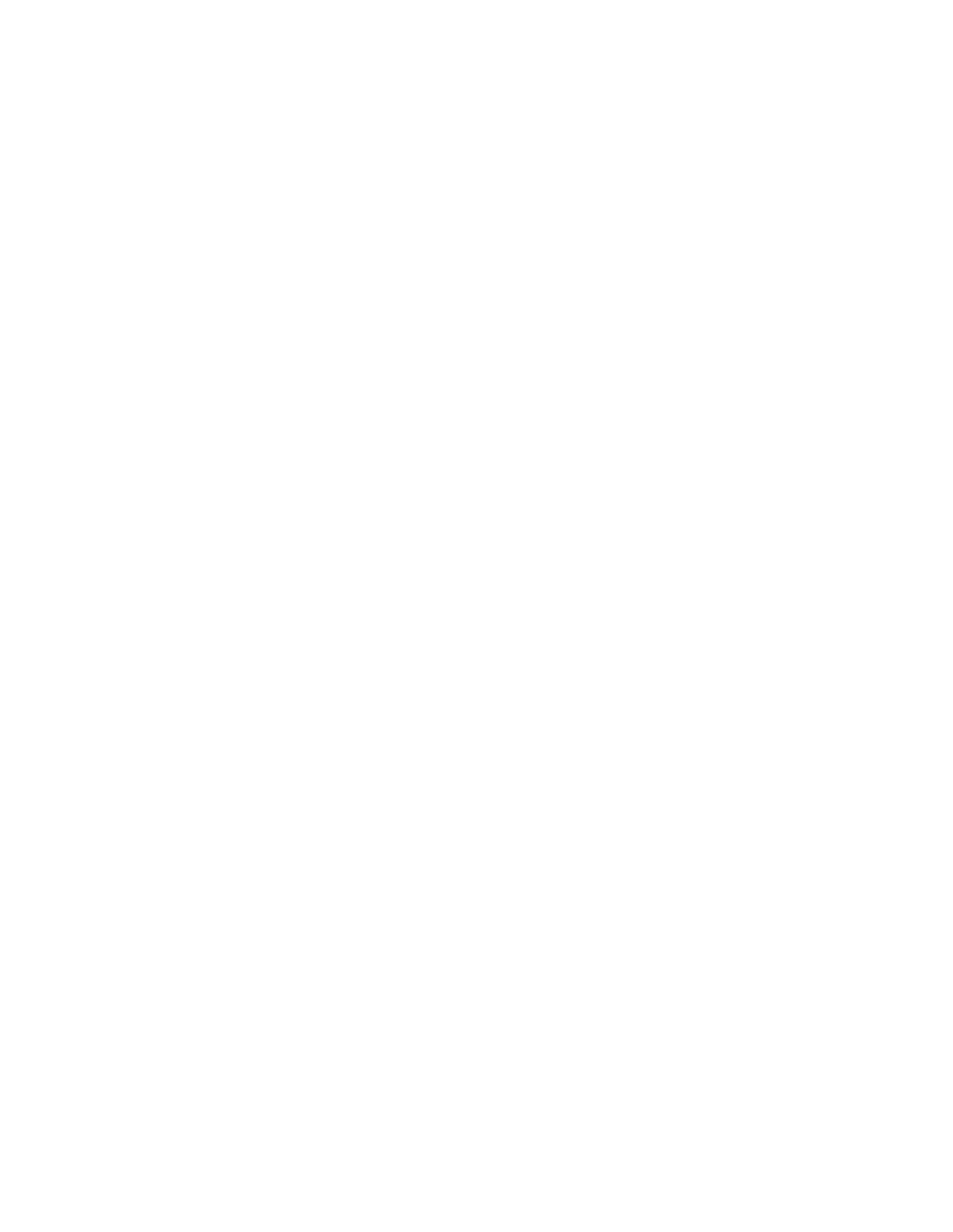# 1.0 Introduction

he process of victimization does not end with the crime. Trauma associated with criminal behaviour can affect how the person views themselves, their world and their relationships. According to theory, trauma and loss have the potential to threaten both one's sense of meaning in life (i.e., they may threaten significant aspects of one's self-concept), as well as the assumptions one holds about the comprehensibility and meaningfulness of events. Furthermore, trauma does not end in the physical realm; the psychological effects of trauma can be longstanding and potentially debilitating. This review focuses on one possible outcome of crime victimization: cognitive changes. However, in examining victimization one is struck by the fact that one cannot easily focus on one psychological element, but that any cognitive change will affect the entire person. Problem-solving ability, coping skills, personal, social and work relationships can all become compromised by cognitive changes. The focus of this review and synthesis is to identify cognitive changes that are related to crime victimization and relate this to clinical issues around interventions. However, this requires a broad approach as one uncovers the complexities of the victim's psychological world. The<br>bel<br>in life (i.e.

One of the challenges of the present review is that there is little empirical research in the area of cognitive changes in victimization. Fortunately, some extrapolation from related research areas can be generalized to this question, but this requires some tenuous leaps. For example, research on the effects of trauma may be applicable to victims. We can then examine cognitive changes related to trauma, extrapolating these results to victims who experience trauma associated with victimization. For this reason, this review needs to be seen as a first step in understanding the complexities of cognitive changes.

Although it's unusual to begin such a report with caveats, there are several issues that must remain in the reader's mind as he or she reads this document:

First, in any discussion of victims (the process of becoming a victim, changes in victims and treatment/labelling of victims), one can understandably lose sight of the broader system. It is important to note that victims exist within a larger, sometimes pathological, system that may continue to create difficulty and trauma. As Gorman (2001) indicated, one should be careful in limiting one's focus on the specific characteristics of the victim and, thereby, ignoring the inherent injustice of victimization itself. In the following document, it is important to remember that although the focus is on the intrapsychic and internal world of the victim, this is only one aspect of victimization. The author has taken steps to avoid victim-blaming, however literature focused on certain aspects of victimization (e.g., victimization risk factors) can be misused in this manner. The goal of this review is understanding, not attribution of blame.

Second, much of the literature reviewed in this document includes both official victims (i. e., those who made official contact with the criminal justice system) and those who have selfreported victimization (some may have contacted officials, other's not). The reason for this was the need to cast a wide net to gain any understanding of how victimization affects the cognitive, emotional and behavioural world of the victim. However, this inclusiveness will affect generalizability to any specific group, thus one should be conservative in applying the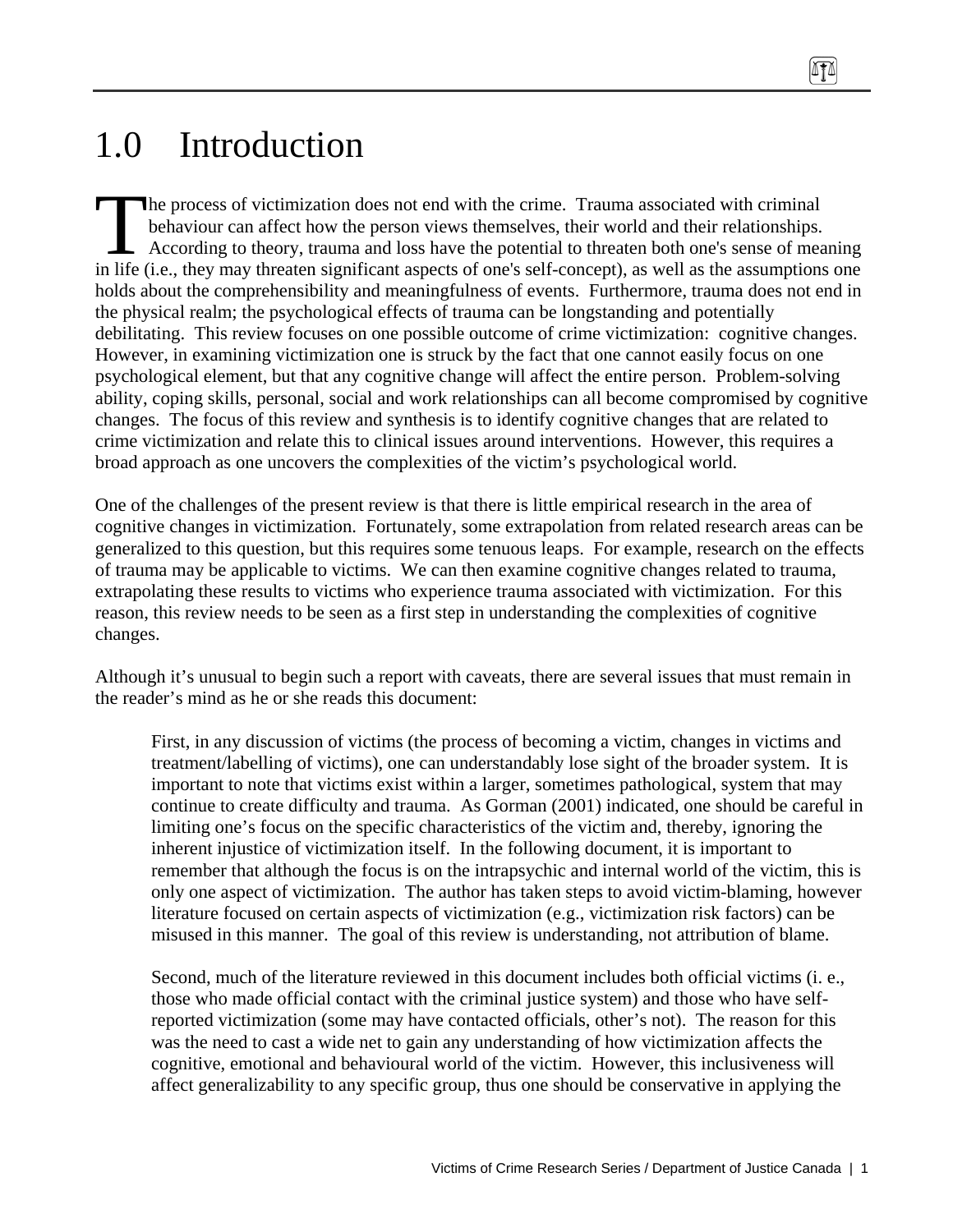results. The document is best used to generate hypotheses and testing new research and intervention avenues.

Third, whenever possible, research results are based upon crime victims. However, in an effort to better examine cognitive changes, other groups have been included to fill the gaps. Generally, these groups have been victims of other trauma (war, accident, natural disasters) or of loss. It is likely that there will be some parallels between these various groups but, again, this reinforces the need for further research focused on crime victims.

Finally, throughout this paper, a crime victim will be defined as a person who has directly experienced and suffered because of a specific illegal or violent act. This does not negate the damage received by loved-ones or supports to the victim through the process of vicarious victimization. These supports may also suffer psychologically, socially or financially (depending on the nature crime) and may deal with many of the same issues. However, the focus of this paper will be on the primary victims of crime, with some discussion of secondary victims as required.

This having been said, the following review and synthesis aims to integrate a wide research and applied literature to gain insight about the victim's world. Cognitive changes will have a profound impact on the victim, affecting their coping, problem-solving, behavioural and social world. One can hypothesize that certain victims may have little psychological change as a result of victimization (e.g., minor crimes with no contact with perpetrator) whereas others will experience victimization as a permanent life-changing event. The goal of this review is to examine this literature and some of the implications of the findings.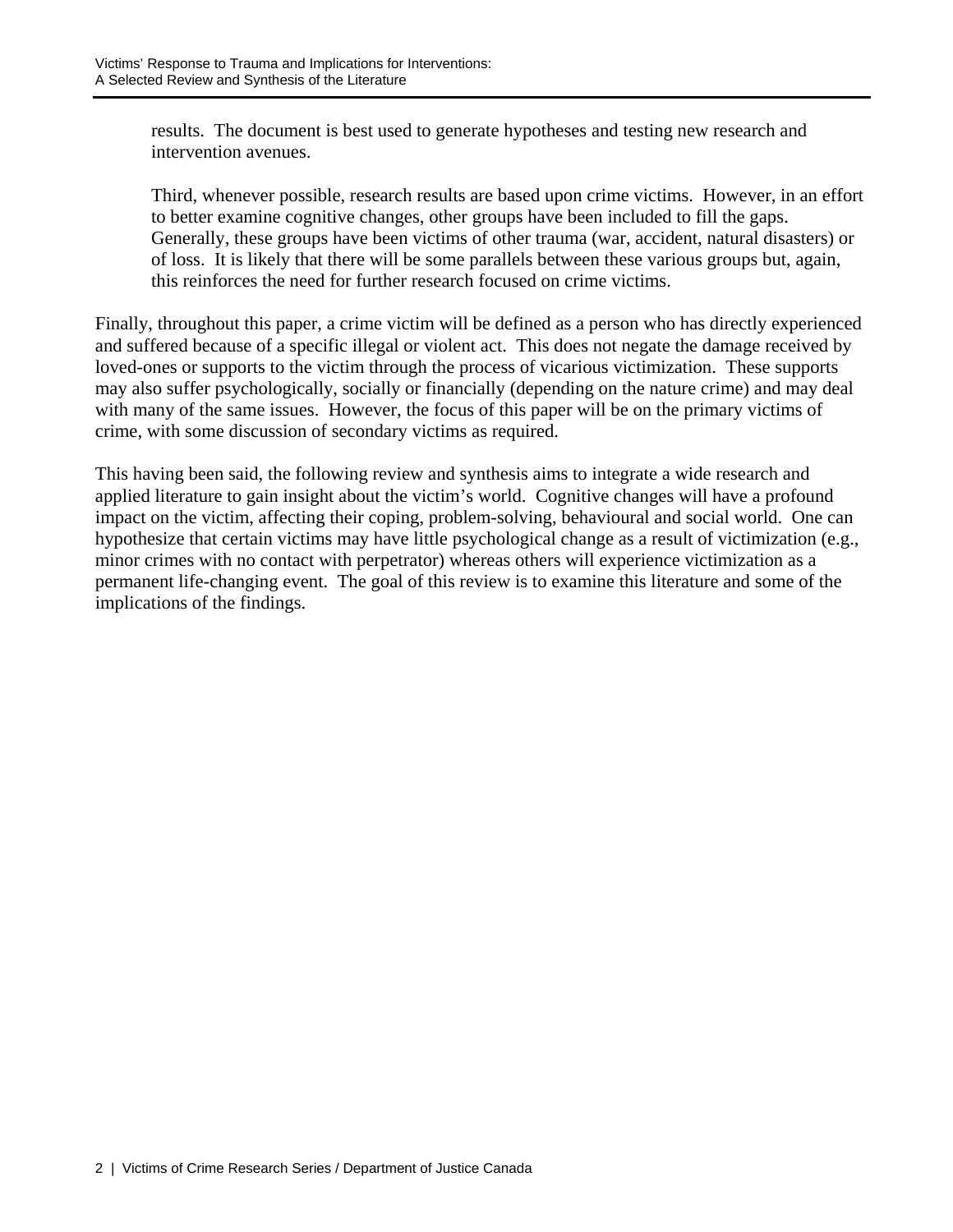# 2.0 Literature Review

## **2.1 Trauma Process**

ne can examine victimization from several different perspectives including social, legal, economic, political, and others. This particular treatment of victimization will focus on trauma from a psychological perspective. The main reason for this is that it is at this individual level The can examine victimization from several different perspectives including social, legal, economic, political, and others. This particular treatment of victimization will focus on trauma from a psychological perspective. person's life and influences the lives around him or her. Changes that manifest as a result of victimization can upset family, vocational, educational and cultural systems. By reviewing the common cognitive, emotional and behavioural reactions to being victimized one can begin to uncover the dynamics of victimization at the personal level. This focus then has implications for treatment and education initiatives.

This review begins with exploring how people react to the process of victimization, focusing on the cognitive element. I then turn to the issue of cognitive changes - shifts in thinking patterns that researchers have linked to victimization. The next section discusses a related topic, the coping strategies commonly used by victims and issues related to possible problem areas for victims. Finally, the issue of treatment is explored in light of the focus of the paper. First, the paper begins with a review of victimization and its psychological effects.

It is difficult to specify any one psychological profile related to victim reaction. The reality of individual psychology is that each person is different and will react differently to any stressor, including crime. However, one can discuss some likely psychological effects of being a crime victim. Casarez-Levison (1992) indicated victims might experience fear, humiliation, embarrassment, anger, loss, rejection, and physical symptoms (nausea, stomach problem, muscles tension, etc.). Others have included some of the above problems and added depression, anxiety, hostility, avoidance, alienation, reduced self-esteem and increased need for social support in both victims of violent and non-violent crime (Norris, Kaniasty & Thompson, 1997). The psychological trauma associated with victimization may cause disruptions in self-efficacy (i.e., feeling of mastery over one's environment), interpersonal attachment, hypervigilance, sleep disturbance, intrusive memories, and feelings of anxiety, anger, grief, and depression (Everly, Flannery & Mitchell, 2000). At the interpersonal-social level, victimization and trauma can affect a wide variety of systems, including family, marital-peer relationships, the school-work community, or even the broader community (Burlingame & Layne,2001).

In trying to understand the process of victimization and the subsequent coping attempts, Casarez-Levison (1992) reviewed and synthesized several different theoretical models that researchers and theoreticians have used to understand how people deal with trauma. Her model follows the person from the precrime state, to the crime and immediate after-effects, early coping/reorganization and, finally, resolution. More specifically, her model includes the following stages:

Stage 1: Previctimzation/Organization. This stage focuses on the previctimization adaptation level of the person. This includes the individual's strengths and characteristics, social/economical resources and cultural supports. In other words, how the person lived and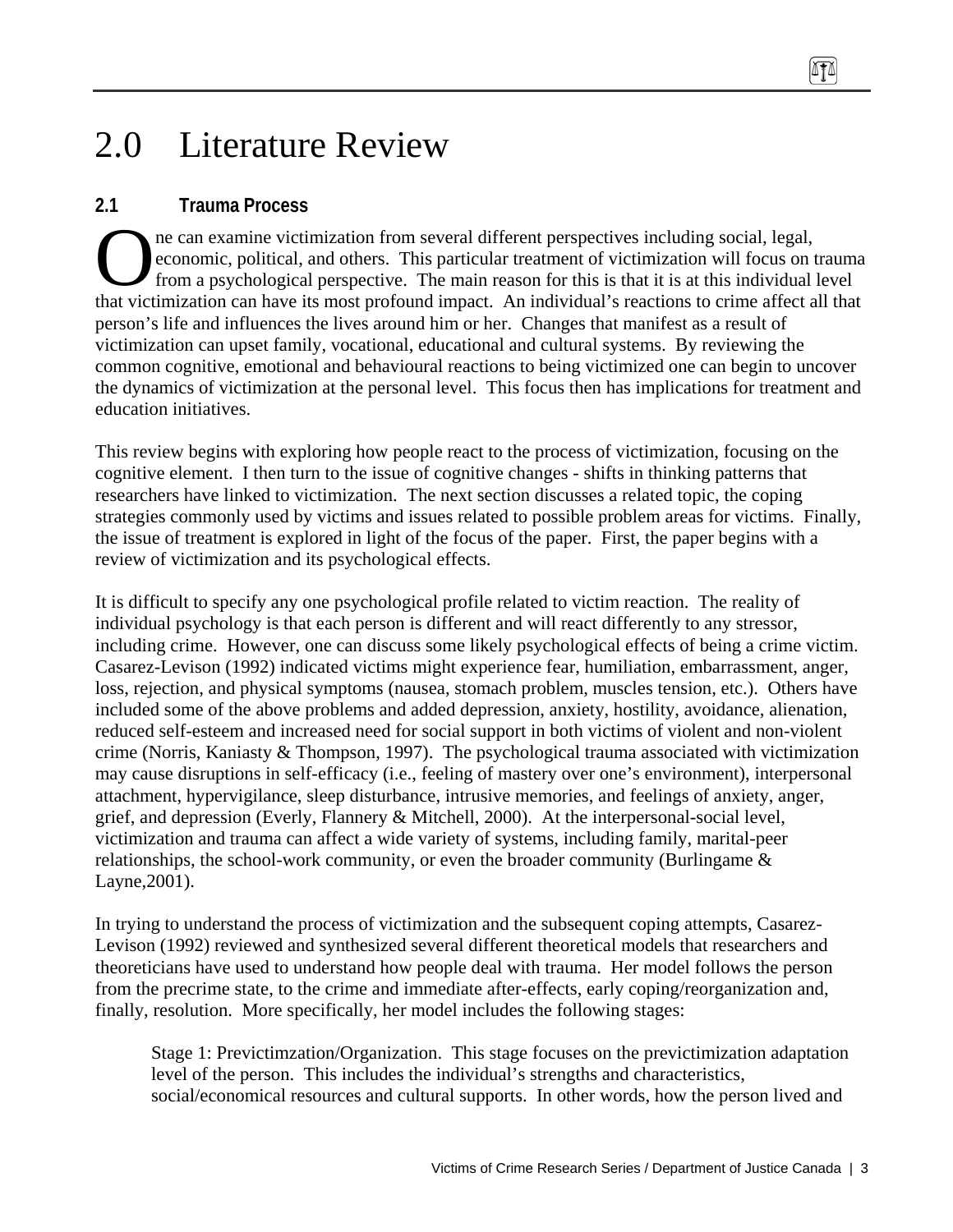coped with daily stress before being victimized (Casarez-Levison, 1992). Importantly, many have noted that current victims of crime often have a history of previous victimization (Byrne, Resnick, Kilpatrick, Best & Saunders, 1999; Messman & Long, 1996; Norris et al., 1997; Nishith, Mechanic & Resick, 2000). Thus, there is a strong likelihood that how the person has resolved previous victimizations will have an effect on how they handle current victimization. Several sections later in this report will provide more detail on the moderating effects of specific previctimization characteristics on subsequent coping.

Stage 2: Victimization/Disorganization. This stage focuses on the criminal event itself, and the first few hours and days following the crime. The person is now a victim and likely experiences feelings of threat, disruption/disorganization, injury (physical, emotional or mental), some form of loss (physical, material or psychological), and traumatic stress. Casarez-Levinson's (1992) postulated that victims often experience reactions such as helplessness, anger, numbness, shock, fear and grief. Furthermore, as discussed above, the model suggests that each individual will have unique experiences depending upon their individual differences and previctimization characteristics. Obviously, these characteristics also influence the severity of the reaction. People also have differential abilities in employing coping skills, problemsolving and managing emotions (Casarez-Levison, 1992). In very simple terms: "Whenever people are involved in this kind of trouble [victimization], trouble arises" (Hagemann, 1992, p. 60).

Stage 3: Transition/ Protection. This stage focuses on how the person begins to adjust to the victimization and its associated ramifications. The process can start within a few weeks of the crime to 6 to 8 months later. This stage includes many of the same characteristics of Victimization/ Disorganization Stage but recognizes the victim is beginning the process of reintegration and making sense of his or her victimization (meaning-making). Meaningmaking has often been seen as a part of grief work (Davis, Nolen-Hoeksema & Larson, 1998) and crime victim treatment (Layne et al., 2001). Researchers have also noted the importance of meaning-making in general crime victims (Gorman, 2001), rape victims (Thompson, 2000), and in dealing with any type of trauma (Nolen-Hoeksema & Davis, 1999). In fact, meaningmaking is often included as a major element in treatment interventions (Foy, Eriksson & Trice, 2001).

During the Transition/ Protection stage, the victim may be in greatest need of assistance, either from their social network or professionals. Support will likely help the victim better deal with stress and improve his or her attempts to cope with the experience. This stage can also include maladaptive coping responses such as drug and alcohol abuse, deterioration in relationships, increased isolation or withdrawal (Casarez-Levison, 1992). Some victims may show outward signs of adjusting, while experiencing profound difficulties under this calm exterior. Thus, the goal of interventions during this stage is to increase positive coping behaviours. Learning adaptive coping techniques should help the person reintegrate and move beyond the victimization experience. If stressors continue, then the person is unlikely to fully move into the final stage and may reach a state of total exhaustion (Casarez-Levison, 1992).

Stage 4: Reorganization/Resolution. This stage focuses on a reintegration of the person into a stable functioning individual. In the best case, this may occur in 6 to 12 months; in the worst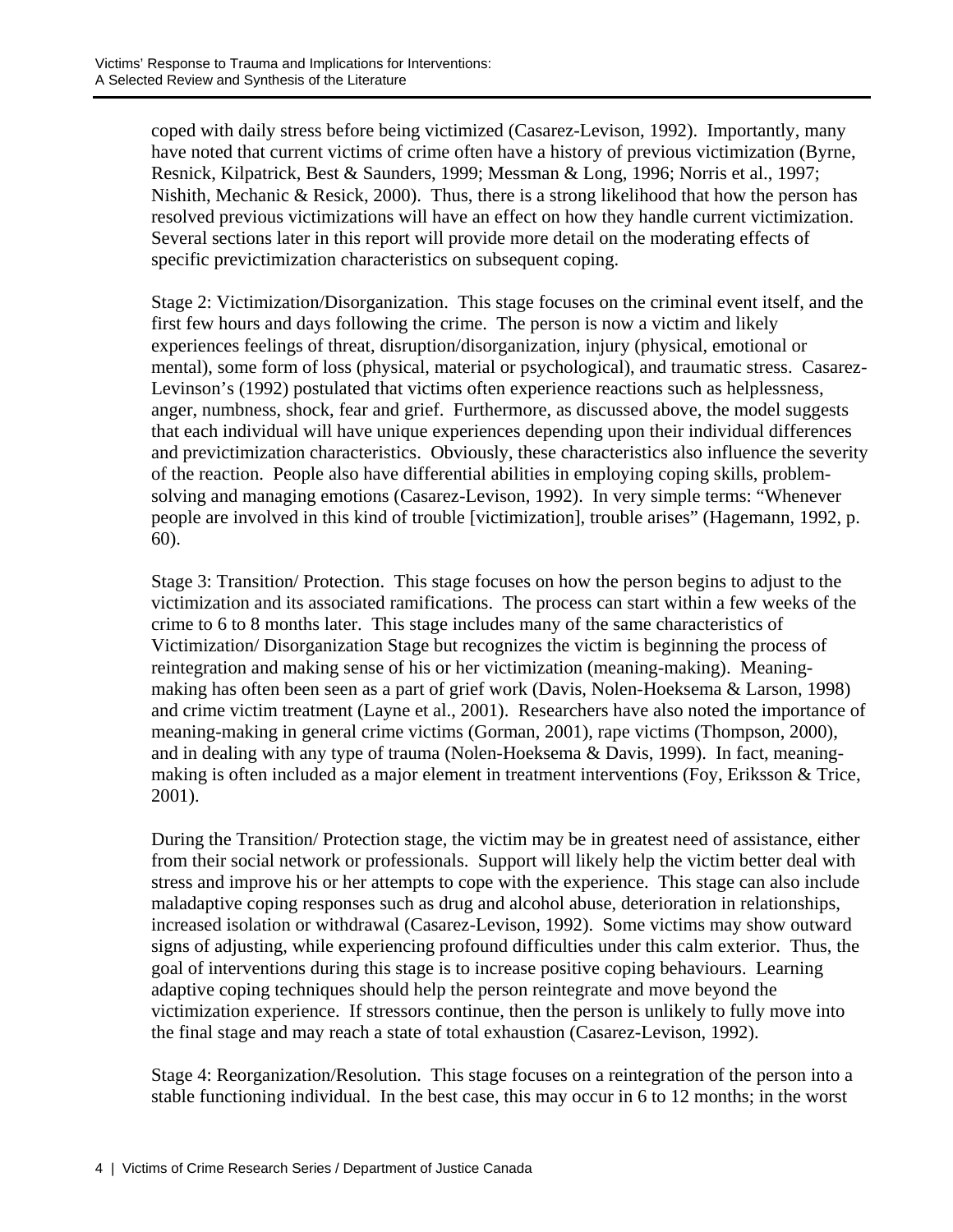case, the process can take many years. Reorganization/ Resolution includes a return to normal daily activity and normal relationships. Most people will face feelings of denial and acceptance around their experience. Generally, victims need to address questions of seeing the world as a safe place and their new "survivor" role, depending on the severity of the crime and previctimization characteristics. Also note, that this reorganization does not mean a return to the previctimization state, as crime victims need to incorporate this experience into their understanding of themselves and their world. Maladaptive responses, which delay total reorganization, may include substance abuse and mental health problems (Casarez-Levison, 1992) and should be addressed in this phase as well as in the Transition/ Protection stage. On a positive note, interventions appear to be able to help victims many years post-victimization (Resick, Nishith, Weaver, Astin & Feuer, 2002). This not only reflects the long-lasting effects of crime on the victim, but also the ability of victims to improve their functioning long after the crime.

 $\sqrt{11}$ 

The above model has some applicability in improving our understanding of the process of victimization. Crime victimization is an invasive process that upsets the normal daily life of the victim, permeating all aspect of his or her life. Furthermore, the model acknowledges that being a victim of crime is an external and unpredictable stressor that is far-reaching. Although the model provides a timeline for victim reactions, one must be cautious in applying these estimates to all victims or to all types of crime. Specific crime characteristics (severity, use of violence, use of a weapon, use of threat), victim characteristics (coping skills, abuse history, personality characteristics) and system characteristics (reaction of officials, help received) can affect the victim's distress level (Gilboa-Schechtman & Foa, 2001; Norris et al., 1997; Ozer, Best, Lipsey & Weiss, 2003). Obviously, this distress also has an impact on subsequent adjustment. The victim's experiences, personality, history and social/economic resources then guide how he or she copes with the crime. Before moving to cognitive changes and coping strategies, we will examine the psychological consequences of victimization, as well as other important issues that may affect the victim's recovery from crime related trauma.

### *Psychological Consequences*

In the previous section, I reviewed a model of how victims might be affected by victimization and possible underlying challenges that face the victim, as well as some commonly associated reactions. Although the symptoms and Casarez-Levison's (1992) model are related to research, as well as theory, it is useful to examine other research that has attempted to understand the crime victim's psychological reality.

In a discussion on the effect of sexual assault, Mezy (1988) delineated several common psychological elements of the rape trauma syndrome, many of which can be generalized to other types of victimization. These included depression, tearfulness, anxiety, flashbacks, guilt, shame, decreased sexual enjoyment, poor concentration, irritability, apathy and phobias. She indicated that these underlying symptoms can manifest in an inability to go out, avoidance of crime-related stimuli, social withdrawal, altered sexual activity, increased dependence on others, alcohol/drug abuse and drastic changes in living circumstances (moving, cutting off the phone, etc.). Obviously some of these symptoms and behaviours are more related to sexual assault or other violent crime, but some may be related to non-violent crime, depending on the strengths and skills of the victim.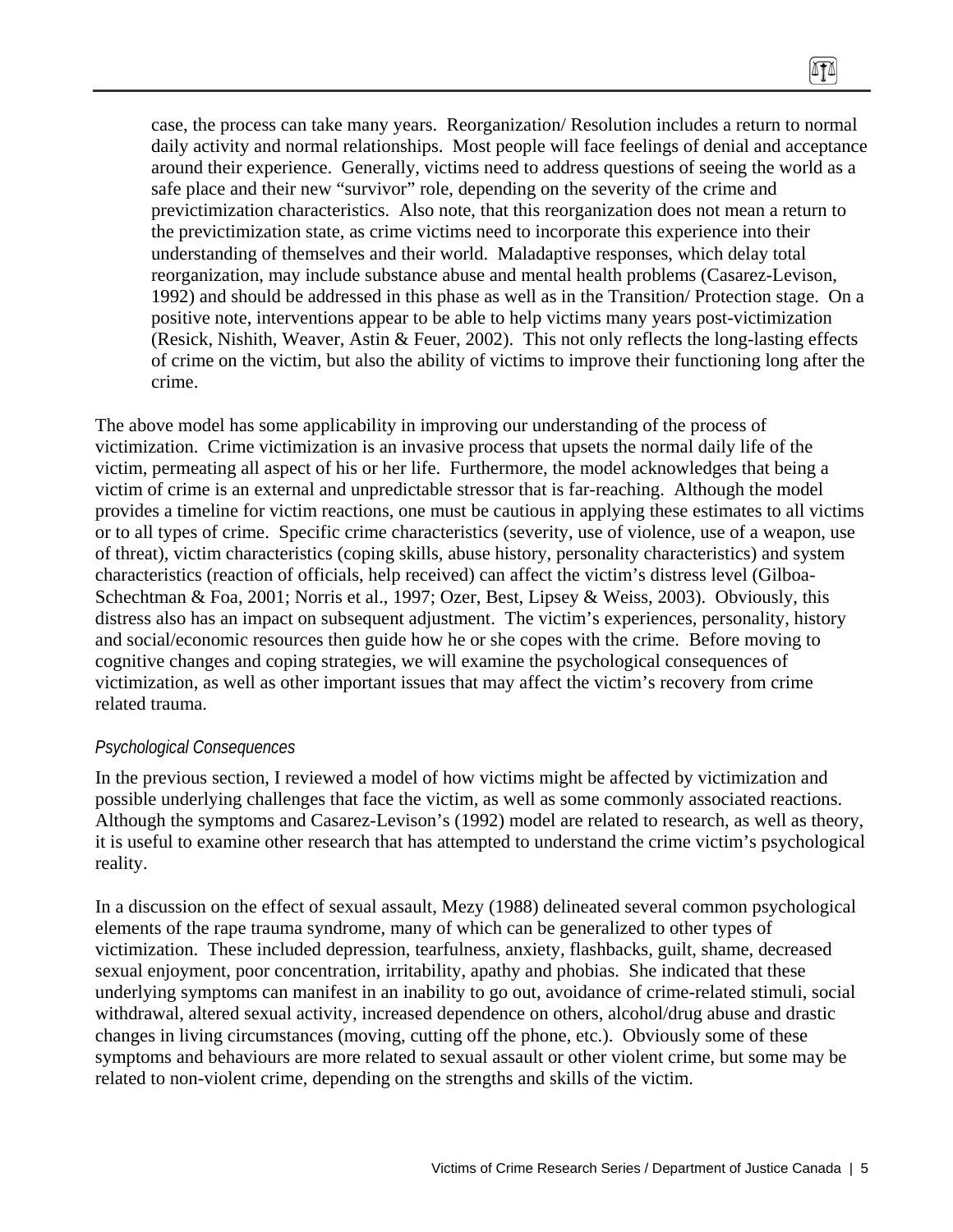In an excellent study of both violent and non-violent crime victims, Norris et al. (1997) examined the psychological consequences of crime via a longitudinal telephone survey study in Kentucky. In their research, they distinguished between activators (the crime), reactions (fear, avoidance), consequences (psychological symptoms: depression, somatization (bodily symptoms), hostility, anxiety and phobic anxiety), and moderators (characteristics that change the relationship between activators and reactions and consequences). The strength of their research is that it is based upon a randomly selected population survey and not a convenient clinical population. The research is also longitudinal, which allows for follow-up to assess symptom change and allows observation with new factors such and life stress and new crimes (Norris et al., 1997). These strengths can give the reader confidence in their results.

 The activators included both property crime (burglary, larceny, vandalism and any property crime) and violent crimes (sexual assault, robbery, aggravated assault, simple assault and any violent crime). Participants were selected based upon being crime victims at the time of the initial interview. However, the researchers found that those identified as victims at the initial interview were also more likely than non-victims to be re-victimized in the intervening time between the first interview and the subsequent two interviews (at 6 and 12 months). With respect to consequences, the authors found that the no-victimization control was similar to general population norms and that victimization resulted in an increase in psychological symptoms, although not always to extreme levels of distress (Norris et al., 1997).

Regarding the consequences of crime, about 25% of violent crime victims reported extreme levels of distress, including depression, hostility and anxiety (Norris et al., 1997). Another 22% to 27% reported moderate to severe problems. This means that approximately 50% of violent crime victims report moderate to extreme distress. However, there was no specific profile of distress for the victim group. Rather, there was a general elevation on all consequences subscales, with no victimization as lowest profile, property crime victims were higher and violent crime victims were in the highest level. This supports the view that severity plays a major role in subsequent levels of symptomatolgy.

Norris et al. (1997) also noted that crime challenges victims' view of themselves or their worlds. Basically, victimization alters the script they follow in normal daily life. These authors examined distress (anger, tension, sadness), safety (fear, avoidance), esteem (low self-worth, inferiority) and trust (cynicism, pessimism). Their results indicated that severity of violent victimization affects distress both directly and indirectly, through safety, esteem and trust. In severity of non-violent crime, victimization has no direct relationship to distress but is mediated by safety, esteem and trust. Thus, in non-violent crime the actual victimization is only important in that affects the victim's internal processes (especially safety), whereas, in violent crime, it affects these internal processes and has its own direct affect (Norris et al., 1997). This reinforces the traumatic nature of violent crime over nonviolent crime and that any victimization has a negative effect.

Reactions to criminal victimization showed a similar profile, with violent crime victims showing the greatest amount of avoidance and fear (Norris et al., 1997). With respect to recovery, both victim groups showed a reduction in symptoms as time passed. The violent crime victim group showed the greatest reduction, however, the relative ranking of each group stayed the same. That is, neither victim group achieved the levels of the no-crime group and the violent crime group still showed more distress than the violent crime group. However, Norris et al. (1997) pointed out that the victim groups differed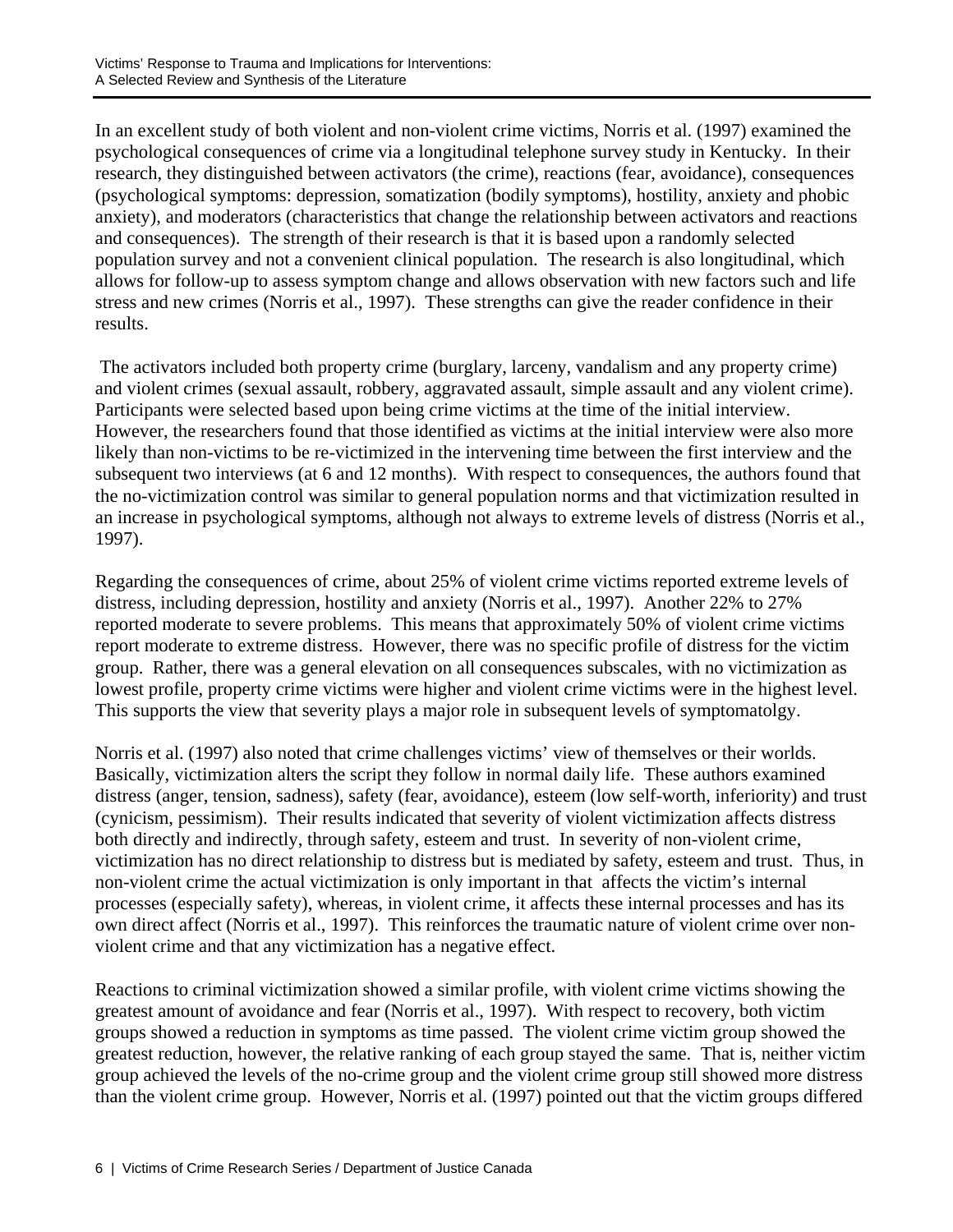on several variables from the no-crime group (demographics, previous symptoms, occurrence of subsequent crimes). Thus, they analyzed the data controlling for the effects of these possible confounds. They found that demographic variables and previous symptoms did not seem to have an effect but that further victimization prolonged self-reported distress symptoms. From a clinical perspective, this result is unsurprising as it is reasonable to assume that the either chronic victimization or repeat victimization would cause a deepening of distress and associated psychological symptoms.

With respect to moderators, Norris et al. (1997) noted the importance of accessing natural (family, friends, etc.) and professional (police, lawyer, clergy, medical, mental health) sources of support. They indicated that about 12.5% of victims seek mental health services, with the victims of violent crime accessing services more often. In contrast, victims of property-crime and no victimization accessed services at comparable rates. Of note, depression and use of violence during the crime predicted who accessed mental health services. Also, the more likely a victim was to use natural supports the more likely they were to access professional supports (Norris et al., 1997). Furthermore, receiving support also buffered fear reaction. Later sections will discuss the role of support in cognitive reaction and coping, but it is clear that support is a major element to moderating the negative effects of victimization. Before moving to these sections, the longitudinal nature of Norris et al. (1997) research allows one to examine important issues such as: time to heal, secondary victimization by the system and interference by subsequent victimization.

#### *Time to heal*

Criminal victimization seems to have long-lasting effects. Norris et al. (1997) found that both violent and non-violent crime victims show a reduction in symptoms over the first few months post-crime, but then the reduction levelled off. At the end of their longitudinal study (15 months) the relative ranking of distress maintained, with violent crime victims the most distressed, non-violent crime victims second and no-crime participants reporting the lowest levels of distress. On the other hand, with a much smaller sample, Hagemann (1992) reported that most victims in his research were functioning quite well one year after the crime (fewer symptoms, crime no longer a central part of their life, etc.). However, he indicated that they did not necessarily return to a pre-victimization identity. A possible explanation for this discrepancy is that victims of sexual assault may put their symptoms on hold (Resick et al. 2002). Thus, although the passage of time may give the person the opportunity to return to a "functional" life, victimization appears to have long-lasting effects (Gilboa-Schechtman & Foa, 2001; Norris et al., 1997).

#### *Secondary Victimization by the System*

Much is made of the secondary victimization associated with contact with the justice system. Norris et al. (1997) examined those individuals who contacted the authorities in response to their victimization. They focused on severity of the crime, was the perpetrator known to the victim, did the police look for evidence, did police promise to investigate, was there an arrest, did the victim describe the police as helpful, and victim alienation (pessimism, cynicism and hopelessness). They found that crime severity and knowing the perpetrator increased alienation, whereas viewing the police as helpful reduced alienation (Norris et al., 1997). Thus, appropriate reaction of criminal justice personnel can have a positive effect on the victim. Victims view both investigation and arrest as positive and it increased the perception that police were helpful, thereby reducing alienation.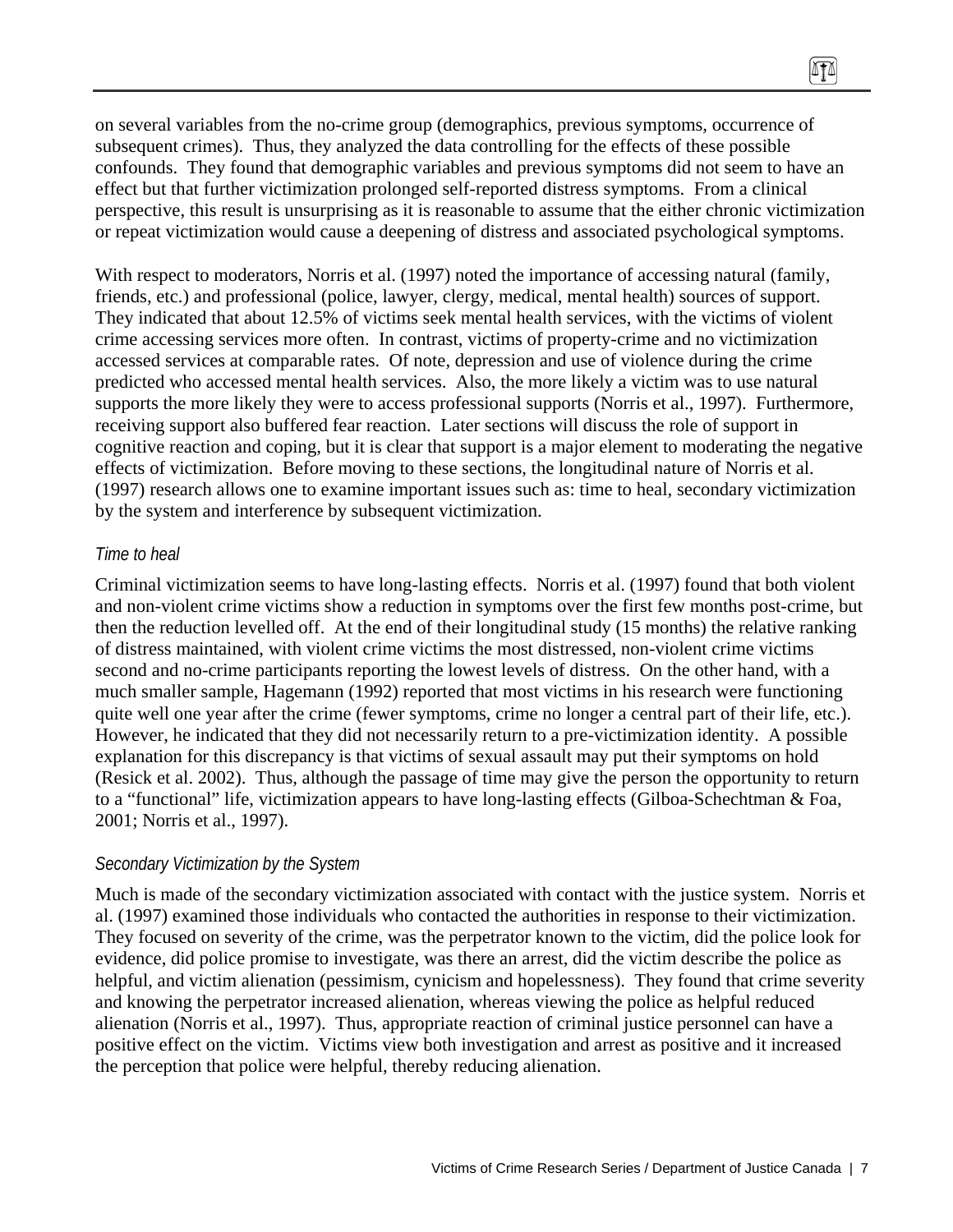It is interesting to note that actual arrests were less important than the promise that an investigation would occur. Victim beliefs seem to be a major moderating factor, rather than tangible results (Norris et al., 1997). Victims appear to require that something be done rather than an overall "thirst for justice". One hypothesis is that victims are less concerned with abstract concepts of justice but, rather, need assurances that people in their immediate world are acting to help and protect them. Another hypothesis is that victims' benefit by being attended to, and having their experience of victimization validated and taken seriously. These hypotheses require empirical validation but make logical sense, especially when one considers how victims react in the immediate aftermath of victimization.

Campbell, Sefl, Barnes, Ahrens, Wasco and Zaragoza-Diesfeld (1999) examined secondary victimization at the system level among sexual assault survivors. In their sample, 66% of survivors were assaulted by someone they knew, 94% were sexually assaulted by a single assailant, 38% were not physically injured in the attack, 30% of the sexual assaults included the use of a weapon and 70% of victims had no alcohol prior to the sexual assault. They found that although individual characteristics and crime-related characteristic did not predict post-traumatic stress, negative experiences with the criminal justice /medical systems did increase post-traumatic stress symptoms.

Similarly, Warshaw (1993) examined the emergency room charts of 52 women who had clear sign of abuse. She found that medical staff performed the required elements of their job such as reporting possible abuse or prescribing pain medication. However, very few asked any questions regarding future risk or abuse. In fact, in 78% of cases of possible abuse, the doctor did not report the relationship between the victim and assailant (Warshaw, 1993). As one synthesizes these findings one is struck by the effect professional supports can have on victims. In a process-oriented study, Hagemann (1992) reported that lack of concern and treating the victims as a statistic resulted in negative views on the part of the victim. Thus, personnel in the criminal justice and medical systems should be aware of the potential impact of their actions and take measure to minimize secondary victimization.

Although the relationship between professional reaction and distress is concerning, it is also important to examine moderators. Non-stranger sexual assault victims who experienced a high degree of secondary victimization and received minimal help from the criminal justice or medical system experienced higher distress scores (Campbell et al., 1999). However, if the survivor received mental health services after difficult contact with the medical system, there was a reduction in the reported negative effects. These results suggest that medical and criminal justice procedures can have a negative impact on the victim, but that these effects can be ameliorated by referral to other supports. However, as Moriarty and Earle (1999) indicated, after being examined and questioned by police and medical personnel, the survivor may be understandably reluctant to recount their story to yet another stranger. Thus, not only should medical/criminal justice personnel be aware of these issues, they should work to minimize the effects and respectfully support victims in accessing other services.

## *Interference by subsequent victimization*

Several studies report that previous victimization is a very strong, if not the strongest, predictor of subsequent victimization (Byrne et al., 1999; Messman & Long, 1996; Norris et al., 1997; Nishith et al., 2000). Furthermore, previous victimization seems to affect the victim's reaction to new victimization. In their review of revictimization in survivors of childhood sexual abuse (CSA), Messman and Long (1996) indicated that CSA survivors are at increased risk for victimization in later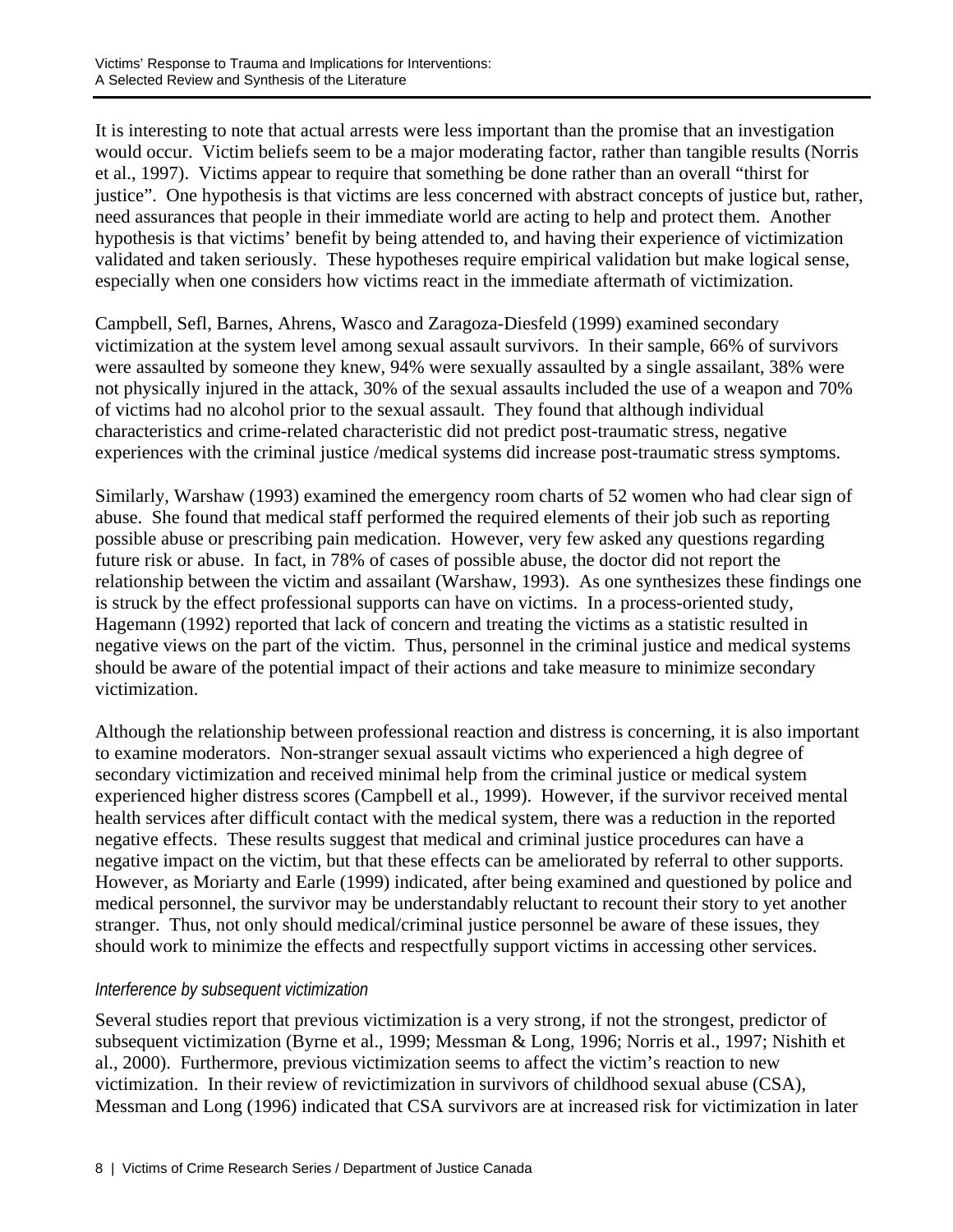years. They further indicated that researchers identified several factors that may mediate this link, including, self-esteem, learned helplessness, relationship choices, learned behaviour patterns/expectations and differences in causal attributions. These elements point to long-lasting cognitive changes that affect thinking and behavioural patterns that may place the person at increased risk for further victimization. However, Messman and Long (1996) pointed out that these links remain theoretical, as there is minimal empirical validation. They also emphasize that these links should not be seen as victim-blaming, but rather as potential leads to effective program development for victims.

Similarly, Byrne et al. (1999) reported that assault survivors might be caught in a downward cycle with respect to poverty and victimization. Re-victimization doubled the likelihood that women with an assault history would move below the poverty level over time. Further, poverty is a risk factor for subsequent victimization. Similarly, those women who experienced a new assault were more than twice as likely to be unemployed at follow-up than women who did not experience a new assault. These results indicate that re-victimization interferes with the victim's reintegration process or, under Casarez-Levison's (1992) model, re-organize.

It also does not seem to matter the length of time between victimizations, Nishith et al. (2000) also noted the link between CSA and becoming a victim of sexual and physical assault as an adult. They offered several explanations for this increased risk. They pointed out that CSA survivors might apply ineffective or dysfunctional skills in developing and maintaining relationships. These deficits interfere with correctly appraising risk and making sound judgements. CSA survivors also may experience symptoms of unresolved traumatic stressors (e.g., depression, dissociation, anxiety, post-traumatic stress symptoms and substance abuse) that interfere with judgement, problem solving or ability to defend oneself (Nishith et al., 2000). The authors added that common problems associated with CSA (emotional lability, inappropriate self-soothing behaviour, poor interpersonal boundaries) might increase the likelihood of putting oneself into risky situations. Finally, they also indicated that environmental stressors related to poverty (e.g., poor neighbourhood) might increase risk of further victimization (Nishith et al., 2000).

The preceding section reviewed the psychological processes associated with victimization. It is easy to understand how an individual, when faced with the stress of a random negative event, can have trouble coping. Further, severity, individual differences and social support appear to moderate the depth of the effects of victimization. In the subsequent sections, the paper focuses on some of these issues surrounding these areas.

## **2.2 Trauma sub-groups: The role of severity**

Although much of the current document will examine victims of crime as a whole, there is some evidence that shows differences in reaction to victimization. As noted above, there are differences between victims of property and person crimes (Norris et al., 1997). Victims of non-violent crime do experience fear for their safety and may also experience increased psychological symptoms, however victims of violent crime show more pronounced fears and symptoms. Recall that Norris et al.'s (1997) results indicated that violence severity affects distress. They found no specific profile of distress for any of the victim groups. This is an important finding as it indicates that specific crime victim subgroups (e.g., domestic violence, sexual assault, violent assault, property crimes, corporate crime) may be less important than the severity of the crime. It is through severity that the victim is traumatized and experiences distress. Recall that Norris et al. (1997) found that victims of violent crime show the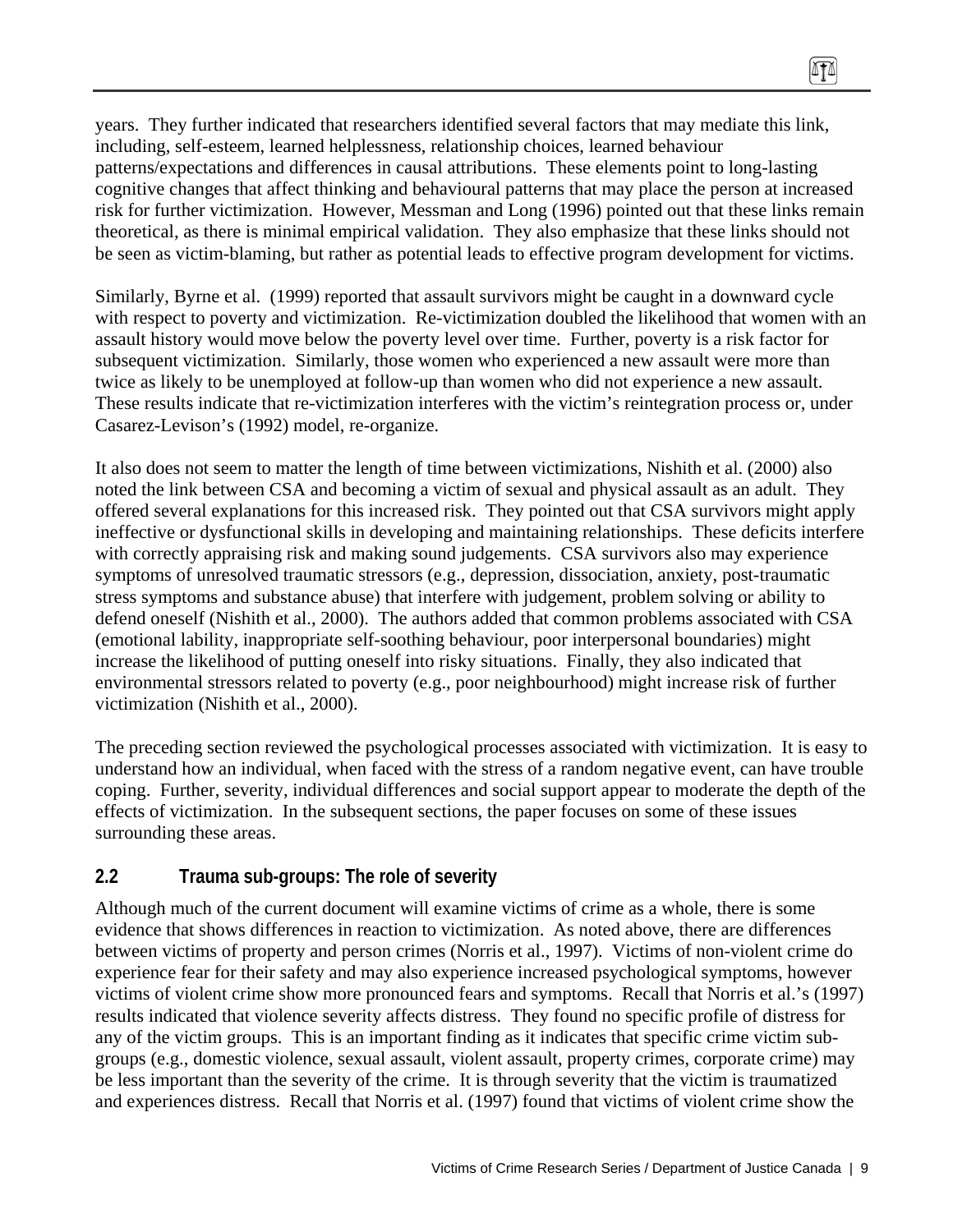most severe reaction, with over 50% experiencing moderate to severe distress. These results indicate that the link between victimization and reaction may be important only as it relates to crime severity. In other words, the more severe the crime, the more severe the reaction.

This hypothesis is supported by research by Gilboa-Schechtman and Foa (2001) who examined victims of violent crime. In examining victims of assault, these authors distinguished between victims of physical assault and victims of sexual assault. They found that sexual assault victims had more severe reactions than non sexual assault victims. They found that sexual assault victims had a stronger reaction and took significantly longer for trauma symptoms to reduce. They also found a similar reaction between to two groups with respect to post-traumatic stress disorder (PTSD) and anxiety. However, only sexual assault produced depression (Gilboa-Schechtman & Foa, 2001).

These same researchers also examined a phenomenon called "peak reaction" (Gilboa-Schechtman & Foa, 2001). Peak reactions refer to the point in which the victim experiences the strongest symptoms. They found that delayed peak reaction was related to increased symptoms. Victims whose peak reaction occurred shortly after the assault had lower levels of depression and PTSD than individuals whose peak reaction occurred later. They theorize that delayed peak reaction may be related to a delay in engagement, which has implications for treatment. The finding that long-term PTSD was related to the timing of peak avoidance (similar to lack of emotional engagement) further supports this hypothesis (Gilboa-Schechtman & Foa, 2001). Thus, severity may be the important issue in looking at crime victim's reactions, not the specifics of the crime. From a psychological perspective this interpretations is attractive as it points to commonality in the underlying cognitive and adaptive (coping) processes.

# **2.3 Cognitive processing effects of trauma**

To date there has been very little research examining cognitive changes related to crime victimization. One would prefer to see research on issues of how cognitive processes such as memory (short and long term), perception, problem solving, decision-making, etc. might change as the person moves from a pre-victim state, immediate effects of the criminal act to post-victimization period. However, most research has focused on specific symptomatolgy and on coping strategies related to victimization. These issues are related to cognitive changes, but do not specifically examine how victimization affects the cognitive structure of the individual. However, coping and symptoms are both important in that we can extrapolate certain underlying cognitive changes. The current section will adopt a conservative perspective on what is meant by cognitive change. Specifically, cognitive change relates to changes in perception, interpretation, problem solving and decision-making related to crime victimization. Coping responses stand as an outflow of cognitive changes.

Possibly one of the most useful pieces of research that specifically examines cognitive changes in victimization is a multi-method study conducted by Greenberg and Ruback (1992). These researchers used surveys, official data and quasi-experimental methods to examine people's reactions to being victimized, subdividing crimes into theft, burglary, assault and sexual assault. They examined several outcome variables to examine the underlying cognitive processes associated with victimization. These outcomes included: deciding to report the crime, susceptibility to influence and the impact of emotions on decision-making. First, in relation to deciding to report a crime, they found that victims tend to be the one who reports the crime (Greenberg  $& Ruback, 1992)$ . Although this may seem to be a simple finding, it has important implications. If decision-making is compromised after victimization, the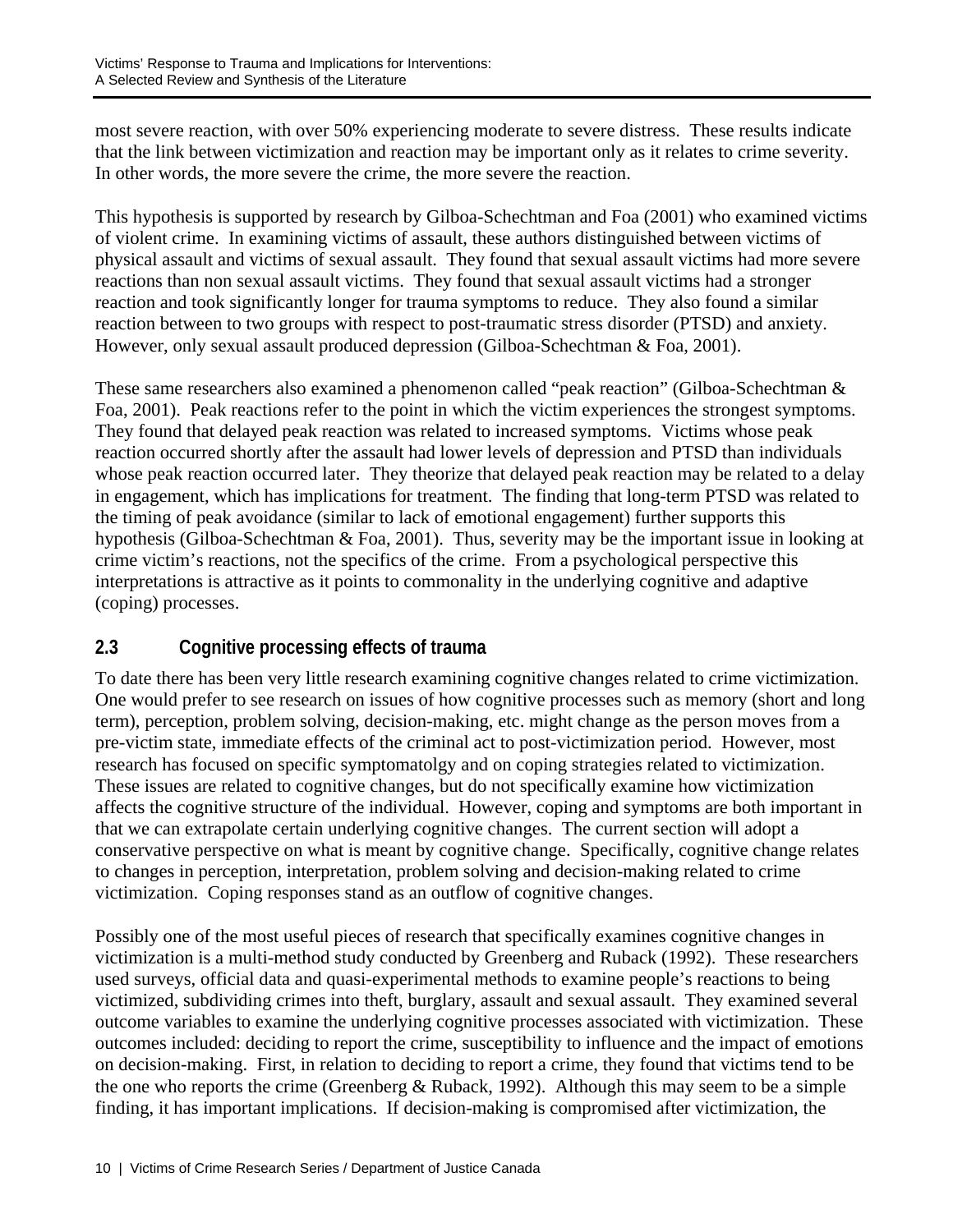victim may not be in the best state to decide how best to proceed. In examining reporting the crime, the percent of victims deciding to report can range from as little as 24% for battered women to as high as 96% for sexual assault victims (Greenberg & Ruback, 1992). In understanding why people report the crime to authorities, they found that crime and situational variables are more important than personal variables. This is consistent with research on sexual assault, wherein knowing the perpetrator (acquaintance, date, and marital sexual assault) seems to decrease reporting and help seeking (Ullman, 1999). In addition to directly impacting victim's reluctance to report, Campbell et al. (1999) reported victims who know their perpetrators have more difficulty obtaining services and may be more at risk for negative reactions such as victim-blaming. It is understandable that victims may be reluctant to report if they fear this reaction, especially if they first seek out the advice of significant others who are unsupportive (Greenberg & Ruback, 1992; Nolen-Hoeksema & Davis, 1999). Thus, crime characteristics and situational variables appear to be used by the victim to determine whether or not to report a crime, but advice from others is also a very important factor.

When the characteristics of the crime and situation are held constant, victims are very susceptible to social influence with respect to reporting (Greenberg & Ruback, 1992). In their surveys, they found that most victims spoke to others, to seek support and advice, before contacting authorities. Using a field quasi-experimental design wherein naïve research participants had their payment "stolen", these authors found that 58% of the "victims" followed the advice of confederates regarding reporting. Nonreporters followed the advice 77% of the time and reporters 50% (Greenberg & Ruback, 1992). The authors point out that these results are particularly interesting given that the advice came from total strangers. However, they also found if the stranger was also a "co-victim" (a confederate of the researchers who also had his or her money stolen), it increased the likelihood of following advice. In other words, if the "co-victim" minimised the crime, and said they were not going to report, then the victim typically agreed. With respect to differential reporting, their survey research showed rates of reporting of 85% for burglary, 88% for theft and 90% for sexual assault. Advice from others also seems to affect how active the victim will be in the criminal justice process over the long-term (Greenberg & Ruback, 1992).

One reason victims may seek and follow advise is because they recognize that they are in a stressful state which may affect their normal cognitive functioning and result in poor decision-making (Casarez-Levison's Victimization/ Disorganization Stage). Across several studies and methods, Greenberg and Ruback (1992) found that anger and fear were the most common emotional responses to victimization. These emotions may have an effect on cognitive skills. Anger seems to be related to the underlying belief or cognition that one has been wronged and fear is associated with the belief or cognition that one is vulnerable. Furthermore, these emotions/cognitions were related to behaviour. Anger was more likely to occur with property crime victimization and was directly related to reporting (i.e., the more angry the person the more likely they were to report the crime). Thus, the belief that one has been wronged may increase reporting behaviour. Fear, on the other hand, was more related to sexual assault. However, Greenberg and Ruback (1992) indicated that there is a gender effect in that women tend to be more likely to report feelings of fear than men, even with respect to property crimes (Greenberg & Ruback, 1992). There are two possible explanations to this sex difference. Either women actually do experience fear more often as a result of criminal victimization, or men are more reluctant to report fear, even if they feel fear (perhaps from the perspective of social desirability). In any case, it is clear that fear of crime or fear related to hypersensitivity regarding future victimization is a common reaction.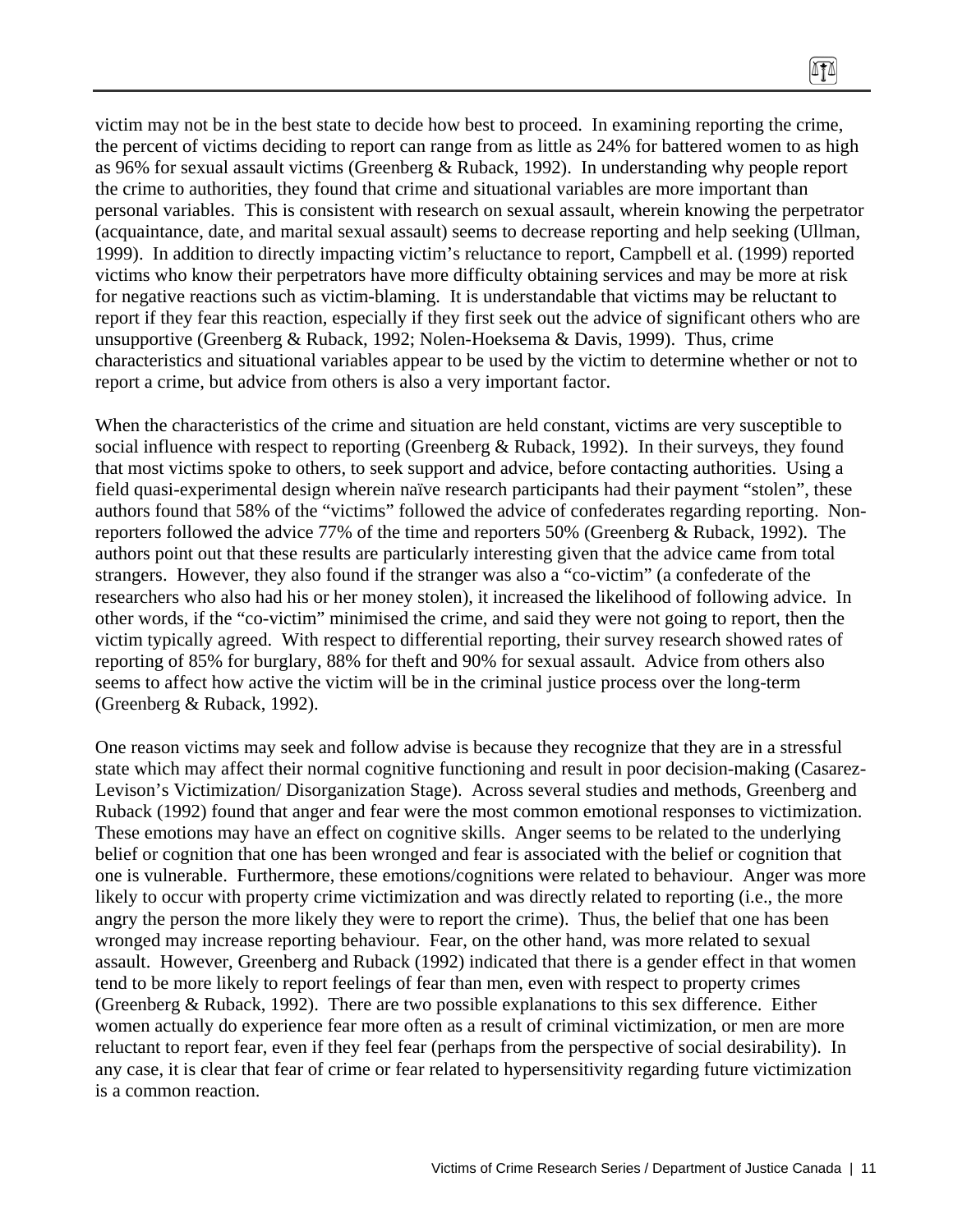With respect to perception, Greenberg and Ruback (1992) found that crime victims tend to be more accurate in same-race identifications and that self-reported confidence and accuracy are not strongly related. However, they did find that victims who were accurate in their description of the thief initially, remained accurate. Further, in a 2-month follow-up they found that those who reported crime were more accurate and confident than non-reporters in their description of offenders and specific details about the theft. With respect to accuracy of reporting, Stillwell and Baumeister (1997) randomly assigned students to take the perspective of a victim, a perpetrator or a neutral stance (control) in a story that focused on a betrayal of a promise to help another student study. They found distortions in the initial retelling of the story after an interval of 3 to 5 days. They found that both victims and perpetrators re-told the story, casting themselves in the more sympathetic role. Specifically, perpetrators were more likely to focus on extenuating circumstances and victims were more likely to focus on the negative impact of the behaviour and distorted the event to make the event seem worse. It is interesting to note that these researchers found that perpetrators and victims distorted to the same degree, but in different directions. That this study was closer to true laboratory experiment wherein there was no true victimization limits its applicability to the present discussion. However, it is important to note that these researchers asked each group to provide an accurate account of a relatively innocuous story and those who took a particular perspective spontaneously introduced bias favouring their position (Stillwell & Baumeister, 1997). Given that there is little motivation for either group to distort, these authors conclude that memory and recall is affected by perspective.

Finally, Greenberg and Ruback (1992) reported a small, but interesting, effect of anger related to accuracy and confidence in the victims report. Victims who reported more anger at the time of the theft were more accurate and confident in identifying the offender. This has interesting implications for underlying cognitive-emotional processes related to encoding and memory. One hypothesis might be that the arousal associated with anger (hypervigilance, attention to threat, etc.) may help "imprint" specific details and influence encoding into long-term memory. An alternate hypothesis may involve the importance the victim places on the event. Anger is often a reaction to feeling that one has been wronged. This "righteous" anger may motivate the person to maintain certain details of the crime in his or her memory, thereby improving recall. These memory/recall differences are an interesting result for understanding post-crime behaviour.

As Greenberg and Ruback (1992) indicated, many researchers and clinicians view decision-making ability as compromised when the person is under stress, especially the extreme stress associated with victimization. In developing a model of crime victim decision-making these authors point out that victims will often not consider all possible options and pick the best but, rather, focus on the first option that meets their minimum requirements. They note:

The option the victims choose to examine first probably depends on the option's momentary salience or availability, which is, in turn, a function of characteristics of the victim (e.g., previous experiences and self-concept) and the situation (e.g., access to a telephone and identification of suspect). The examination of the option itself is likely to be cursory, with the final choice often appearing to the victim as 'automatic' or 'reflective'. (Greenberg & Ruback, 1992, p. 196).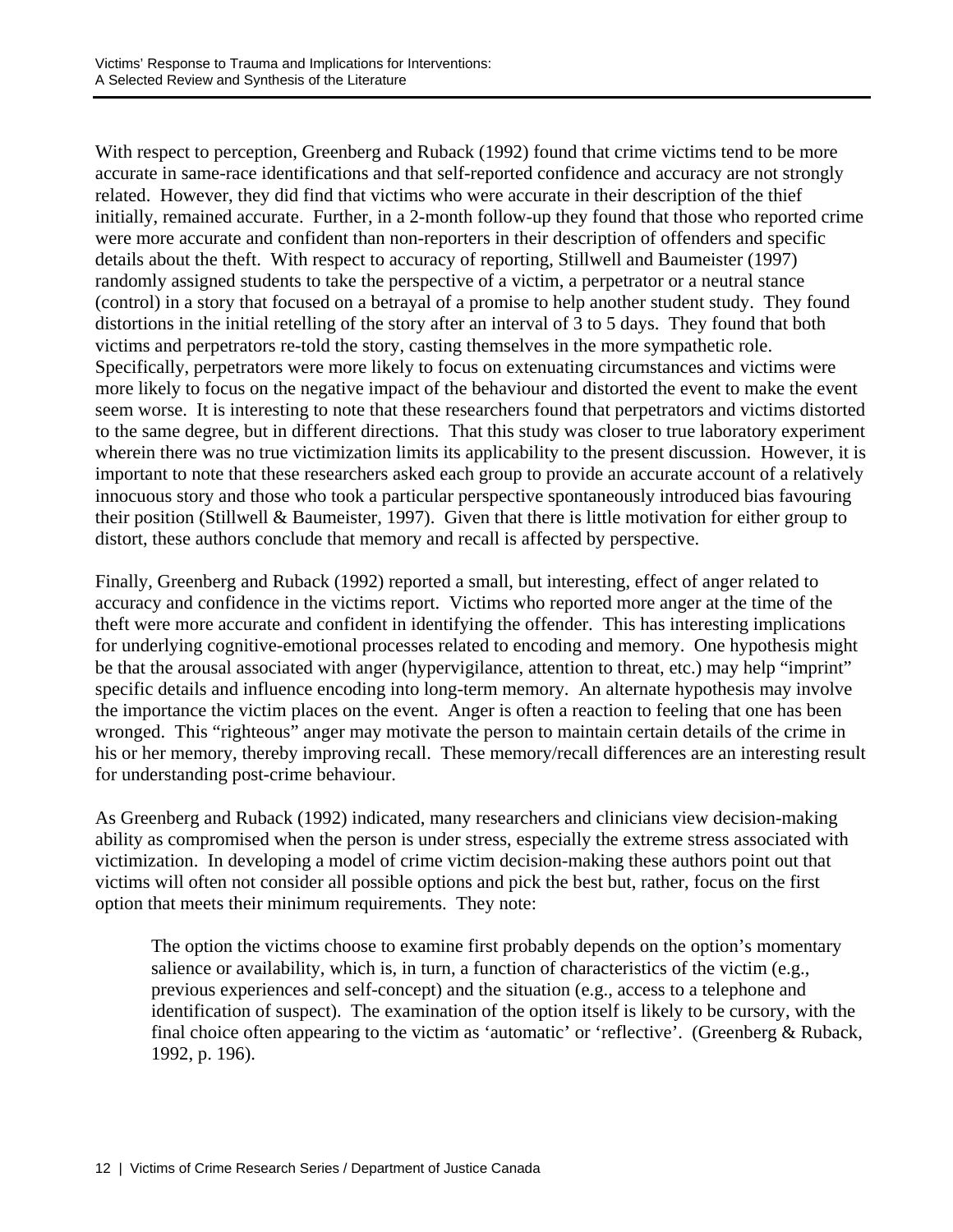They developed a model of decision-making that has several stages wherein the victim is faced with a decision-making task at each step (Greenberg & Ruback, 1992). All stages are influences by external pressures of information, social norms and social/emotional variables.

Stage 1: Was the event a crime? This is influenced by the person's definition of crime and the match between this personal definition and the characteristics of the current event. If the person decides it is not a crime, no action is taken. If yes, then they move to the second stage.

Stage 2: How serious was the crime? This is influenced by the person's emotional reactions (arousal and distress) and perceptions of expected, actual and potential harm. These factors influence the perception of being wronged and vulnerable.

Stage 3: How will I deal with the crime and my victimization? The person bases the solution on their stored knowledge and their attitudes towards different options. Greenberg and Ruback (1992) postulated four possible solutions: do nothing, notify police, re-evaluate the situation and seek a private solution.

Thus the person/victim moves through these stages in understanding their experience. From the above discussion, the importance of emotion, others' reactions and prior learning can have a profound affect on this decision-making process. Furthermore, one can easily extrapolate this model to include how victims seek support, rather than simply reporting. To generalize the model, victims, under the distress of being harmed, will likely take the same approach in seeking help or receiving services. The concern is that if victimization has compromised this decision-making, then the victim may not choose the best solution. In an effort to "put it behind them" they may take the first solution that allows them to avoid or ignore their victimization and possible trauma. More on this topic will be discussed in subsequent sections.

Other researchers have examined cognitive changes in combat veterans who have post-traumatic stress disorder that may be generalized to crime victims. Litz, Orsillo and Weathers (2000) theorized that PTSD patients are not generally numb and unresponsive, but that periods of high emotion from trauma cues cause problems in emotional processing. In other words, when trauma reminders result in distress, those with PTSD are more reactive to negative cues and experience less intense positive feelings. Further, they tested a model that theorized that in trying to cope with trauma, people would alternate between problematic thoughts (intrusion) and denial/numbing until they have resolved the trauma. It is believed that such alternating in thinking/feeling events helps the person cope with the trauma by stopping him or her from being overwhelmed by intrusive thoughts and feelings (Litz et al., 2000).

To test this theory, Litz et al. (2000) exposed two groups of Vietnam combat veterans (with and without PTSD) to trauma-related video and to a neutral comparison video. After the video they assessed the veteran's emotional reactions to a set of positive, neutral and negative photographs and measured reactions via monitoring of peripheral autonomic activity, expressive-motor responses, and self-reported emotional reactions. After exposing the two groups to the neutral video, both groups responded in a similar manner to all photographs. After exposing both groups to the trauma-related video, there was no indication that those with PTSD suppressed emotional responses. However, they did find that after trauma-related exposure, those veterans with PTSD were less responsive to the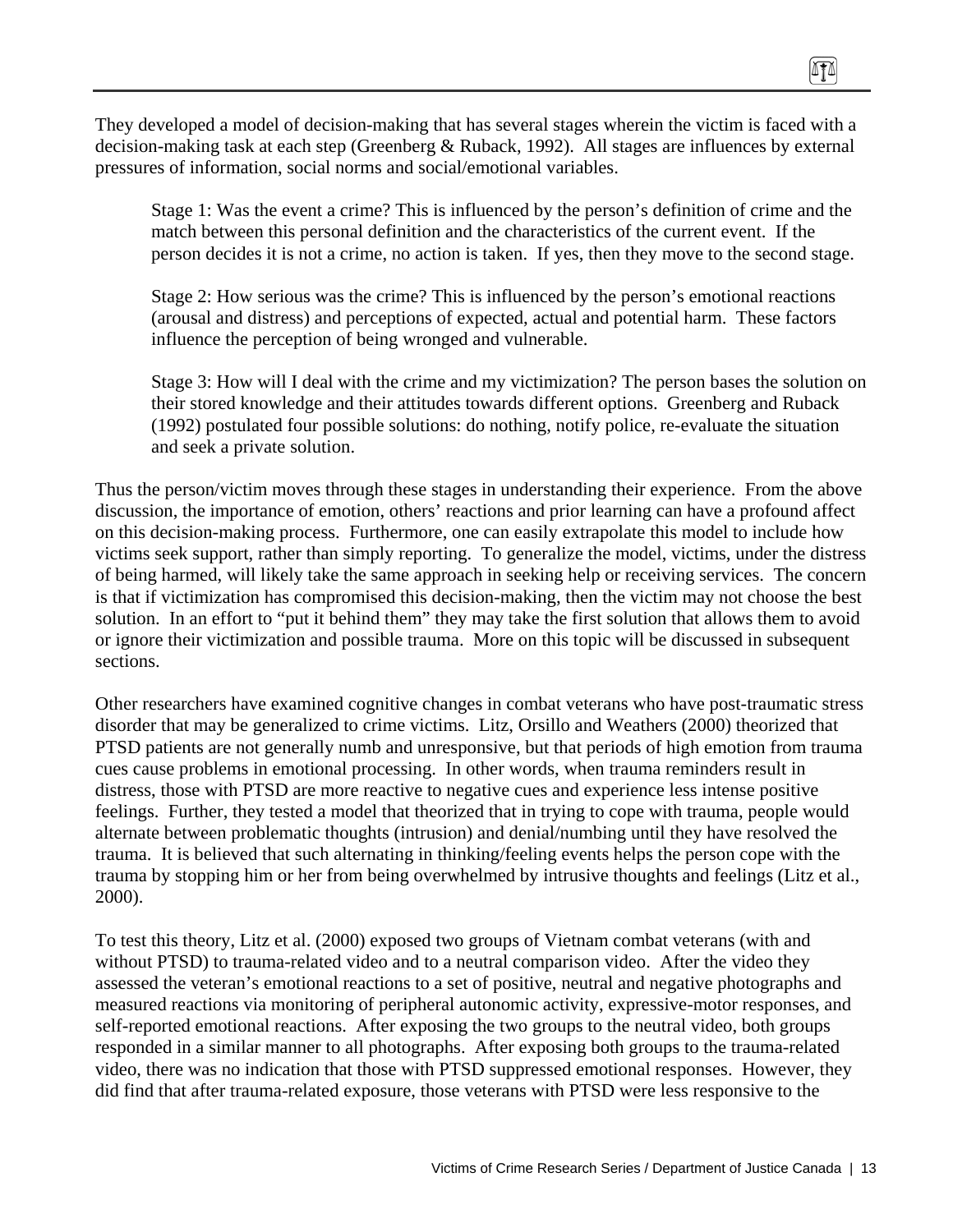positive photographs. This suggests that reminders of trauma do not necessarily result in the person numbing or blunting their emotions, but it may interfere with their ability to experience positive emotions (Litz et al., 2000). Thus, the veteran's intrusive thoughts may be interfering with his or her ability to appropriately perceive and/or interpret positive stimuli. One caveat to this research is the finding that combat veterans do seem to handle trauma differently than civilians (Brewin, Andrews & Valentine, 2000). Thus, it is possible that gender issues, military screening, social support (natural and professional), economic resources or combat training influence the manifestation of PTSD. It would be useful to replicate this study among different groups of crime victims to see if the underlying cognitive-emotional processes are similar.

Finally, cognitive models of coping with negative life events may be useful in this discussion. Greenberg and Ruback (1992) described a model wherein the person works to develop cognitive "simulations" of possible events to practice coping strategies or to cope after a stressful event. These simulations also help the person problem-solve and regulate emotions by helping them to understand the event and avoid future victimization. Greenberg and Ruback (1992) indicated that the majority of victims display this strategy when they report that the victimization "could have been worse" or engage in revenge fantasies. Further, these authors point out that creation of these simulations, or fantasies, may motivate the person into taking action if the results of the simulation are positive. Anticipatory feelings of satisfaction could encourage the victim to go to authorities or seek further help. However, anticipatory fears of failure would have the opposite effect. Under this model, the motivational strength of "righteous anger" cannot be underestimated, as it is more likely to motivate the person to action (Greenberg  $& Ruback, 1992)$ . Thus, treatments that focus solely on anger reduction may do a disservice to some victims who need the anger to help maintain motivation and a sense of control. In fact, anger may help the victim cope with certain difficult elements of the criminal justice process. However, this does not mean that intervention should overcompensate in the other direction to increase feelings of anger, perhaps under the guise of "empowerment". Chronic anger can be negative and very detrimental to the victim, if it is not handled properly. The managing of angry emotions is a delicate clinical issue that cannot be covered in a blanket statement. The one conclusion is that each victim needs to be treated as an individual, helping them learn to manage all emotions in a way that help them cope with challenges while remaining healthy. This balancing act has profound implications for public education, victim education and service delivery.

# **2.4 Coping strategies**

Coping can be defined as:

determined by cognitive appraisal. The central function [of coping] is the reduction of tension and the restoration of equilibrium. We have to distinguish between coping that is directed at managing or altering the problem causing the distress (problem-focused) and coping that is directed at regulating emotional response to the problem (emotion-focused) [bracketed information added] (Hagemann, 1992, p. 61).

The literature often distinguishes between negative coping that does not focus on the stressor (e.g., blaming others, withdrawal, resignation, self-criticism, aggression, wishful thinking) and positive coping strategies that focuses on self-change or changing the problem (e.g., social support, problemsolving efforts, seeking information). Dempsey (2002) found that use of negative coping techniques and exposure to violence was predictive of PTSD, anxiety and depression.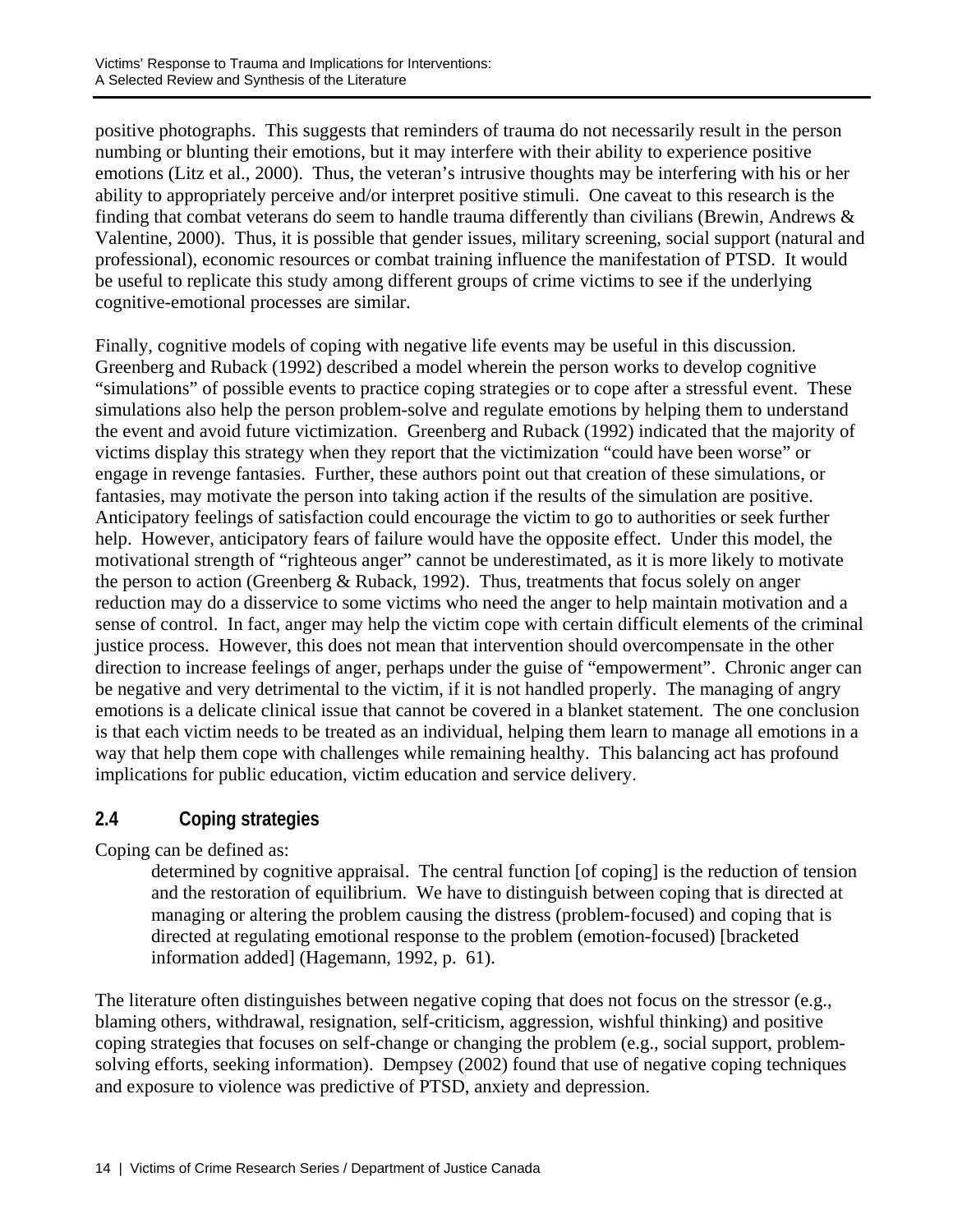Furthermore, the victim may be coping with several different things at any one time: the shock of being a victim, the new (or repeated) experience of dealing with the criminal justice process, trying to make meaning of why they were victimized, reactions to others, attempting to return to a normal, previctimized state, dealing with the blow to the belief in a just and predictable world, self-blame and a myriad of other feelings, thoughts and socio-environmental pressures. Thus, one might expect that a major aspect of cognitive change relates to how the victim copes with the crime. Calhoun and Atkeson (1991) point out that as the victim starts feeling better, he or she needs fewer coping strategies or uses them less often, a possible indication of internal cognitive changes taking over for coping strategies. This section reviews some of the major coping behaviours and strategies employed by victims.

#### *Use of social support*

As noted above, when victimized the person often feels disorganized and out of sorts (Casarez-Levison, 1992) and will often seek others for support (Greenberg & Ruback, 1992; Leymann & Lindell, 1992; Norris et al., 1997). Everly et al. (2000) indicated that helpful social supports could provide information, companionship, emotional support and instrumental support. As Nolen-Hoeksema and Davis (1999) pointed out, receiving positive social support after a trauma is related to better adjustment. Researchers have distinguished between these several types of social support (Leymann & Lindell, 1992). Emotional support is characterized by a focus on esteem, concern and listening with a focus on the victim's feelings and emotional reactions. Appraisal support focuses on social comparison, affirmation and feedback targeted at helping the victim make sense of his or her experiences. Informational support focuses on advice, suggestions, directives and information that the victim might need. Finally, instrumental support focuses on tangible support such as money, shelter, time or effort (Leymann & Lindell, 1992). For example, although police and other members of the criminal justice system may not be emotionally supportive (Campbell et al., 1999) they may be more supportive with respect to providing information or offering tangible support through investigation (Norris et al., 1997). Furthermore, Greenberg and Ruback's (1992) decision-making model included social comparison (appraisal support) and information seeking (informational support) and their research reinforced the strong influence bystanders can have on the victim's decisions in providing these forms of support.

In discussing both natural (family, friends, peers) and professional supports (police, medical professionals, mental health workers), Norris et al. (1997) noted that victims benefit from talking to others about their experience. They indicated that victims seem to want to tell the story of their trauma over and over and to express their feelings about the trauma. Greenberg and Ruback (1992) discussed this retelling as the victim developing simulations to help makes sense of his or her victimization. This tendency may be the victim's attempt to gain understanding about the trauma and confirm their reactions with a trusted other (appraisal) or simply to share the emotions related to victimization (emotional). It is also possible that they want confirmation that their behaviour and actions during the crime were reasonable and correct (Nolen-Hoeksema & Davis, 1999). In a sense, talking to supports can result in the person re-framing their victimization experience so that they feel better about their behaviour, relating to the concept of cognitive simulations discussed above (Greenberg & Ruback, 1992). Recall, that social support seems to be very important in crime victim decision-making.

### *Information seeking*

As noted above, victims may attempt to cope using social support, but the goal of the support can vary. Seeking information is one way victims try to cope with victimization (Hagemann, 1992). This may,

 $\sqrt{11}$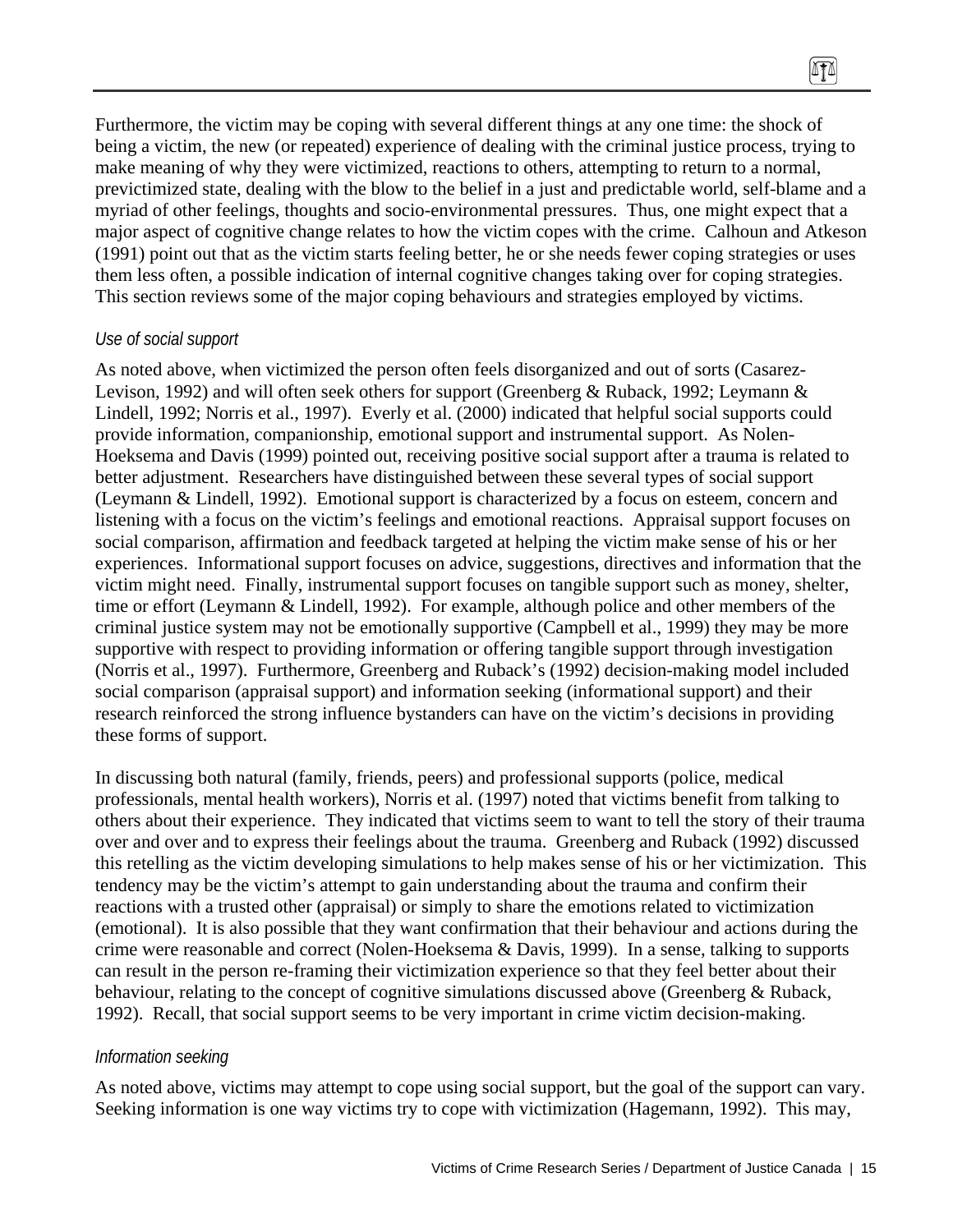as Greenberg and Ruback (1992) held, help the person make decisions regarding further action. Information may also provide further direction regarding status of a criminal case, learning new kills, identifying treatment resources or a host of other issues the victim believes are salient to his or her well-being. Unfortunately many victims may have difficulty accessing appropriate information (Campbell et al., 1999). Critical Incident Stress Management (discussed in a subsequent section) is one potential method of meeting this need for information (Everly et al., 2000; Turner, 2000).

## *Cognitive Reframe of victimization: Emphasize the positive aspects of having survived*

In research on sexual assault victims, Hagemann (1992) noted that some victims seem to benefit from being able to label their status as victim or survivor of sexual assault. In fact, Thompson (2000) examined sexual assault victims who had not received help and found that some women initially embraced the label victim because it was linked to a lack of blame and responsibility. However, through a process of adjustment, they switched to the label survivor because of positive connotations including strength, recovery and being a fighter. This self-talk and self-labelling are important cognitive strategies that help some victims regain a sense of understanding of the crime and control over their life. These findings seem similar to those of Davis et al. (1998) who noted that people adjusting to loss often use two related cognitive strategies: a) making sense of the event and b) finding benefit in the experience. Further, these authors indicate that meaning-making is more important early in adjustment, whereas perceiving benefit is a longer term process. If this process were confirmed empirically among victims, it could be used to assess progress (rather than simply a reduction in symptomatolgy).

## *Cognitive Reframe of victimization: Self-comparison*

Not only do victims seem to benefit by redefining themselves as survivors, some victims also seem to be able to focus on the strength associated with successfully coping with trauma (Thompson, 2000). Research by McFarland and Alvaro (2000) supported this view. They found that victims were more likely to report greater improvement in their personal attributes after traumatic life events than after mild negative life events. However, acquaintances of these victims did not note the same dramatic changes. Through a series of studies, these researchers concluded that victims tend to degrade their pre-trauma strengths in an effort to see positive growth resulting from trauma (McFarland & Alvaro, 2000). In a sense, in the process of meaning-making victims will work to preserve the concept of growth. The philosophy embraced by some victims appears to be: that which does not kill you, makes you stronger.

## *Reframe victimization: Social comparison*

Victims will often engage in upward or downward comparison to understand and cope with their victimization. Upward comparison relates to comparing oneself to other victims that are better off. Thus, these individuals seem to act as inspiration to other victims (Greenberg & Ruback, 1992). However, there is also the risk that these "models" may leave the victim feeling disheartened about their own state, feeling that they can never make that much progress. Downward comparison refers to comparing oneself to those who are worse off. Thus, victims may find solace that their victimization did not leave major physical scares or that their loss was not as great. Both of these processes will likely help victims improve their understanding of their victimization, but it appears that downward comparison helps the victim feel better (Hagemann, 1992; Greenberg & Ruback, 1992; Thompson, 2000). It is noteworthy that when such negative models are not immediately available, victims will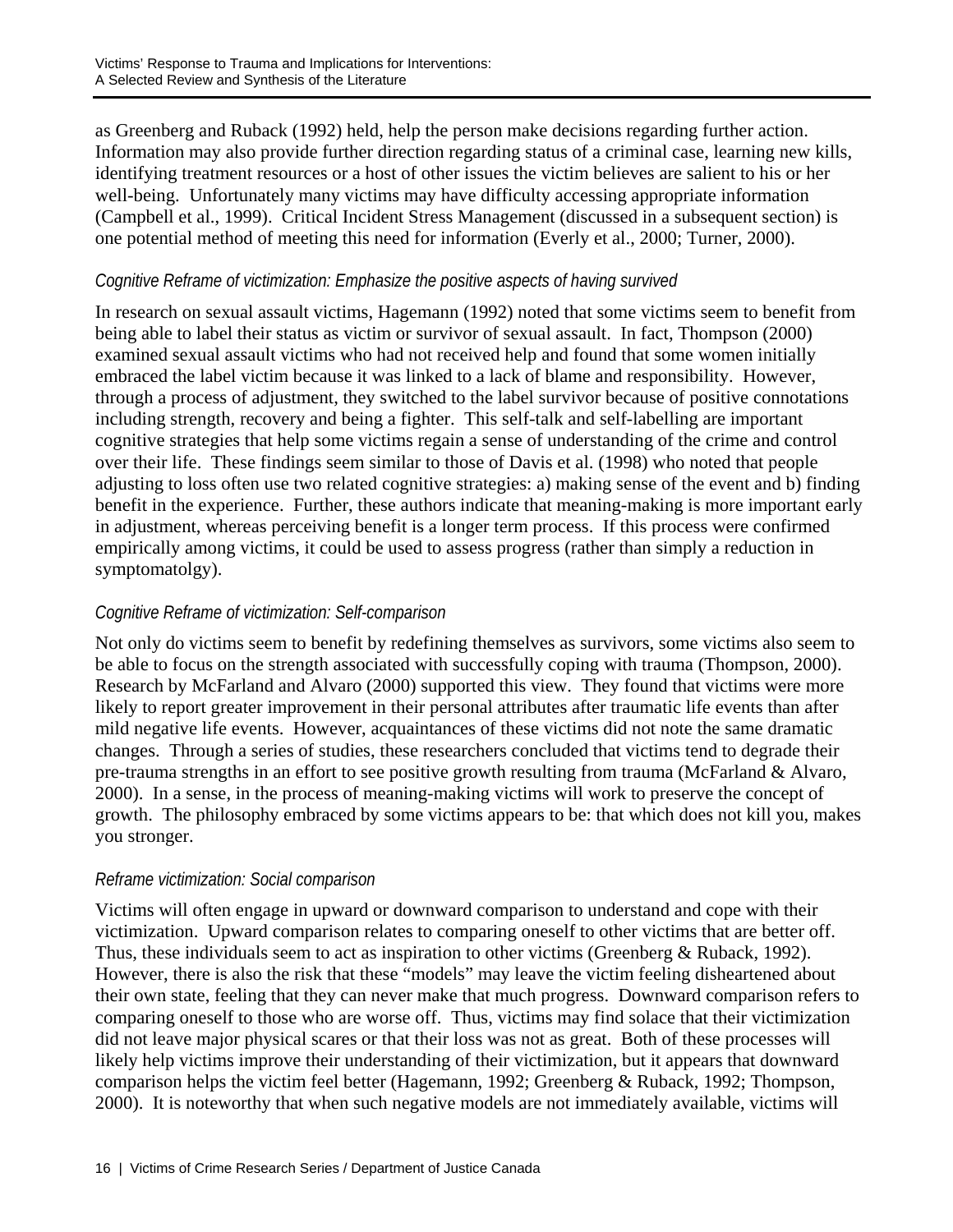create scenarios wherein they received even greater physical, emotion or personal damage (Greenberg & Ruback, 1992). This internal "it-could-have-been-much-worse" exercise seems to help the victim gain perspective, and may even relate to a focus on the positive aspects of being a survivor (Thompson, 2000). Ultimately, the goal of this activity is to learn acceptance of one's own victimization experience (Hagemann, 1992), a goal in some treatment approaches (Layne et al., 2001).

 $\sqrt{11}$ 

### *Activities in service of regaining control*

Victims, in their attempt to regain feelings of control and safety can also take specific action to regain control. Hagemann (1992) indicated that some victims take self-defence classes. One could argue that pursuing the perpetrator through the justice system also helps the victim alleviate his or her loss of control (Greenberg & Ruback, 1992).

### *Activism*

Some victims seem to gain benefit from becoming victim advocates or activists (Hagemann, 1992). It appears these victims take their victimization from a personal to a more social level, trying to change elements of society they feel contributed to their victimization.

### *Avoidance: Active Behavioural Avoidance*

Avoidance can manifest as behavioural avoidance, such as staying in apartment or taking time off work (Hagemann, 1992) or avoiding through self-medication, using alcohol and drugs (Everly et al., 2000; Hagemann, 1992; Mezy, 1988; Wolkenstein & Sterman, 1998). Generally speaking, researchers agree that such approaches are a band-aid solution to the underlying trauma, but they may have an adaptive element by helping the person slowly build on small success experiences. In other words, initial avoidance may allow the victim to take time to "lick their wounds" and gather resources to rebuild their life and deal with other challenges (e. g., the criminal justice system).

## *Avoidance: Denial and Self-deception*

Basically acting as a type of psychological avoidance, denial and self-deception work to help the individual erase the memories, at least temporarily. Thompson (2000) discussed the active blocking of memories and feelings to help cope with overwhelming emotions. Stillwell and Baumeister (1997) indicated that people have a tendency to bias their recall to cast themselves in a more positive and sympathetic light. Mikulincer, Florian and Weller (1993) pointed out how people who use avoidant strategies to cope with trauma are more likely to deny or minimize their internal distress. Although these approaches may hamper help-seeking, they may also minimize initial distress (Hagemann, 1992). Ullman (1999) agreed and indicated that although avoidance strategies (e. g., substance abuse, withdrawal from others) are usually linked to greater problems, they could also be adaptive in helping the victim get through the initial trauma.

## *Avoidance: Dissociation*

Use of dissociation to cope seems to be more common in people with a history of frequent and severe traumatic experiences (Martínez-Taboas & Bernal, 2000). Similar to using substances or psychological defences to reduce trauma memories, Harvey and Bryant (2002) indicated that naturally occurring dissociation might help the victim cope with trauma. They note that dissociation may interfere with memory encoding during the original trauma. This cognitive change allows the victim to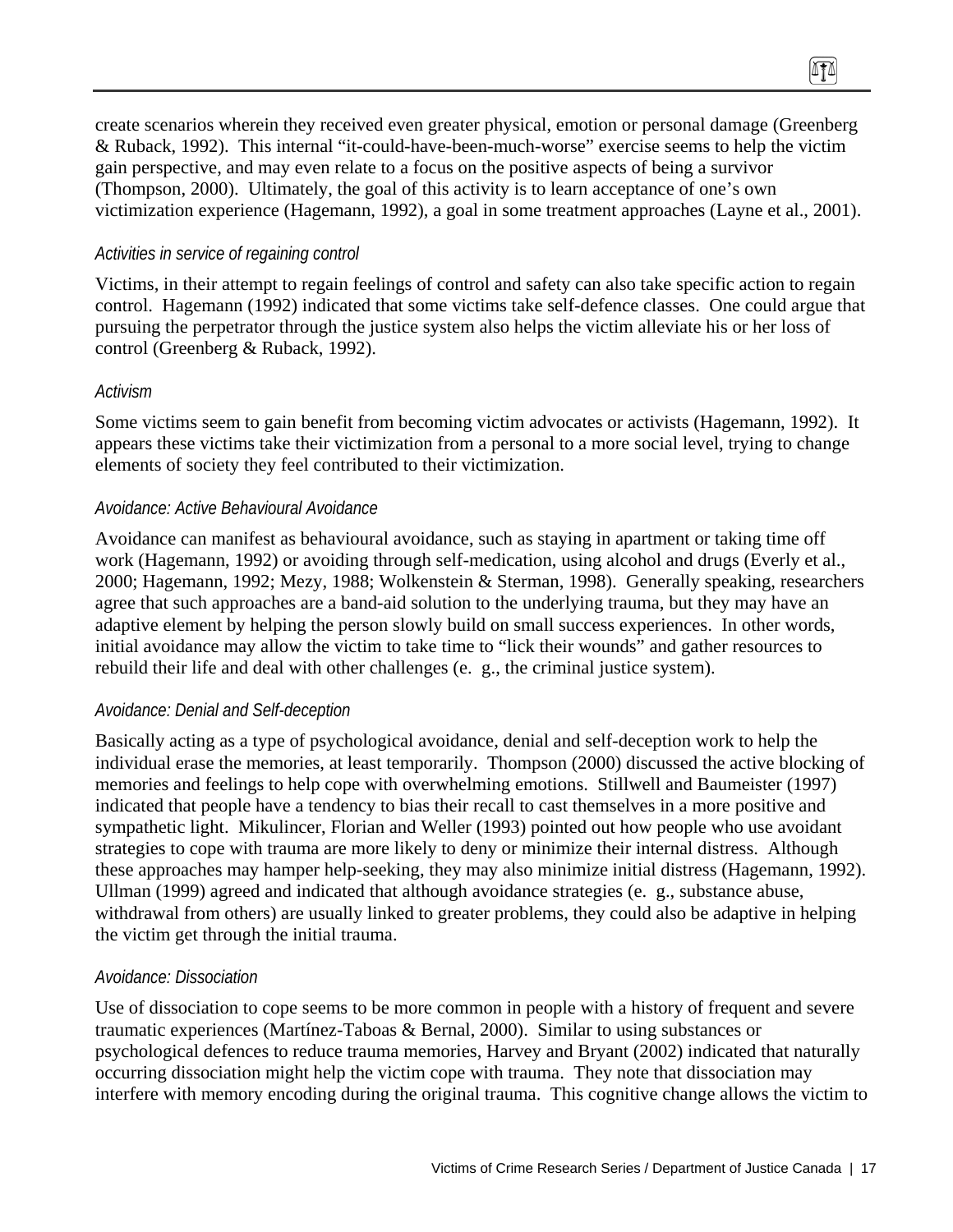forget particularly difficult elements of the trauma and may result in reduced distress. However, Ozer et al. (2003) indicated that those who experience dissociation either during or immediately after the traumatic experience were more likely to develop PTSD. They noted that this relationship was most evident in those who later requested mental health services. Thus, dissociation may be a double-edged sword, it may help in the short-term, but could place the victim at increased risk for later problems.

# *Confrontation: Cognitively narrowing the focus*

Holman and Silver (1998) pointed out that when people are presented with complex stimuli, their ability to process the information is compromised. Thus, they may cognitively slow down time in the present to cope with all the stimuli. In effect, they cognitively make their subjective world move in slow motion so that they are able to process events. These authors point out that this would be an adaptive response, but that in some cases this "foreshortening" of the future can become maladaptive as the victim becomes focused on the traumatic event to the exclusion of other experiences (Holman & Silver, 1998). Further, recall that Greenberg and Ruback (1992) found that arousal, specifically anger, resulted in improved recall. Thus, the arousal may allow the victim to focus their attention on the specifics of the crime. However, this focus may become maladaptive as the person works to process the victimization as only part of their life experience.

In conclusion, victims have many possible coping strategies at their disposal and their choice of strategy is likely a combination of cognitive skills in problem-solving, history and individual personality variables. The above list is not exhaustive as each person will have their own unique set of thoughts and feelings and these will work in synergy to create coping strategies and behaviours. Thus, there will be as many specific strategies as there are victims. This list serves as a guide to understanding the link between underlying cognitive activities and coping activities. However, one common finding in both research and theorizing is that social support has a major effect on decisionmaking and subsequent coping. The following sub-sections examine the relative utility of natural and professional supports for victims of crime.

## **2.4.1 Use of natural supports**

The above discussion repeatedly noted the importance of support for crime victims. Support can be primarily emotional, appraisal, informational or instrumental (Leymann & Lindell, 1992), however, it is likely that support encompasses all these goals in differing degrees. Thus, support persons will move from simply listening to the victim, to providing another perspective, to recommending resources to providing food, shelter, money. Obviously the specific manifestation of the support is based upon the previous relationship between the victim and supporter, as well as the level of distress. No matter what the specific nature of the support, support itself seems important to helping ease the victim's distress. Recall the above discussion of the research by Norris et al. (1997) who examined the psychological consequences of crime in a longitudinal telephone survey in Kentucky. These researchers examined activators, reactions, consequences and moderators with respect to the victimization process. In examining natural supports as moderators, they found that beliefs about support availability had a strong impact on reducing depression and anxiety. That is, simply having confidence that he or she could receive support if requested, was enough to help reduce symptoms. This finding is even more profound when combined with the finding that there was no effect for actual received support (Norris et al., 1997). In other words, the person appears to gain stability and support from the belief that help will be available if they need it. If victims access that support, it does not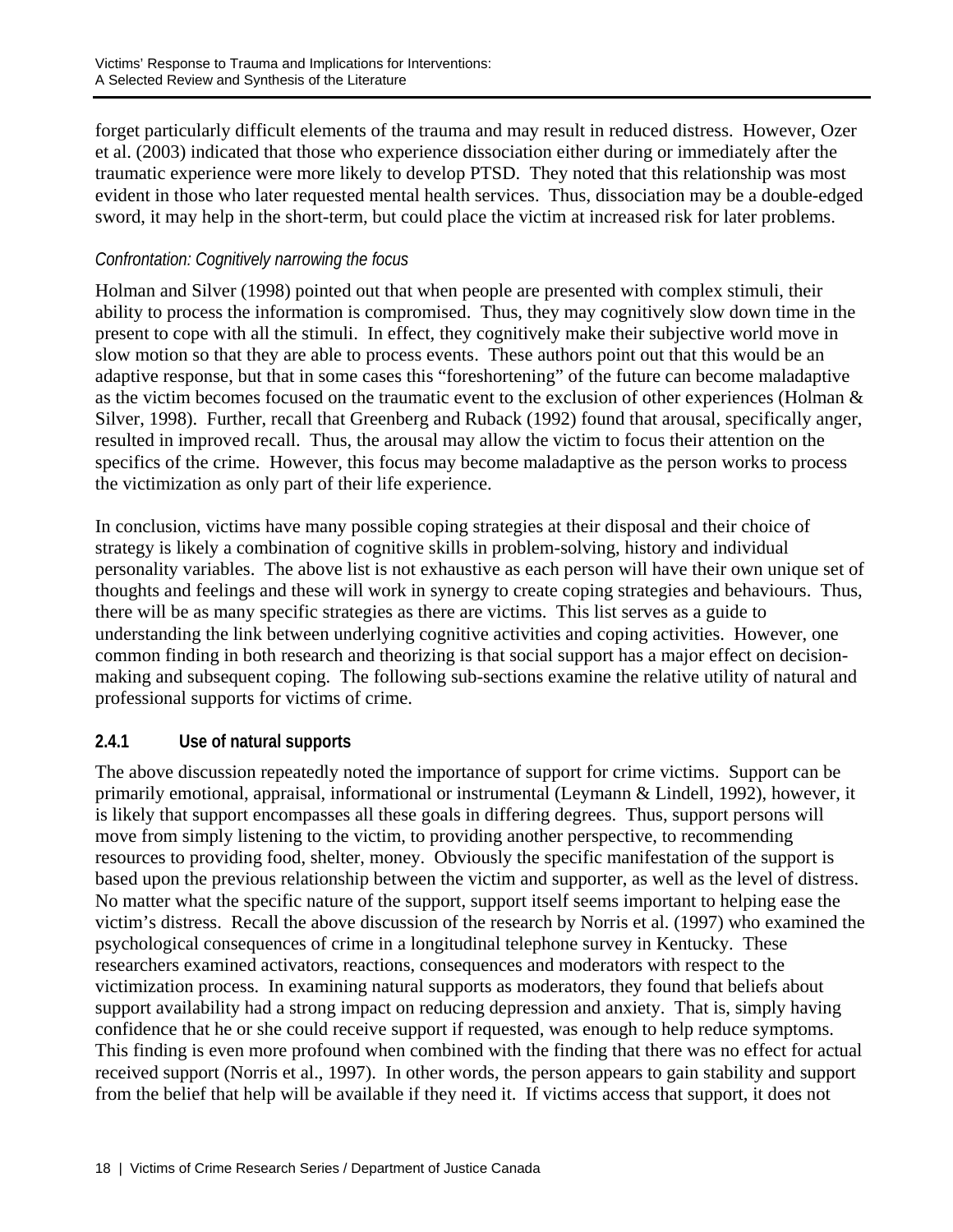appear to have an added benefit over knowing that support is available. This may relate to the victim needing to believe the world is safe and will support him or her, rather than the specific supports received from others. This also has implications around the importance of visibility of victim support programs. An examination of the specific types of support shows a differential effect. Emotional and informational support from natural sources showed a positive impact on anxiety. Anxiety is reduced as the victim receives support. Further, perceived social support around replacing the loss associated with victimization reduced both anxiety and depression (Norris et al., 1997). Perceived social support was also identified as important in the development of PTSD, with those who reported more perceived support, also reported fewer PTSD symptoms (Ozer et al., 2003).

These results indicate that the victim need not receive support as long as he or she feels supported by friends and family. One possible explanation for this result is that victimization affects the victim's perceptual world (the world is not safe; people are evil; I'm unprotected; I'm alone) and that beliefs that challenge these perceptions (despite their veracity) have a positive affect on symptoms. This finding is specifically important to the focus of this paper, cognitive effects of crime. This result indicates that cognitive elements alone can improve coping post-victimization. That is, the simple belief (a cognitive element) that one will receive support is enough to buffer the psychological symptoms of trauma, such as anxiety and depression. This conclusion is partially supported by Kliewer, Murrelle, Mejia, Torres de G. and Angold (2001) who found that support from family buffered the negative effects of witnessing family violence.

Not surprisingly, actual received support also reduces the victim's crime-related fear (Norris et al., 1997). These authors interpret this finding as indicating that most family and friends may be able to understand and successfully intervene in crime related fear. Thus, many crime victims can benefit from social support and seem to use any available supports, even strangers, to help them navigate the victimization and coping process (Greenberg & Ruback, 1992). However, people in the victim's natural support system may be less able to assess, and intervene in, problems associated with certain trauma related symptoms, such as depression and anxiety. Other research has found that victims rate natural supports as more useful than professional supports (Leymann & Lindell, 1992). These researchers examined the possible sources of support after armed robbery and subdivided support sources into: primary (natural), public authorities, professional providers, company authorities, judicial functions and curiosity seekers. They found that natural supports were rated the most helpful, public authorities (police, etc.) were second and professional providers (personnel officer, psychologist, nurse, physician) were third. Unsurprisingly, they found that victims rated curiosity seekers, such as journalists and customers, as the least helpful. They also found women reported receiving more positive social support than men (Leymann & Lindell, 1992). Although men did not report as much positive support, they were more likely to be contacted by police for statements.

Although natural supports can be effective and rated highly by victims, there are costs to relying on natural systems. In discussing ruminators, Nolen-Hoeksema and Davis (1999) indicated the very important reality that accessing social networks does not automatically mean accessing support. They found that ruminators, those people who dwell on the crime and their reactions, benefit greatly from social support. Non-ruminators also benefit from support, but not to as high a degree. Despite the potential for great benefit, ruminators tend to report that their support network was inadequate. These authors pointed out that although natural supports may be initially interested in helping the victim, they may grow tired of hearing the same complaints or descriptions. Under this dynamic, natural supports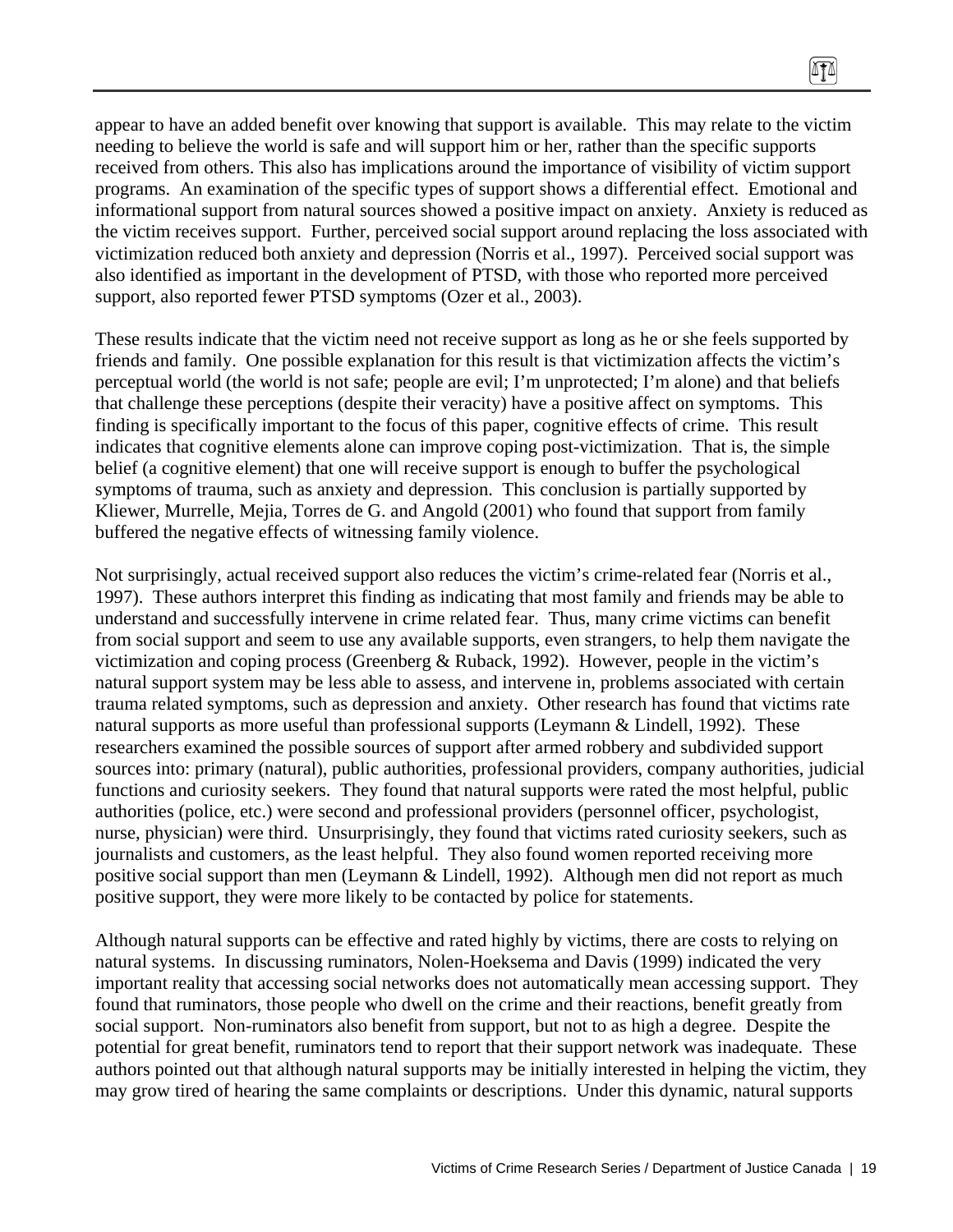may encourage the ruminator to ignore the trauma or to put the crime "behind them". Thus the ruminator does not receive the type of support for which he or she is looking. In this case, the natural support is not reinforcing the ruminators preferred coping style and is likely failing at providing the type of appraisal support the ruminator wants (agreement on their chosen course of action). Upon discovering that their supports appraised their actions differently, victims may feel criticized, both for behaviours during the crime or thoughts or feelings they have about the trauma. In other words, seeking appraisal support could result in the person hearing things they do not want to hear. In fact, even when people are trying to be helpful they may do things that hurt rather than help. This may be the result of the natural support preferring different coping strategies than the victim. Thus, if the victim needs emotional support but their friend thinks they need information, this would be experienced as a breakdown in support. The reverse is also true: those seeking information may be frustrated if their support wants to focus on emotions.

In their unique focus-group research with clinicians, Nelson, Wangsgaard, Yorgason, Higgins Kessler and Carter-Vassol (2002) explored the challenge of working with dually traumatized couples (couples in which both partners have a history of trauma). They identified one particularly damaging dynamic they labelled the "preoccupied-dismissing" couple. In this dynamic, partners take complementary positions with respect to how they deal with trauma. For example, one partner may become preoccupied, ruminative or overwhelmed with the effects of the event, whereas the other partner may deny, suppress or dismiss the effects of the event. Thus, it is easy to imagine each partner trying to get the other to adopt his or her own coping style. The result is likely to be both partners will feel unheard and unsupported, potentially exacerbating the original trauma.

Returning to the research on ruminators, Nolen-Hoeksema and Davis (1999) found that although these victims benefit from support, dealing with "nonsupportive others" layers more stress over the original trauma and creates more distress. This impedes the ruminator's ability to improve. Their research indicated that when ruminators reported that their family members or friends were critical of them, did not agree with important decisions they had made, or were otherwise in conflict with them, they experienced more distress. They point out that these negative responses give ruminators more things to worry about and raise more questions about their own behaviours or emotional reactions (Nolen-Hoeksema & Davis, 1999). In contrast, positive support that allowed sharing of emotions seemed to help ruminators cope with their distress and concerns more actively and effectively.

Thus, some victims may find it helpful to seek out professional support. In the ideal world, most professionals have training in listening, providing emotional support, providing information and social comparison. They should also be better equipped to cope with repetitive stories and accounts. Professionals should also be better able to identify and provide the specific support needed by the victim. Furthermore, victims need not be concerned about damaging other aspects of the relationship since the goal of the relationship is focused on dealing with the victimization of trauma. Thus, we now turn our attention to professional supports.

# **2.4.2 Use of professional supports**

As noted above, many professionals can act as support to the victims. Police and criminal justice personnel offer instrumental support in the form of investigation, arrest, prosecution and possibly incarceration and may also provide information, appraisal and emotional support. Medical personnel also provide instrumental support through addressing physical damage and gathering evidence.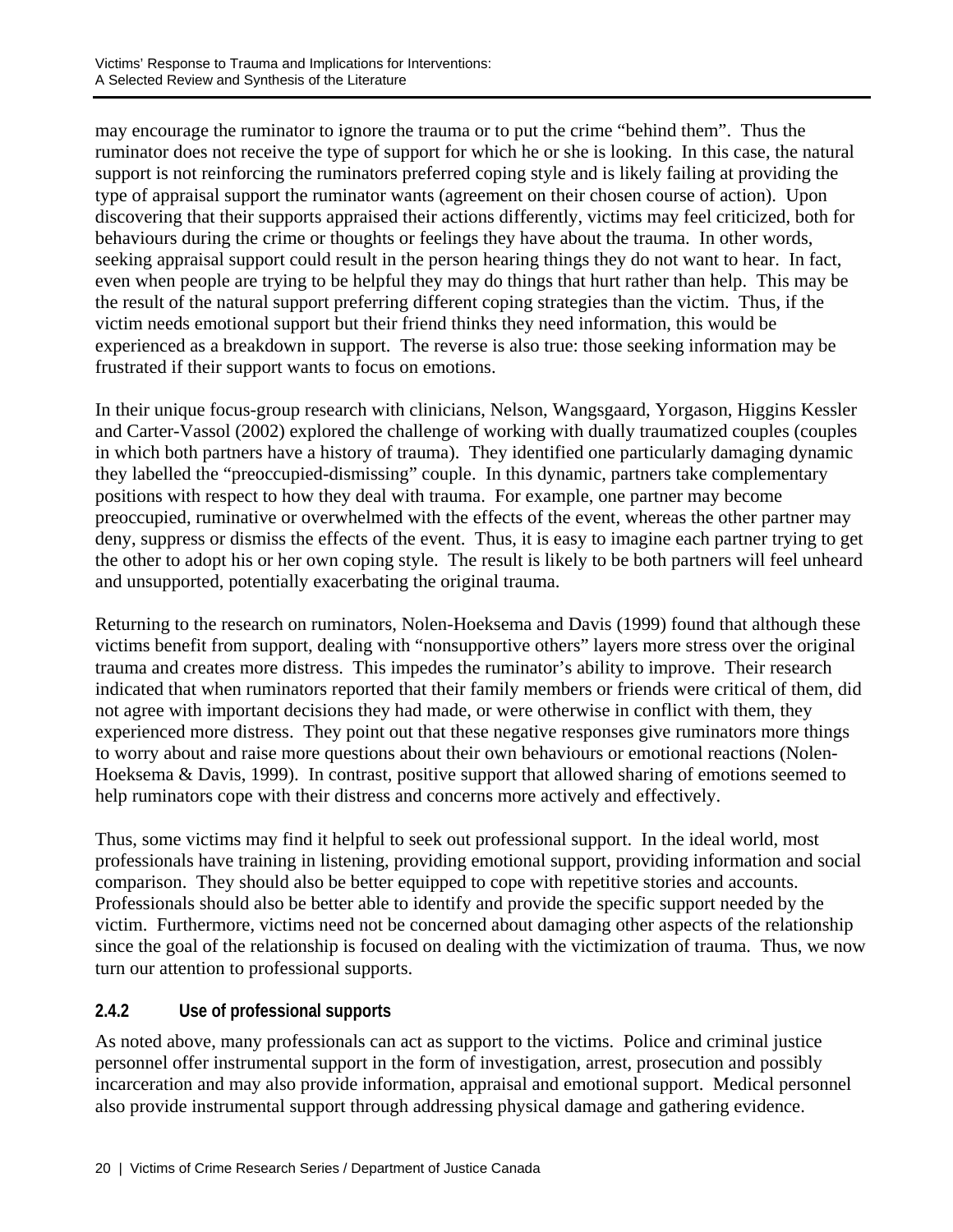Medical professionals may also provide informational support (STDs, victim services contact), appraisal and emotional support, depending on the individual skills and inclination of the professional. Social services and shelters can provide instrumental support through replacing money/goods, providing a safe environment, etc. and may also provide other types of support. Finally, mental health workers can also provide support, typically within informational, emotional and appraisal areas. This section is going to focus on those professionals who provide emotional, informational and appraisal support; typically, these include mental health workers, shelter workers and those in victim services.

 $\sqrt{11}$ 

In his discussion on the effects of domestic violence, Lawson (2001) indicated that professional support offers recognition of, and education around, the various types of abuse, processing emotions related to the crime, debriefing, skills teaching (communication, conflict resolution), practical planning (e.g., developing safety plans), and identifying and using social support systems. He also noted that professionals could help the victim develop self-esteem, challenge negative societal/familial norms and deal with family issues. In other words, professionals can act as a support to the natural support system, thereby benefiting the client. Gorman, (2001) also indicated that therapists could work within the clients' frame of reference to help them to cope with victimization. The victim can then focus on telling his or her story, rather than trying to convince the support person that his or her perspective is correct. Thus, on the surface, it appears that professionals may offer important supports and strategies that help victims of crime, and perform a complementary function to natural supports.

As noted above, Norris et al. (1997) found that about 12% of victims sought mental health services, with most from the violent crime group. Non-violent victims accessed services at level roughly equivalent to the general population. This equal access between non-violent victims and the general population indicates that they probably did not suffer increased distress because of the crime, but it is possible that the crime was the specific catalyst to help-seeking behaviour. In examining crime victims, the two major predictors of help-seeking behaviour were depression and the use of violence in the commission of the crime. These elements generate a hypothesis that victims who experience more distress are more likely to seek professional support. Thus, it is possible that victims of both violent and non-violent crime, who experience distress, are more likely to seek help. Severity of reaction influences help-seeking behaviour, but so does severity of offence. This finding must be studied in more depth but it makes logical sense. Of note, in receiving services, they also found that professional help was only effective if the help was prompt and continuing (Norris et al., 1997). This is a very important finding, indicating the utility of early intervention for crime victims. However, in an environment increasingly focused on brief interventions, victims may be challenged to identify appropriate services.

In a multinational study, van Dijk, Mayhew and Killias (1991) found that only 3.8% of victims reported that they received any form of victim support, with the United States at 10.0% and Canada at 5.5%. The percentage receiving help was highest among victims of sex crimes (15.1%) and lowest with theft (2.4%). For those victims who did not receive any form of professional assistance, the researchers asked if the victim felt such support would be useful. On average, 35% of victims reported feeling that victim support would have been helpful. Sixty-two percent of sex crime victims reported a desire for help, while 52% of those who were threatened said they would have wanted help. They note that their results regarding desire for support must be viewed cautiously, as there may have been cultural differences in survey interpretation. For example, the researchers noted that some respondents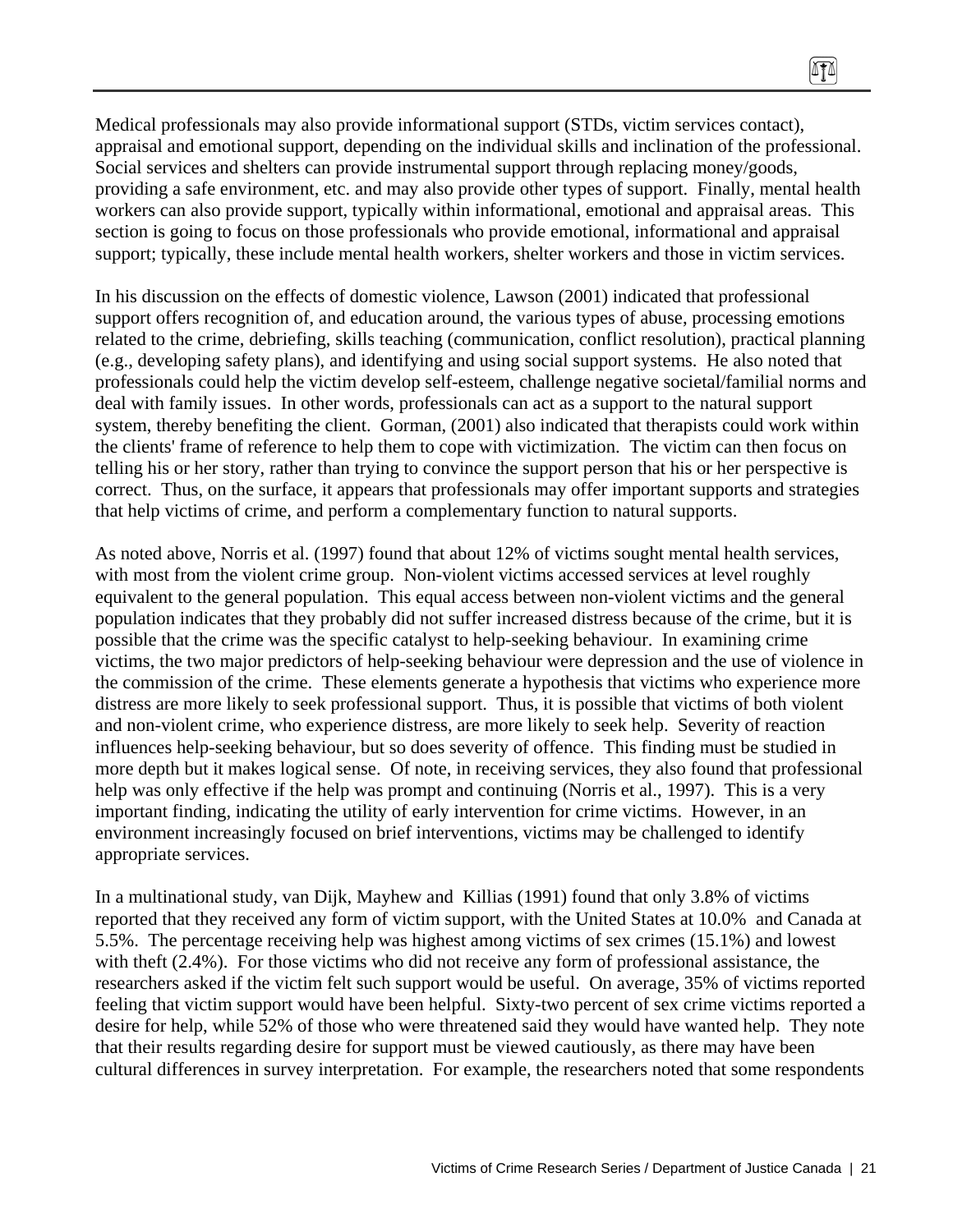may have interpreted "support" as financial support (van Dijk et al., 1991), as reflected in a relatively high number (45%) of victims of bike theft reported that they would have liked support.

At this point, it makes sense to briefly review an example of a professional intervention that seems to have empirical support. This treatment approach was specifically chosen to show how cognitive changes could improve the victim symptoms, related to the overall topic under discussion. Resick et al. (2002) completed an outcome study of cognitive-processing therapy (CPT). Over 12 sessions, clinicians teach clients to challenge distorted beliefs (e.g., denial and self-blame), overgeneralized beliefs about oneself and the world and pre-trauma beliefs/assumptions. The client then learns new, more balanced self-statements. CPT also includes an exposure element by having clients write, and share, a detailed account of the traumatic incident. Resick et al. (2002) compared CPT with prolonged exposure and a minimal attention in 171 sexual assault victims. The prolonged exposure group included education, breathing retraining and behavioural exposure to environmental reminders of the trauma and exposure to the trauma memory through imagination. The minimal attention group underwent the assessment procedures only and were phoned every two weeks to see if they required emergency services. After six weeks, the researchers randomly assigned those in the minimal attention group to either CPT or prolonged exposure.

Both CPT and prolonged exposure were successful in treating chronically distressed sexual assault victims. Those in the attention alone did not show any significant improvement. CPT was best at helping to reduce guilty cognitions (e. g., self-blame, feelings of wrong-doing, etc.). A further analysis of this data showed some PTSD symptoms initially became worse before they became better (Nishith, Resick & Griffin, 2002). However, PTSD symptoms show a dramatic reduction after the first exposure session (session in which the victim has to present her or his detailed account of the sexual assault). They indicated that exposure may be an active ingredient of change in professional interventions (Nishith et al., 2002). Thus professional support may offer specific, targeted strategies to help particularly distressed victims to move beyond their symptoms.

One caveat in looking at professional support involves clinical bias. Nelson et al. (2002) indicated that clinicians often assume that people who have experienced a potentially traumatic event will automatically be traumatized. In fact, such a "non-reaction" may be viewed as pathological in and of itself, relating it to dissociation or "shock" (Mikulincer et al., 1993). However, these authors emphasized that clients must be the authority regarding their own reaction. To ignore the client's selfappraisal is to risk being non-supportive, and deepening the trauma response. The clinician must proceed carefully in cases wherein the clinician is unsure about why the victim is not displaying trauma related symptoms. Clinicians may be able to provide therapeutic support and education (Nelson et al., 2002) that help the victim better identify her or his own needs. This alliance allows the victim and clinician to work together towards improvement. The clinician may also be able to help the client, especially those who are particularly distress, through the judicious application of diagnosis. Diagnosis with an identified disorder often helps the victim access services. It is to diagnosis and the medicalization of trauma that we now turn.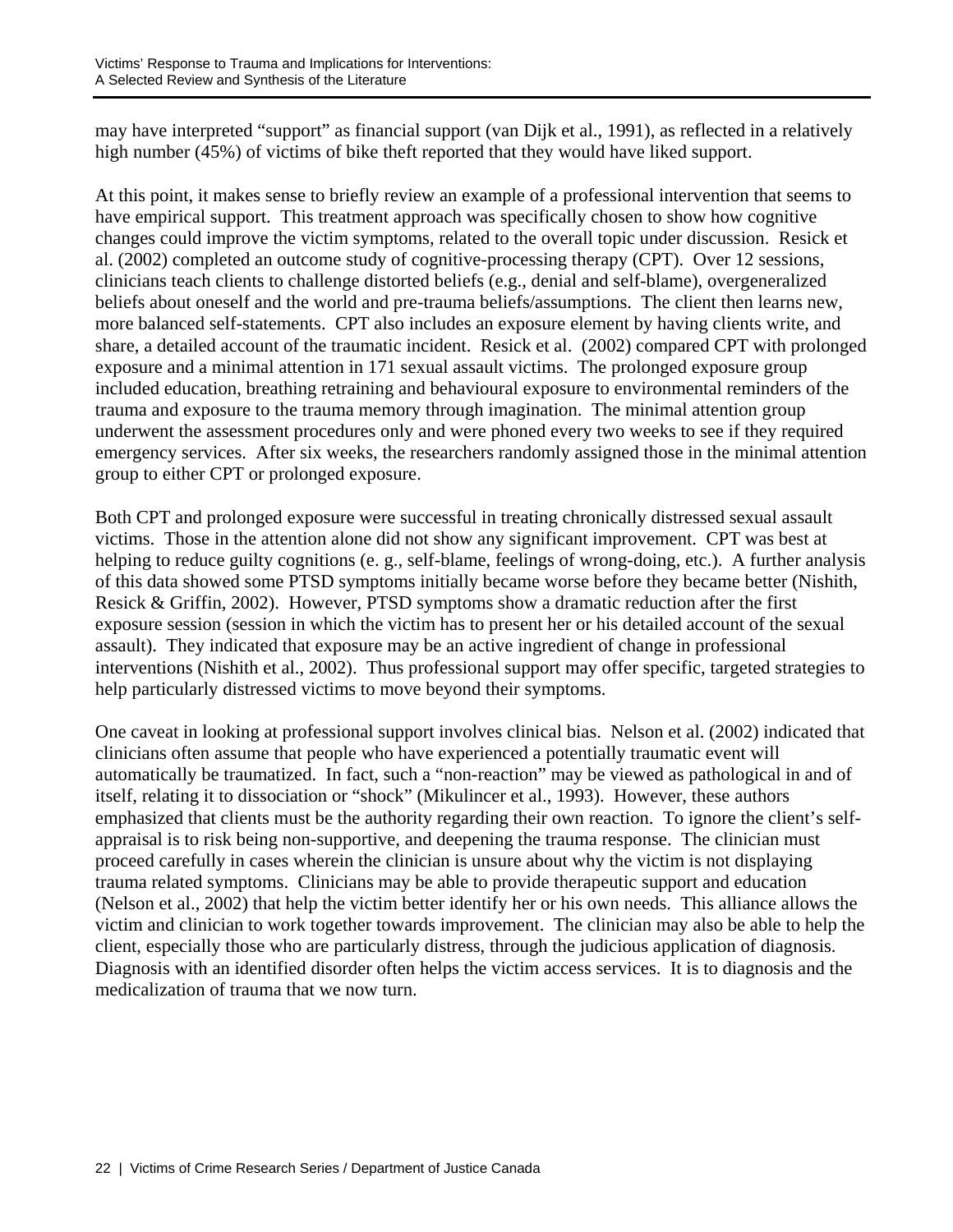# **2.5 Medicalization of Trauma**

## **2.5.1 Relationship to DSM-IV disorders**

As discussed above, victimization and trauma affects each person differently and many victims experience social/communication problems, stress symptoms, anxiety, depression, isolation, poor relationship quality, and reduced intimacy (Nelson et al., 2002). Much of the research discussed has focused on diagnostic categories, especially post-traumatic stress disorder (PTSD). Not surprisingly, the individual's coping strategies mediate the specific problems such as PTSD/anxiety and depression (Byrne et al., 1999; Dempsey, 2002). In a study of the effect of violence on inner-city youth Dempsey (2002) found that the presence of violence in the commission of the crime and negative coping explained 30% of the variance in PTSD, 11% of the variance in anxiety and 20% of the variance in depression. This means that criminal violence and negative coping predict PTSD, anxiety and depression to practically significant, but varying, degrees. This section will review further research related to PTSD/anxiety and depression.

## *Post-traumatic Stress Disorder (PTSD) and Anxiety*

In examining PTSD and anxiety, it must be emphasized that PTSD is a specific type of anxiety. Anxiety and fear can manifest as agoraphobia, other phobias, panic attacks, free-floating anxiety, generalized anxiety and PTSD. Specifically, common symptoms to most anxiety disorders include: fear/distress/worry, physiological symptoms (e.g., sweating, shaking, difficulty breathing, nausea, chest pain, dizziness, etc.), behaviour change (e.g., avoidance, rituals) and behaviours aimed at reducing distress (American Psychiatric Association, 1994). Similarly, PTSD occurs after a traumatic event and symptoms may include such anxiety symptoms as: fear, helplessness, intrusive and recurrent recollections, distressing dreams, reliving the event, intense distress, physiological reactivity; avoidance/suppression of thoughts/feelings, and specific symptoms such as sleep problems, irritability, angry outbursts, poor concentration, hypervigilance and exaggerated startle response (American Psychiatric Association, 1994). The key distinction in PTSD in comparison to other anxiety disorders is the trauma-inducing event. Thus, it is unsurprising that research and treatment initiatives related to coping with traumatic victimization have focused on PTSD.

Anxiety/fear has been associated with workplace violence (Rogers & Kelloway, 2000), sexual assault (Byrne et al., 1999), childhood sexual abuse, (Merrill, Thomsen, Sinclair, Gold & Milner, 2001), critical incidents (e.g., accidents, victimization, war trauma, etc. ) (Everly et al., 2000), violent crime (Byrne et al., 1999) and family violence (Wolkenstein & Sterman, 1998). PTSD specifically, has been identified as a relatively common result of victimization (Byrne et al., 1999). Of note, research by Ruscio, Ruscio & Keane (2002) indicated that PTSD does not represent a categorically distinct syndrome in relation to normal distress, but is at the extreme end of a continuum. These researchers indicated that this is important if we want to identify which victims are most likely to require and benefit from clinical intervention. Thus, we should use empirical research and clinical study to identify both the best criteria and the best cut-off for effective identification and service delivery (Ruscio et al. 2002).

One question that is often raised when examining PTSD is why does one person develop the disorder while others do not. Part of this discrepancy is likely due to the assumption of PTSD as a distinct entity, which may not be the case (Ruscio et al., 2002). In any case, certain factors seem to make people more susceptible to developing PTSD; these factors include personal psychiatric history, report

(TT)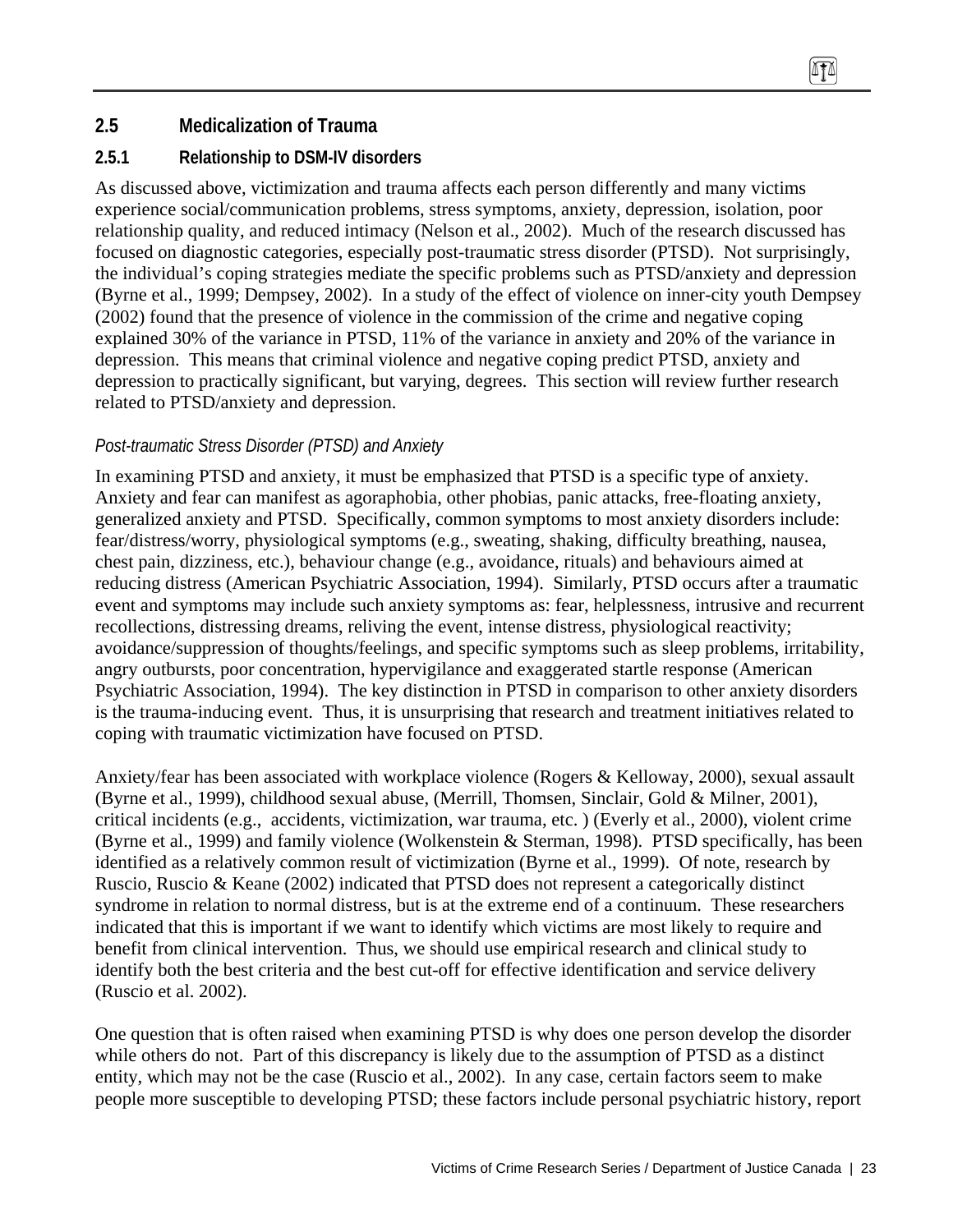of childhood abuse, and family psychiatric history (Brewin et al., 2000). These authors reported a lesser link between education, previous trauma, general childhood adversity and PTSD. They further noted that gender, age at trauma, and race predicted PTSD in some populations but not in others. Despite these links, they noted that crime/trauma related factors such as trauma severity, lack of social support, and additional life stress, had somewhat stronger effects than these risk factors (Brewin et al., 2000).

Ozer et al. (2003) completed an exhaustive meta-analysis examining the predictors of PTSD and found similar results at Brewin et al (2000). They found that the strongest predictor of developing PTSD was dissociation either during or immediately following the traumatic experience. They indicated that this relationship was strongest in those seeking mental health services and in those studies that had longer elapsed time between trauma and assessment. They found a small to moderate relationship between PTSD and perceived life threat, perceived lack of social support and reporting intensely negative emotional reactions during or immediately after the trauma. Thus, no reaction (dissociation) is predictive of developing PTSD and extreme emotional reactions are predictive of developing PTSD. This indicates that the victim needs to quickly process information, including emotional information, and engage positive coping mechanisms as soon as possible. Finally, Ozer et al. (2003) noted small but significant relationships between prior trauma history, personal psychiatric history and family history of psychiatric problems and development of PTSD in response to trauma. Through a closer examination of the trauma history research they found that there was a moderate relationship between trauma and PTSD if the traumatic event was a crime, as opposed to a natural disaster. Furthermore, in examining different personal psychiatric diagnoses they found that depression was moderately predictive of developing PTSD in response to trauma.

A high level of PTSD after previous trauma also seems to be a risk factor. Brunet, Boyer, Weiss and Marmar (2001) found that 75% of those who had high levels of PTSD symptoms after the initial trauma also reported high PTSD symptoms for a subsequent trauma. This relationship was not observed in those who reported moderate and low PTSD symptoms. Brunet et al. (2001) concluded that clinicians should assess the presence of previous PTSD symptoms and the severity of any previous PTSD episodes when they assess risk of further PTSD symptoms. Similarly, researchers have linked higher heart rare after a traumatic experience to subsequent diagnosis of PTSD, indicating that physiological arousal may be important in the development of PTSD (Bryant, Harvey, Guthrie & Moulds, 2000).

In examining the dynamics of trauma reaction and PTSD, Gilboa-Schechtman and Foa (2001) found that sexual assault victims reported significant PTSD symptoms within the first two months after the assault. In fact, delayed peak reaction (period of the worst symptoms) to a traumatic event has been associated with increased pathology. They theorized that this delay related to being emotionally numb in the earlier phase of coping with trauma and that this individual difference in coping affects subsequent recovery. This finding may also relate to the reported successes with early interventions with PTSD that allow the client to process emotions, develop skills, manage their fears and return to normal daily living (Harvey & Bryant, 2002). In other words, directly addressing the victimization and associated trauma, linked with skill development, appears to be a productive avenue of intervention and study.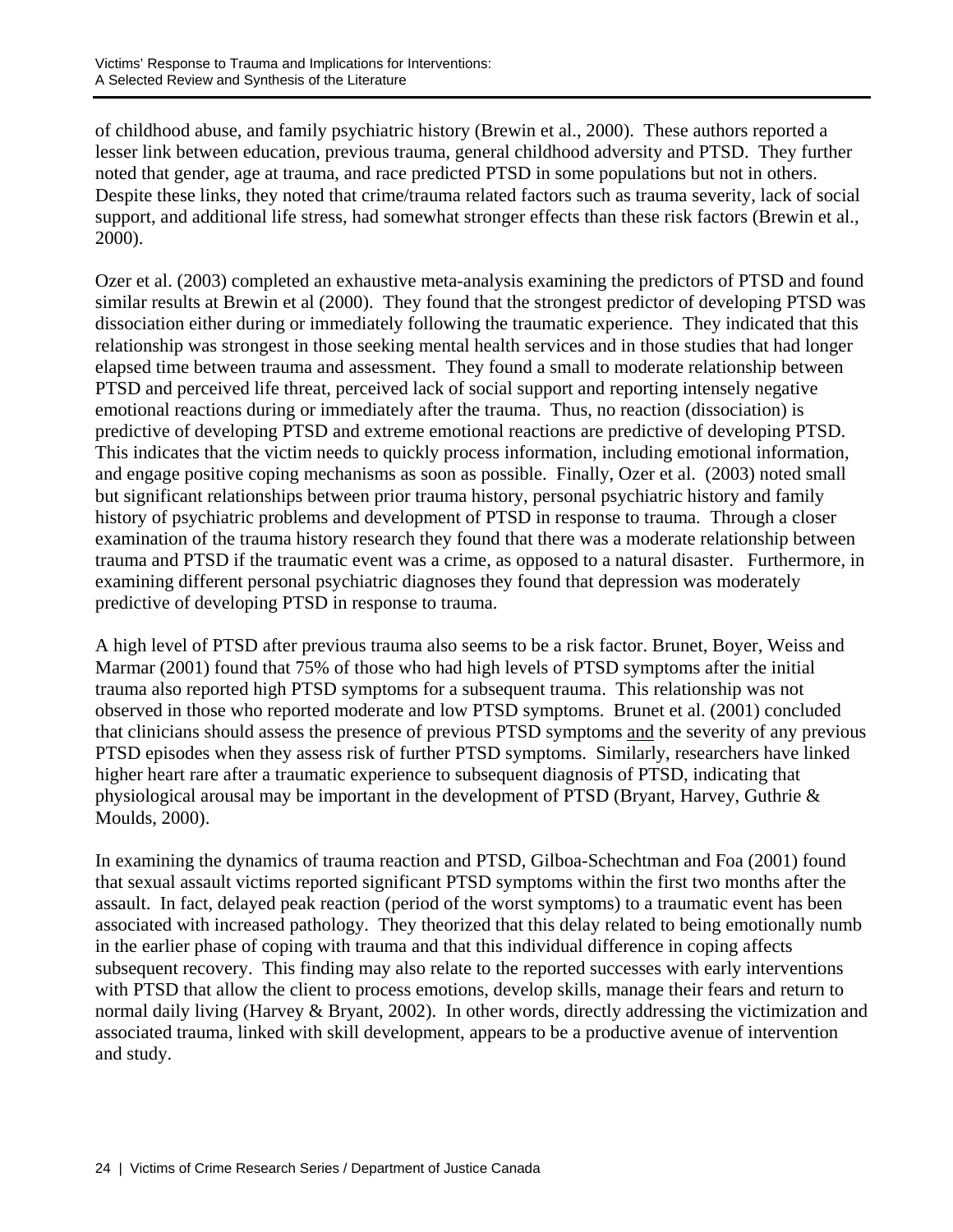Cultural issues may also be important to examine when trying to assess PTSD. Norris, Perilla and Murphy (2001) compared Mexican and U.S. samples with respect to PTSD symptoms after a natural disaster. They noted that the natural disaster were quite similar, both were hurricanes that landed in similar areas and caused similar damage. They found that both samples showed similar relationships between severity of trauma exposure and PTSD symptoms. However, once they controlled for the severity of trauma, the Mexican sample reported higher in intrusive thoughts and avoidance symptoms, whereas the U. S. sample reported higher arousal symptoms. They noted that culture (or environment/learning) might play a role in determining avoidance/numbing and hyperarousal (Norris et al., 2001).

 $\sqrt{10}$ 

As noted above, PTSD and other anxiety disorders are understandable and treatable manifestations of trauma. In victims, these problems are very intrusive and potentially long-lasting effects of victimization, permeating many aspects of their lives. Similarly, the medical establishment has noted other psychiatric disorders that are related to traumatic victimization. Specifically, the discussion turns to depression as a possible outcome of victimization.

### *Depression*

Often researchers focus on both depression and anxiety in the same research. Similar to anxiety disorders, depression has been associated with workplace violence (Rogers & Kelloway, 2000), sexual assault (Byrne et al., 1999; Gilboa-Schechtman & Foa, 2001; Mezy, 1988), childhood sexual abuse, (Merrill et al., 2001), abuse (Martínez-Taboas & Bernal, 2000), family violence (Wolkenstein & Sterman, 1998), and critical incidents (Everly et al., 2000). Depressive symptoms may include low mood, low appetite/weight loss, sleep problems, energy changes, self-blame/guilt, worthlessness/ hopelessness, difficulty concentrating and thoughts of death (American Psychiatric Association, 1994)

In trying to understand the dynamics of victimization and depression, Daley, Hammen and Rao (2000) noted that episodic stress could help deepen depression but that chronic stress seems to be more related to onset of the first depressive episode, rather than later ones. In other words, a more chronic stressor, such as the stress a victim of family violence may feel, is more likely to wear down the victim. Whereas, an acute stress such as single episode assault by a stranger, may deepen feelings of depression. They indicate the need for research to clarify the changes that occur in the relationship between stress and depression over the course of the disorder (Daley et al., 2000).

Although they related it to severity of crime, Gilboa-Schechtman and Foa (2001) noted that victims of sexual assault, versus non-sexual assault, were more likely to experience depression. They theorized that anxiety and PTSD are common to all traumas, but that depression is related to only certain types of trauma. They noted:

Because most of the parameters of emotional reaction were more severe following sexual assault than following nonsexual assault in both data sets, it remains possible that the differences we have identified between the two types of assault are attributable to rape being a more severe trauma than nonsexual assault (Gilboa-Schechtman & Foa, 2001, p. 398).

This severity-depression link is consistent with clinical expectations, since severe trauma is more likely to threaten the core of the individual. The simultaneous experience of fear and anxiety that might be associated with all types of victimization and trauma works to deepen distress. Thus, as others have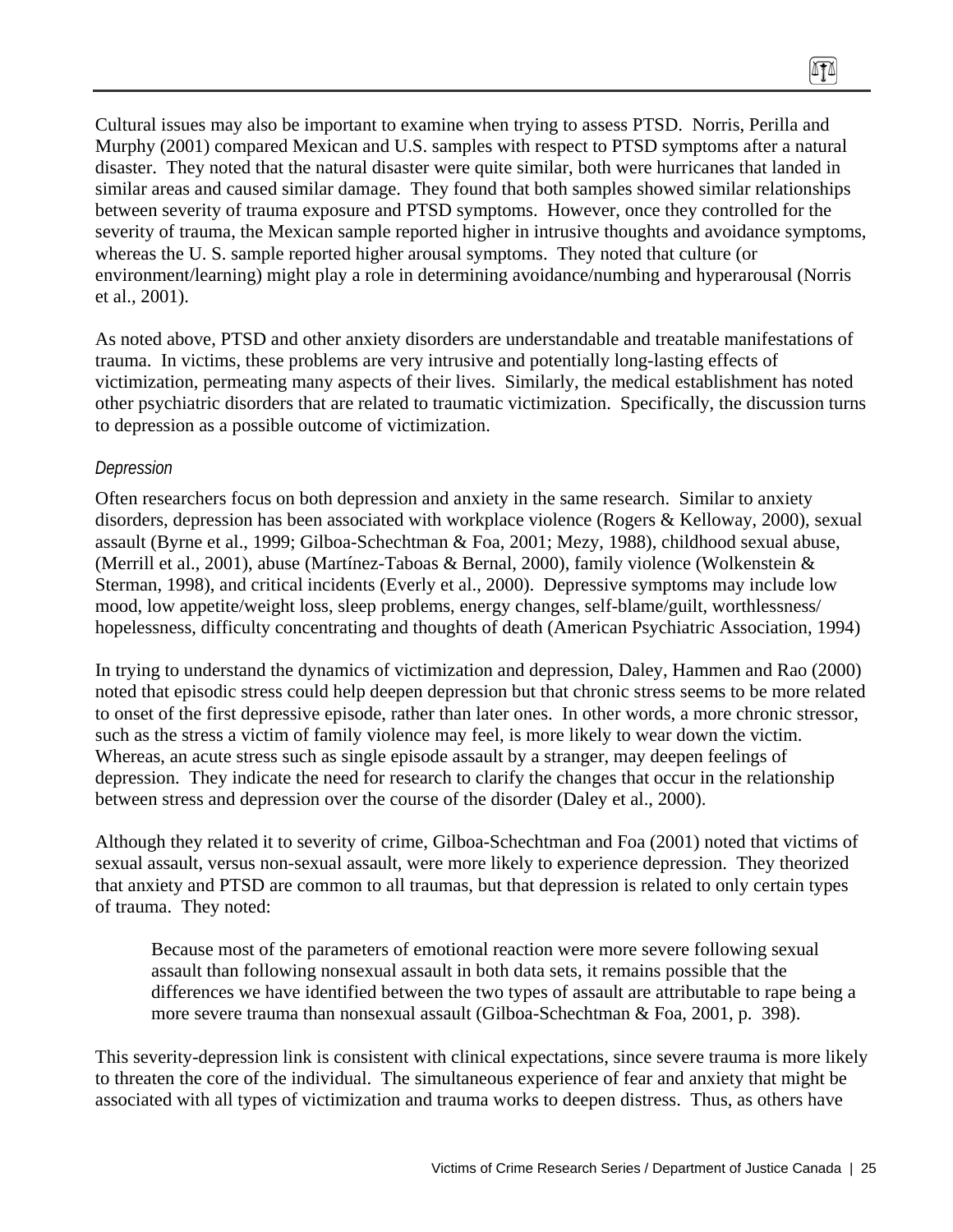noted (Mikulincer et al., 1993), we need to recognize the role of intense distress in the potential development of depression and other pathologies in victims.

An interesting theory links depression to the finding that having a history of previous victimization results in an increased chance of re-victimization. Daley et al. (2000) noted that depressed individuals have characteristics, or behaviours, that increases their likelihood of experiencing stressful events. This is referred to as stress generation. Although one must be aware of the slippery slope related to "victim blaming", it does make sense that depressive symptoms such as self-blame/guilt, worthlessness/ hopelessness, and difficulty concentrating interfere with the use of normal coping and problem solving. The depressed person's tendency to use negative and self-deprecating thinking is likely to interfere with any attempt to positively interpret events in their life (Davis et al., 1998). Thus, the person continues in a downward spiral, wherein failure experiences heighten susceptibility to further depression.

Depression and anxiety seem to be the more common diagnoses associated with trauma and victimization. PTSD is uniquely linked to victimization in requiring a specific event or events that relate to the anxiety symptoms as part of its diagnostic criteria. The reader should keep in mind that these diagnostic categories are more related to extreme reactions to trauma and victimization. However, in any criminal event, there are a multitude of variables that may affect the victim, including victim-perpetrator contact, use of weapon, use of violence, witnessing versus experiencing the crime, etc. Further, each victim has a particular history, resiliency and coping ability that may affect how he or she experiences and copes with victimization. This uniqueness makes group interventions an interesting challenge. The next section focuses on the characteristics of Critical Incident Stress Management to victimization as a method to prevent subsequent trauma and pathology.

## **2.5.2 Application of Critical Incident Stress Management**

Critical Incident Stress Management (CISM) offers one possible intervention that may be useful in helping crime victims quickly receive information, access services, and avoid deepening of negative symptoms (Everly et al., 2000). CISM arose out of a merging of crisis intervention models and group psychological debriefing techniques and represents a range of interventions (Everly et al., 2000). CISM appears to be applicable to all stages of the crisis. *Precrisis preparation* or training can be important for those people who are at increased risk of being victimized, this would include bank personal, personal care workers, etc. After mass disasters or riots, *large- scale procedures* can be mobilized to help victims cope with the immediate effects of the trauma. In certain cases, *individual acute crisis counselling* may be employed to help victims who need more intensive attention (e. g., primary victims or those experiencing profound reactions). *Defusings* are brief small group discussions that focus on imparting very specific information. *Critical incident stress debriefings* are longer small group discussions wherein the leader goes into more detail and there is more opportunity for group members to share experiences. In some cases, *family crisis intervention techniques* may be employed to help the victim and his or her family cope with the repercussions of the crime. Finally, in recognition that CISM is not the same as therapy, *follow-up procedures*, and/or *referral for psychological assessment or treatment* may be needed to help those victims who continue to experience difficulty (Everly et al., 2000). There are several versions of CISM offered, but there appears to be some common elements that are important: cathartic sharing of the story, social support, and adaptive coping. Sharing the story and social support are important function of group interventions, and can be very powerful for participants (Foy et al., 2001). Adaptive coping training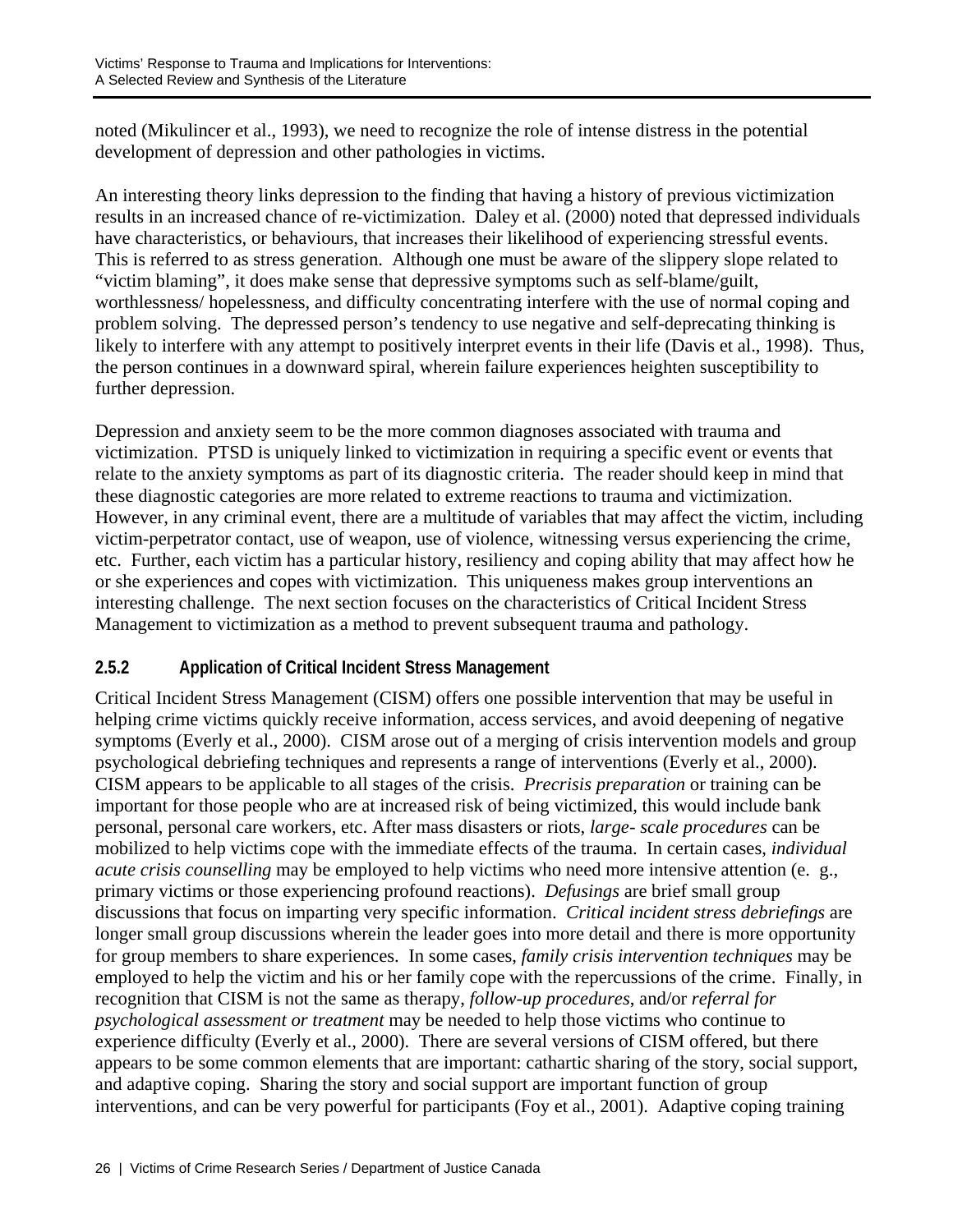may include both cognitive and behavioural elements and focus on information processing, cognitive appraisal, expectations, and skill development (Everly et al., 2000). It is noteworthy that CISM began as an attempt to help caregivers and trauma workers deal with the stress associated with dealing with critical incidents and was not originally developed to help primary victims. Thus, it may be best applied to shelter workers or others dealing with victims. However, it has been generalized to direct victims of trauma (Everly et al., 2000).

 $\sqrt{11}$ 

As Everly et al. (2000) reported, there are several models of CISM, which emphasize, to varying degrees group process, cognitive problems, decision-making, emotional problems, interpersonal relationships, symptom management and information. These interventions focus on helping people make the transition back to everyday life in an attempt to minimize the negative effects of the crimerelated trauma. With respect to crime victims, this model would be most applicable to groups of victims, such as hostages, since the group nature of CISM is important. In fact, these approaches are often quite popular in these cases as they represent an attempt by the system to address potential problems associated with trauma (Kenardy, 2000). CISM may be less useful to victims of individual trauma, as the crime-specific characteristics are important mediators to severity of reaction. However, the principles may inform individual intervention and education efforts with victims and are clearly applicable to those working with victims.

In discussing crisis intervention initiatives for victims of sexual assault, Calhoun and Atkeson (1991) indicate that many victims are reluctant to seek out full-fledged treatment in the first few months following victimization. However, these authors indicate that brief crisis-intervention models may help the victim express initial emotions, allow information sharing, identify and secure social support, anticipate future problems, develop feelings of safety, cope with daily demands, mediate with medical/legal agencies and, perhaps most importantly, arranging follow-up. Thus, the goal of crisis intervention is to help the victim adjust to the immediate stress of victimization but not specifically address possible long-term consequences (Calhoun & Atkeson, 1991). This more modest approach may be more practical and realistic than trying to minimize development of post-traumatic stress.

In a small pilot study, Foa, Hearst-Ikeda and Perry (1995) compared a matched assessment-control to a brief cognitive-behavioural program (2 hours per week for one month) for victims who experienced PTSD symptoms as a result of sexual and physical assault. These authors focused on participants who met the criteria for PTSD, except the requirement of symptoms present for at least one month. The program focused on exposure, relaxation training and cognitive restructuring and occurred within onemonth post victimization (mean of 15 days). At the end of the month, 7 of the 10 women in the treatment program showed a reduction of symptoms to the degree that they would no longer meet the altered criteria for PTSD and showed a mean reduction in severity of 72%, as rated by independent evaluators. Only 1 of the 10 women in the assessment control group no longer met altered criteria for PTSD and the mean reduction in severity was rated at 33% (Foa, Hearst-Ikeda & Perry, 1995). These impressive results support the argument for early treatment, however the small sample size indicates the use of caution in over interpreting the results. Of note, this program also does not fall under the umbrella of crisis intervention as most participants began two weeks after the assault.

Frank et al. (1988) indicate that those who seek immediate treatment do not differ substantially from those who seek treatment later, and both groups benefit from treatment. This is consistent to other researchers who find that victims may show a reduction of symptoms regardless of length of time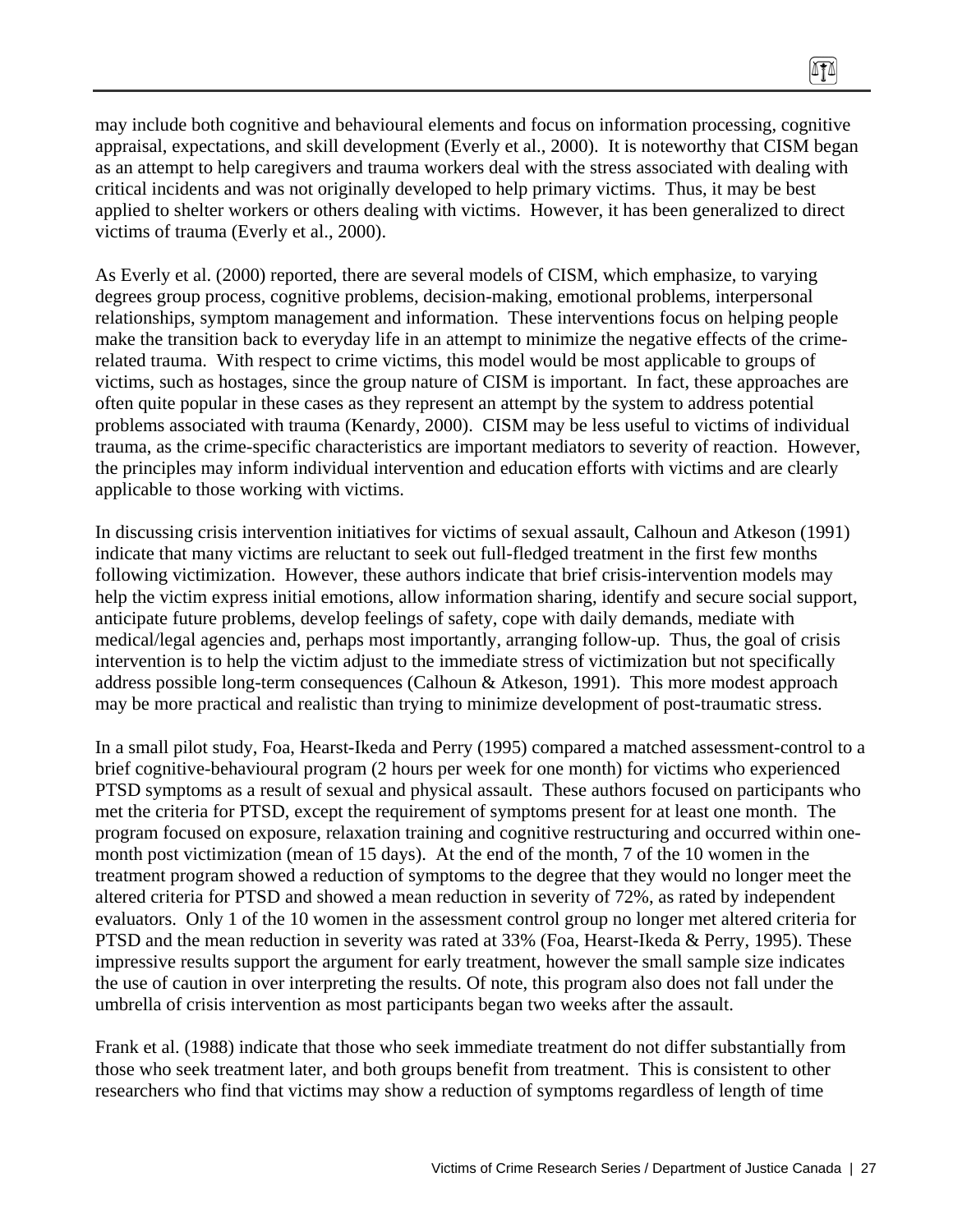between victimization and treatment (Resick et. al., 2002). Thus, the timing of treatment may simply reduce the amount of time the victim must live with distress, a worthwhile goal (Frank et al., 1988). Recall, however, that clinicians and others must respect the victim's self-appraisal regarding his or her reaction to criminal victimization (Mikulincer et al., 1993). This is especially important in that professionals do not want to cause more distress by pursuing already traumatized victims. Such a break in empathy could replicate the differential power imbalance the crime victim felt when being victimized and create further difficulties, reducing the likelihood of later treatment seeking. Thus, clinicians must be sensitive to the needs and wishes of the victim with respect to receiving crisis services or treatment.

It is important to note that we are far from universal agreement on CISM's utility for any trauma victims. Several researchers have indicated that there is little solid empirical evidence that CISM or debriefing reach their desired goals (Everly et al., 2000; Kenardy, 2000; Turner, 2000). Everly et al. (2000) indicated the need for improved operational definitions of traumatic events, psychometrically sound standardized outcome measures and standardization of intervention procedures. However, general proponents of CISM concluded that there is enough evidence to make some firm conclusions. First, trauma and post-traumatic stress are linked in many victims. Second, there is some positive support for the efficacy of CISM in alleviating psychological distress associated with trauma. Third, there is a need for solid empirical research and outcome research on CISM. Fourth, there is a need for more on-site, field research examining the utility of CISM. Finally, decision-makers must support research, especially research that focuses on the possible negative effects of CISM (Everly et al., 2000). This is important as one major debate in the literature relates to those who believe that CISM procedures, especially defusing and debriefing, interferes with the person's natural healing process and may even deepen trauma (Kenardy, 2000). Sound empirical research is obviously needed to tease apart the relationship between trauma, trauma interventions and subsequent recovery.

If proven effective, CISM could offer an inoculation effect for crime victims. At first glance, it offers a quick and consistent way to impart information, link victims to services, identify symptoms and help the victim make an informed decision regarding whether he or she requires help. However, the caveats related to the limits of CISM noted above should not be ignored. Although severity appears to be a common factor to trauma reactions, victims are a heterogeneous group. Clinicians risk deepening trauma by mixing severity levels. Social comparisons, such as upward and downward comparison, may have adverse effects on the victim, requiring sensitive management on the part of the clinician. Individual differences in coping also have an effect on how the person deal with both the victimization, but also on how they deal with offers and extensions of help. Further, early treatment may have a positive affect on the victim, but needs to be approached with caution. One must understand that victim reaction is based on a mixture of crime characteristics (violence, sexual assault, severity, etc.), social characteristics (comparison, support, etc.) and the victim's own pre-trauma characteristics. Pretrauma characteristics are the focus in the next section.

# **2.6 Effect of pre-trauma characteristics on coping and recovery**

The discussion to this point has noted many individual differences in dealing with victimization. Crime victims can, to differing degrees, engage in specific help seeking, coping or information seeking behaviours. Cognitive changes related to victimization may affect how the person makes these decisions. However, it is also likely that victims under stress will return to well-used coping strategies and cognitive sets. Cognitive sets are defined as well rehearsed thinking and problem-solving patterns.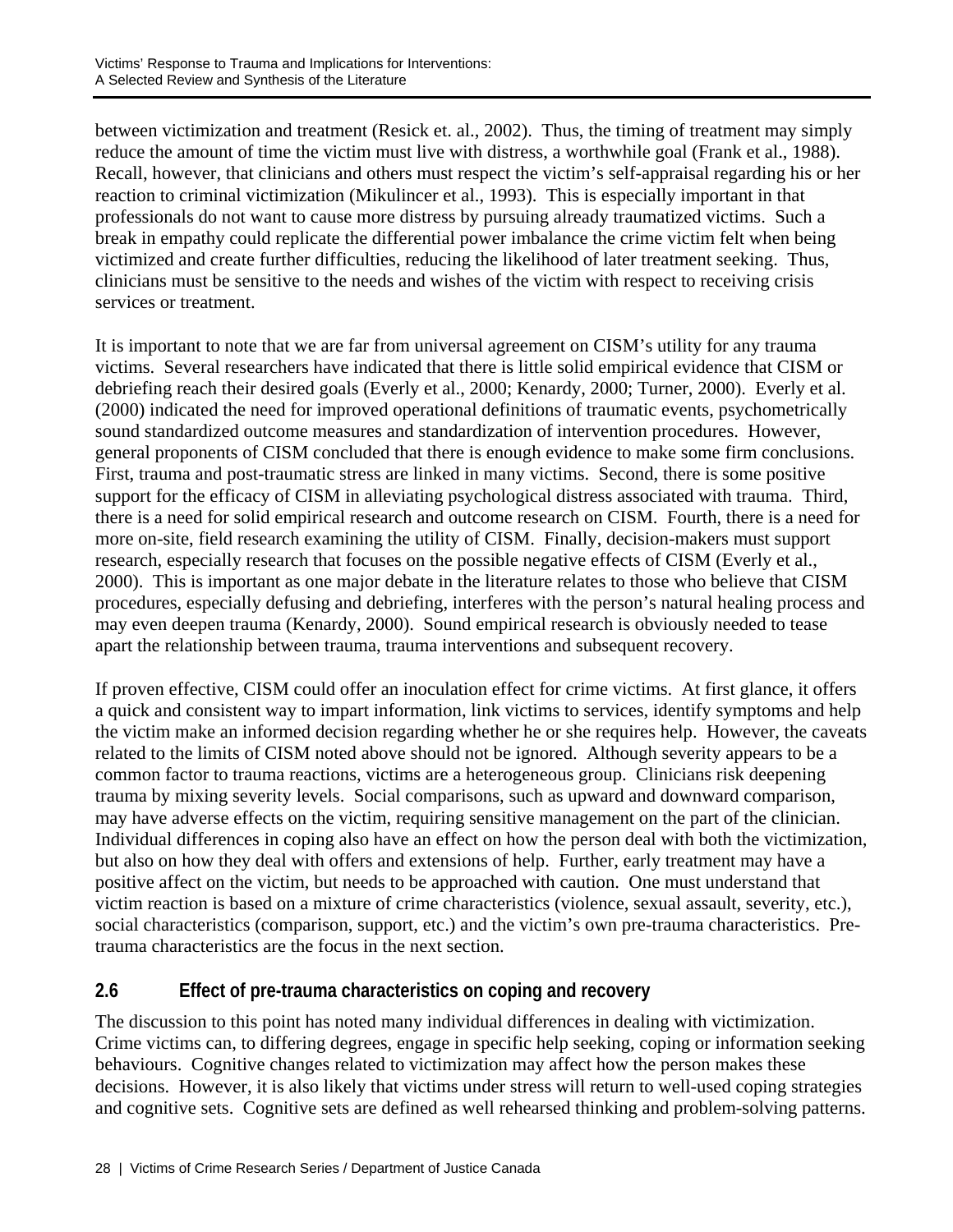In other words, they are likely to apply pre-trauma strategies to coping with victimization, rather than spontaneously developing new approaches. This natural tendency is addressed by treatments that often incorporate skills training and cognitive therapy to help the victim cope with victimization (Resick et al., 2002). However, this section focuses on those pre-trauma characteristics that may affect how the victim manages their reaction to trauma or criminal victimization. Specifically, this section reviews victim history, personality characteristics and demographic characteristics.

 $\sqrt{11}$ 

### *Victim History*

As noted above, previous victimization is an important factor in both predicting subsequent victimization and in predicting more severe reaction (Brewin et al., 2000; Byrne et al., 1999; Messman & Long, 1996; Norris et al., 1997; Nishith et al., 2000). Clinically, successful resolution of previous victimization should affect how they cope with any subsequent victimization. Brewin et al. (2000) found that report of a history of childhood abuse increases the victim's risk of developing PTSD. These researchers also noted a lesser link between higher PTSD and general childhood adversity and trauma. Furthermore, those victims who have suffered from high levels of PTSD symptoms resulting from a previous trauma are at increased risk of developing PTSD in subsequent trauma (Brunet, Boyer, Weiss & Marmar, 2001).

As noted above, some researchers indicated that previous victimization, especially childhood sexual abuse, might be linked to subsequent victimization because of cognitive appraisal deficits (Nishith et al., 2000). Messman and Long (1996) indicated that cognitive, personality and behavioural problems that arise out of victimization could interfere with subsequent problem solving. It is important to note, cognitive problem-solving problems would have broad effect. Briefly, if a child (or adult) is victimized, it will affect his or her world-view. This will then become part of the normal cognitive map he or she uses to make decisions, solve problems, cope with disappointment, build relationships and cope with normal daily challenges. Victims would also have a broader cognitive map of what is "normal" behaviour in their world and not know when or how to intervene. The result of this problem in appraising situations is that they may tend to place themselves at higher risk through both conscious and unconscious choices. Subsequent victimization would serve to deepen this learning, reinforcing the maladaptive pattern. Furthermore, the deficits in problem solving may result in their employing maladaptive coping mechanisms, such as avoidance using alcohol and drugs, rather than efforts targeted toward changing the situation. Poor decision-making would also reduce the likelihood that they would recognize when they needed help, or to seek help. This ineffective style may result in a deepening of PTSD symptoms, which would make them more susceptible to PTSD in subsequent victimizations or other trauma. Thus, victims may get caught in a downward spiral even as they focus all their skills and resources on getting better. It is important to emphasize that readers should not view this as victim-blaming but, rather, as an explanation of how people may become trapped in the victim role. However, victim personality can play a major mediating role in how the victim reacts to the crime, manifests symptoms and uses coping skills.

### *Personality characteristics*

Throughout this paper, the interaction between personality characteristics and trauma has been noted when discussing other issues related to victimization. Recall that ruminators tend to seek out social support, and benefit from social support but often report feeling unheard (Nolen-Hoeksema & Davis, 1999). Davis et al. (1998) noted that the fact that some victims are able to identify positive elements of being a survivor is related to the dimension of optimism-pessimism, with optimists being more likely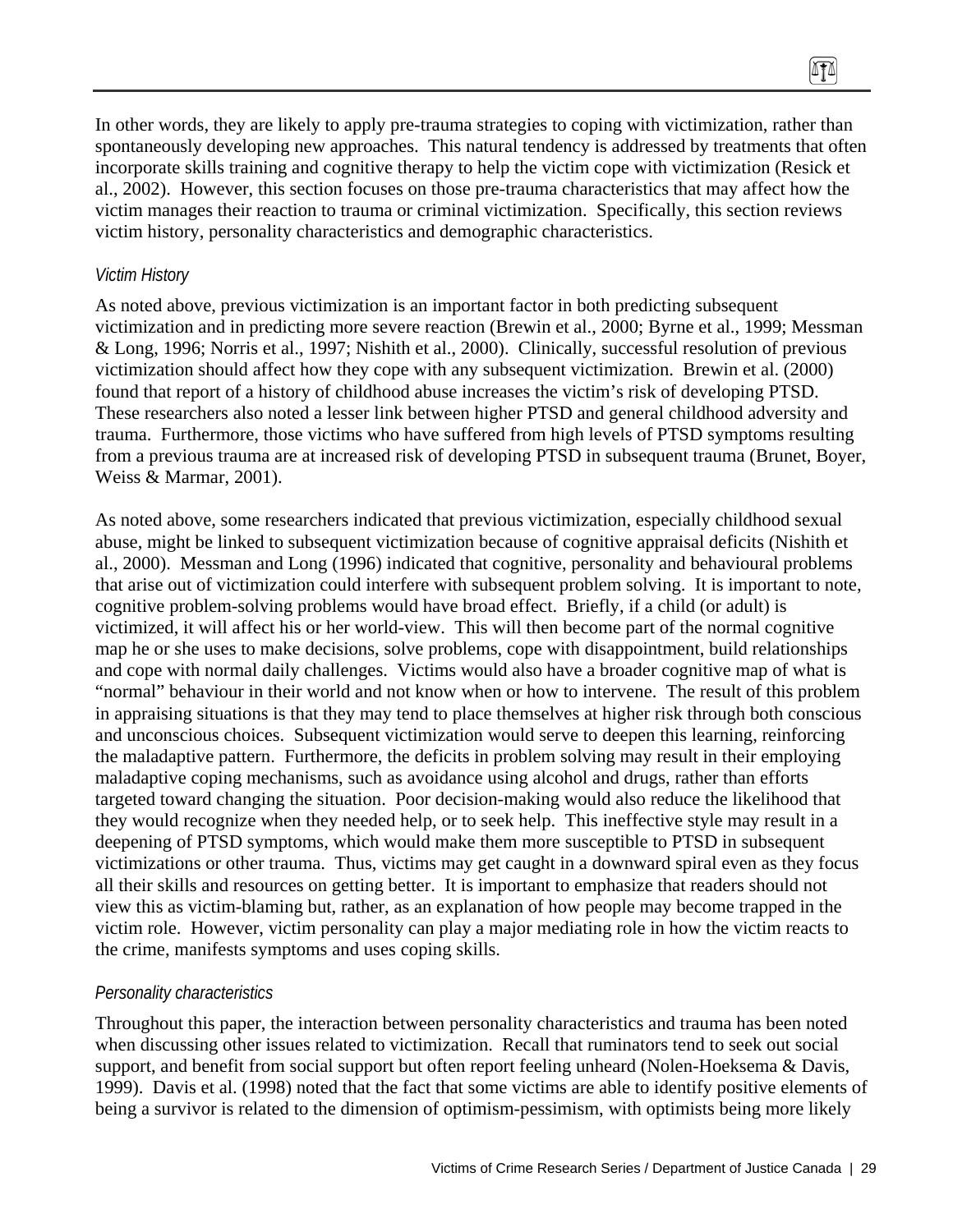to report positive change. Other researchers have identified self-efficacy as a potential resiliency factor in reaction to trauma (Thompson, Kaslow, Short & Wyckoff, 2002).

According to cognitive theory, people guide their choices by their beliefs about their ability to control outcomes. "Perceived self-efficacy refers to beliefs in one's capabilities to organize and execute courses of action required to produce given attainments" (Bandura, 1997, p. 3). Self-efficacy is a merging of self-esteem with a belief that one can influence his or her environment (agency), and encompasses concepts such as learned-helplessness, victim-stance and confidence. Basically, the theory holds that when a person becomes a victim, perceived ability to successfully handle the crisis (self-efficacy) will play a major role in their thoughts, emotions and behaviours. Note that actual power is not important; rather it is the person's internal cognitive perception that influences coping choices. Recall that it is also the belief that others will support one or that the police are investigating a crime that benefits victims, not whether these assumption are correct (Norris et al., 1997). Thus, cognitive elements (i.e., beliefs) play a major role in mediating the effect of victimization and the application of coping responses.

People with high self-efficacy tend to believe they will be able to successfully handle specific crises. That is, over a series of success experiences they have learned certain behaviours that often result in success. A person may have high self-efficacy in one area (e.g., physical skills) but low in another (e.g., arithmetic ability). Self-efficacy becomes important in victims, if the victim feels that they can or cannot successfully cope with the crisis. The role of self-efficacy in victimization may be best explained with an example. A chronically abused victim of domestic violence may choose not to leave an abusive partner because of a belief that they cannot effect change in their life. Adult survivors of child abuse may be more likely to display a learned helplessness style wherein they believe they cannot change their circumstances (low self-efficacy). This possibly results in their not trying to change the outcome of potentially dangerous situations. In contrast, Thompson et al. (2002) noted that high levels of self-efficacy among abused women might enhance their perceived ability to obtain important social and material resources. This would thereby increase the likelihood they would leave an abusive relationship. In a sense, self-efficacy refers to the person's self-perception of being able to generate feasible options. It is interesting to note that many clinical interventions include elements that require the victim to confront and successfully deal with difficult memories and emotions or learn and practice new skills (Nishith et al., 2002; Resick et al., 2002).

Self-efficacy may also explain coping choices. Bandura (1997) indicated that self-efficacy is central to behaviour change and coping because perceptions of efficacy influence the use, intensity, and duration of coping behaviours. Thus, self-efficacy is held as the underlying personality structure that influences coping choices. As stated above, self-efficacy develops out of previous success experiences and is part of the victims learning history. Together learning and self-efficacy will have a major impact on what specific coping skills the victim will feel he or she can employ with success. Thus, if learning has shown that dissociation is the best coping strategy, then it increases the likelihood of it being employed in new situations, especially if other strategies have failed. On the other hand, if the person has had success in receiving support form others, they are more likely to employ that strategy. Again, clinical interventions appear to incorporate these ideas in program development (Nishith et al., 2002; Resick et al., 2002).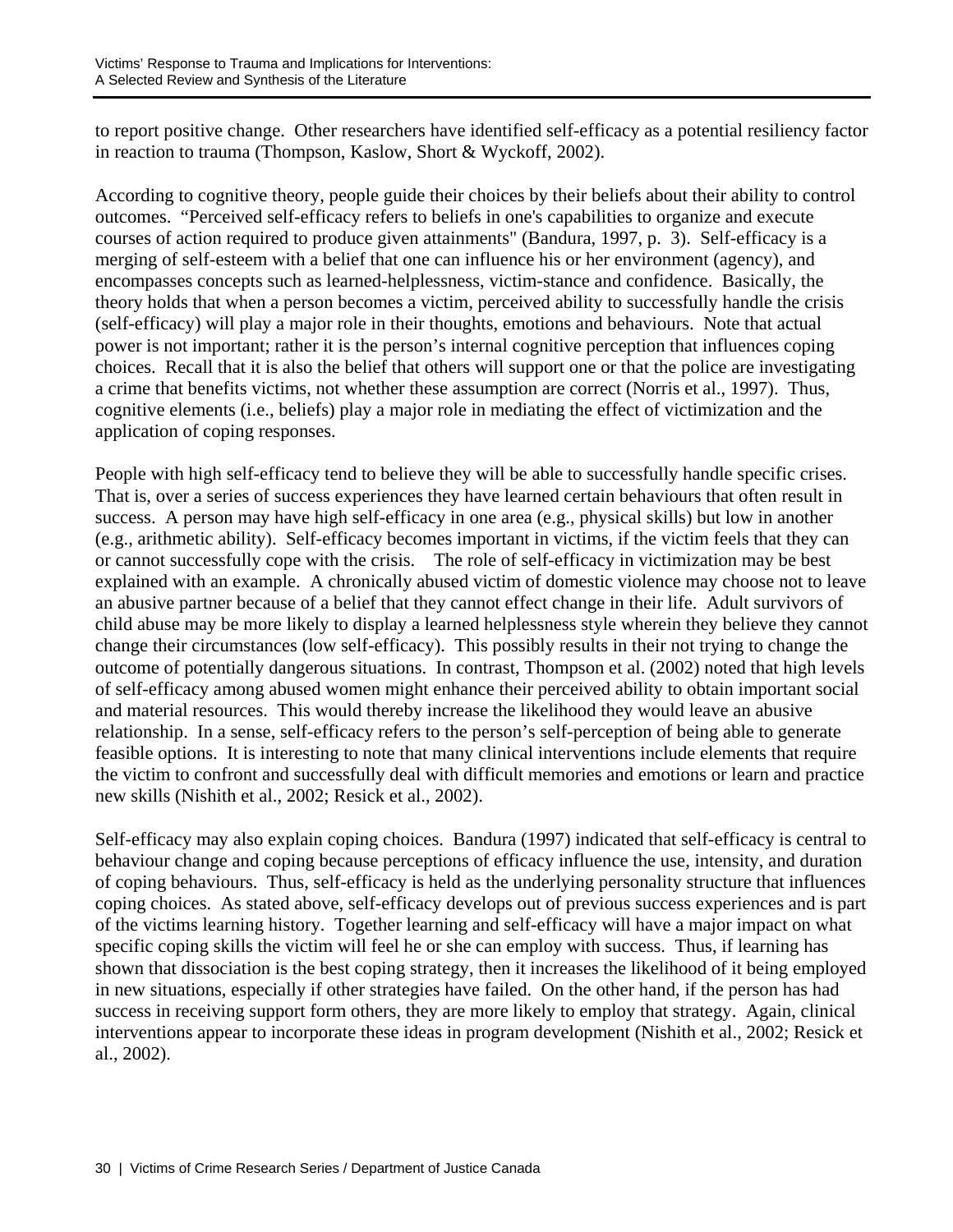It is interesting to note that the more likely the victim was to receive positive support from family and friends, the more likely he or she would be to access professional support (Norris et al., 1997). One possible explanation for this relationship is related to self-efficacy and personality development: attachment style. Briefly, attachment reflects our early experiences and expectations with regard to caretakers and our expectations about whether the caretaker is emotionally available in stressful situations. These early patterns direct how we will deal with stress and interpersonal relationships in our adult life. Thus, a person with high self-efficacy around being able to successfully manoeuvre the complexities of human relationships will tend to excel in social relations. Researchers have examined how attachment style affects coping choices in people dealing with stress and trauma.

Mikulincer et al. (1993) examined these interpersonal working models in Israeli students two weeks after the end of the Gulf War. They found that people with a secure attachment style used relatively more support-seeking strategies in coping with trauma. Thus, it makes sense that they may make use of both natural and professional supports. In infanthood, secure infants do not become overly distressed in the absence of their caretaker, typically showing confidence in the return of the caretaker and thereby more confidence. Basically, they have learned this through repeated exposure that the caretaker will return. Armed with the resulting high self-efficacy in this arena, they are more willing to seek help and more likely to expect that the help will be both available and helpful (Bandura, 1997).

In contrast, ambivalent people under stressful conditions used more emotion-focused strategies and showed greater emotional distress (anxiety, depression, hostility, and physical symptoms/somatization) and war related intrusive thoughts in response to threat (Mikulincer et al., 1993). In infancy, these people tend to show great distress in the absence of the caretaker and exhibit difficulty being soothed. Avoidant infants also display initial distress at abandonment but eventually become resigned to the absence. They have learned that they cannot control their social world (low social efficacy). Those students classified as having an avoidant attachment style used more distancing strategies such as denying or minimizing their internal distress. These individuals learned that they could not rely on their social environment, but instead focus on their own need to show strength. Thus, Mikulincer et al. (1993) found that avoidant individuals showed greater physical symptoms/somatization and angry outbursts and denied that it had any relationship to trauma. The stress manifested in other ways even though they self-reported no adverse stress reaction. These results indicate that the secure individual is the most likely to seek help, possible because of an increased likelihood of anticipating that such help will result in reduced distress. The other two groups may not have such an expectation.

This research finding differs somewhat from the research on ruminators (Nolen-Hoeksema & Davis, 1999). Recall that ruminators often sought out and benefited from social support, but often found the support was unsatisfying or limited. It is likely that ruminators and those with ambivalent attachments share some common characteristics. One commonality may be the focus on subjective, distress reaction. Thus, an ambivalently attached person and the ruminator may seek out help but focus on their emotional elements of their distress. The support person may make attempts to sooth the victim, but it does not work. This leaves the ruminator or ambivalently attached person feeling unheard and increases his or her distress. In effect, these individuals may be searching for emotional support and finding that others are unable or unwilling to provide the level of support they feel they require. In contrast, when the securely attached person seeks out social support, they may be more effective at identifying support and using it to cope with their trauma, rather than focusing solely on their distress. This linking of the research should be investigated empirically, but it fits the data of the two studies.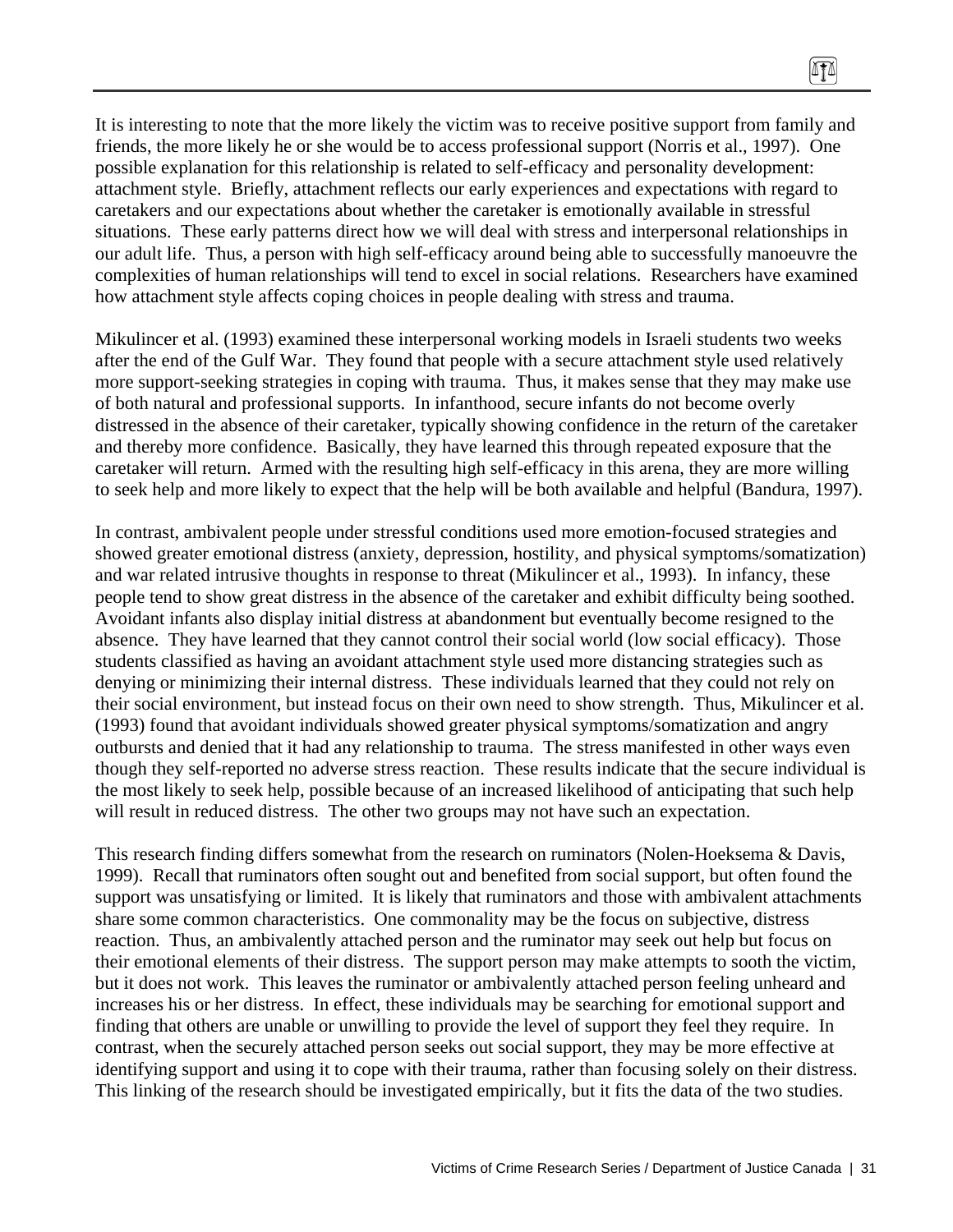Personality variables seem to permeate all aspects of the victimization and recovery process. However, other research findings are worthy of note. Specifically, demographic factors are important to the extent that they help identify certain common elements in victim profiles and reactions. Although generally not open to intervention, they provide useful information to how crime affects people differently. These issues will be briefly reviewed in the following section.

## *Demographic characteristics*

Demographic variables have an uneven relationship with victimization and trauma. Recall that Norris et al. (1997) found that demographic variables did not predict self-reported distress. However, Greenberg and Ruback (1992) found that women were more likely to report fear. Brewin et al. (2000) noted that some studies report that women are more likely to develop PTSD than men, while others do not. They attribute this discrepancy to differences in sampling; in community samples, the gender difference exists, but disappears when dealing with military samples. On a positive note, Leymann and Lindell (1992) found that women reported receiving more positive social support, which we know can be very helpful in alleviating distress.

Age is also examined as related to crime related trauma. Recall that much research has noted the negative effects of childhood sexual abuse (Byrne et al., 1999; Messman & Long, 1996). Studies have also identified a relatively consistent finding that older adults report more crime related fear, regardless of victim status (Weinrath (2000). In a study examining differential effects of sexual assault related trauma, Wilmsen Thornhill and Thornhill (1991) found that women of childbearing age experience a more severe trauma reaction in response to vaginal sexual assault than do women outside childbearing years (either pre-adolescent and post-menopausal). They indicated that all groups report trauma symptoms in response to sexual assault, but that non-child-bearing women show equivalent trauma reactions regardless of the nature of the sexual assault. Women of childbearing age showed increased trauma in cases of vaginal sexual assault and if semen was present. They argued from an evolutionary perspective and noted that the trauma of the sexual assault is compounded by the addition of loosing one's reproductive choice over partner (Wilmsen Thornhill & Thornhill, 1991).

One study around race is particularly relevant to the Canadian context. Weinrath (2000) examined differences regarding fear of crime between Canadian Aboriginals and the general population using census/survey data. His sample sizes were quite impressive, with over 18,000 Aboriginal people surveyed and over 10,000 Canadians. In comparing Aboriginal Canadians to Non-Aboriginal Canadians, he found higher rates of violent victimization among Aboriginal Canadians, but not differences in fear ratings (Weinrath, 2000). He postulated that part of the reason for this discrepancy is that Aboriginal Canadians have particularly stressful lives and that fear of crime does not rate as a high priority. However, in discussing sexual assault, Calhoun and Atkeson (1991) indicate that culture may influence access to personal attitudes, social support, and other characteristics that my delay recovery.

Thus, demographic variables do offer some interesting avenues; however, it does seem to be specific personality, support and crime characteristics that have the major influence on trauma reaction. These internal attitudes and beliefs, in combination with signs of distress, will likely mediate how a victim copes with their trauma and whether they seek help. It is to help-seeking that the discussion turns, focusing on how people can differ on their willingness to participate in active interventions, such as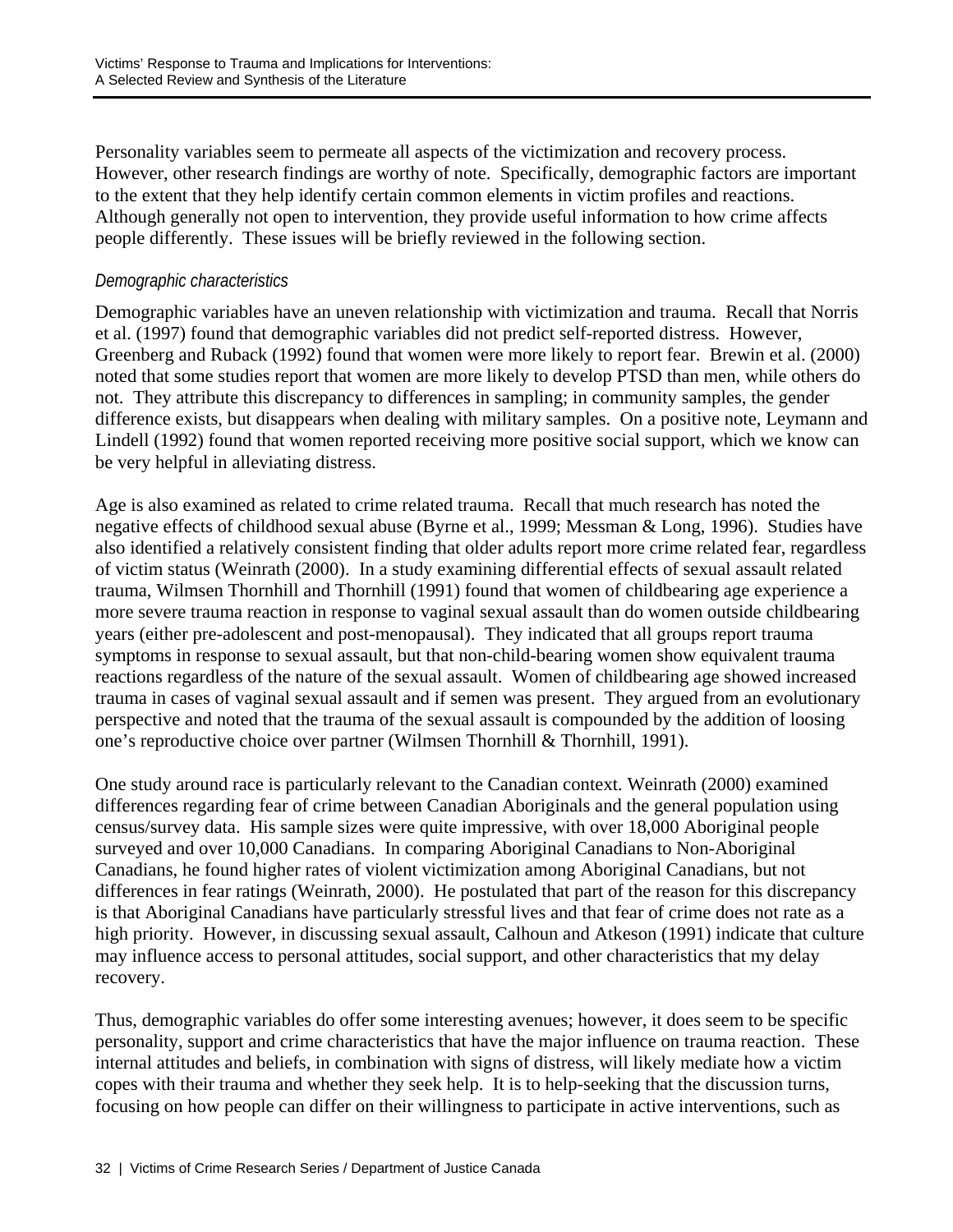treatment. Treatment readiness and matching clients to specific intervention techniques may be a productive avenue of service delivery.

## **2.7 Matching clients to interventions: Treatment Readiness**

One possible model that could be applied to understanding how victims might greet interventions is the Transtheoretical Model of Change (TMC) (Prochaska, DiClemente & Norcross, 1992). The TMC is so called because these researchers wanted to examine how people change their behaviour independent of any particular theoretical model. Thus, they examined self-changers and those in more formal interventions to identify common strategies and approaches and developed the TMC. Simply put, the TMC holds that people cycle through different psychological and behavioural processes when faced with change. The model and associated research may have implications for victims and their supports in helping to target specific thinking and behavioural actions that increase the likelihood of successfully coping. The TMC postulates five stages of readiness with respect to change: precontemplation, contemplation, preparation, action and maintenance.

In the precontemplation stage the person has no intention to change behaviour or address problems. Generally, this research has focused on those who do not see making any change in the foreseeable future (Prochaska et al., 1992). Individuals primarily in the precontemplation stage are often unaware of the problem or deny the extent or severity of the problem. Often, these people come to therapy because others have pressured them to seek help. As Prochaska et al. (1992) indicated, these individuals might want to change but do not truly intend to make a serious effort in the near future. In crime victims, this pattern could be hypothesized in the victim who denies problems or trauma associated symptoms but loved-ones have noticed marked changes in temperament, behaviour or overall health. The avoidant people described above would tend to fall into this group (Mikulincer et al., 1993).

People in the contemplation stage are aware of their problem and are seriously considering making a change. However, they have not made a commitment to take action. Often these people spend much time examining the pros and cons of the problem and the solution to the problem. They often seem to struggle with their positive evaluations of the status quo and the amount of effort, energy, and loss it will cost to overcome the problem. In victims, this might manifest in their acknowledging the problem and their need for help, but also focus on issues of shame, fear of telling someone, fear of reactions, fear that talking about it might make things worse. This ambivalence can freeze them into inaction, despite recognition of the negative effects of not doing anything.

Prochaska et al. (1992) also described a typically short stage named the preparation stage. People in this stage recognize the problem and intend to do something in a very brief time. In examining habit change, these individuals have often tried to make changes in the past year, but have failed to make lasting changes (Prochaska et al., 1992). In victims seeking treatment, this might be the person who has made some changes on his or her own and is awaiting an appointment or has tried therapy in the past but stopped before resolving all his or her issues.

In the action stage, people are actively trying to make changes to their behaviour, thoughts/feelings, or environment in order to address their problems. This stage requires greater commitment from the person and is the focus of change activities. Often this is what most others (family, spouse, therapist) recognize as "change". Prochaska et al. (1992) indicated that this false linking between action and the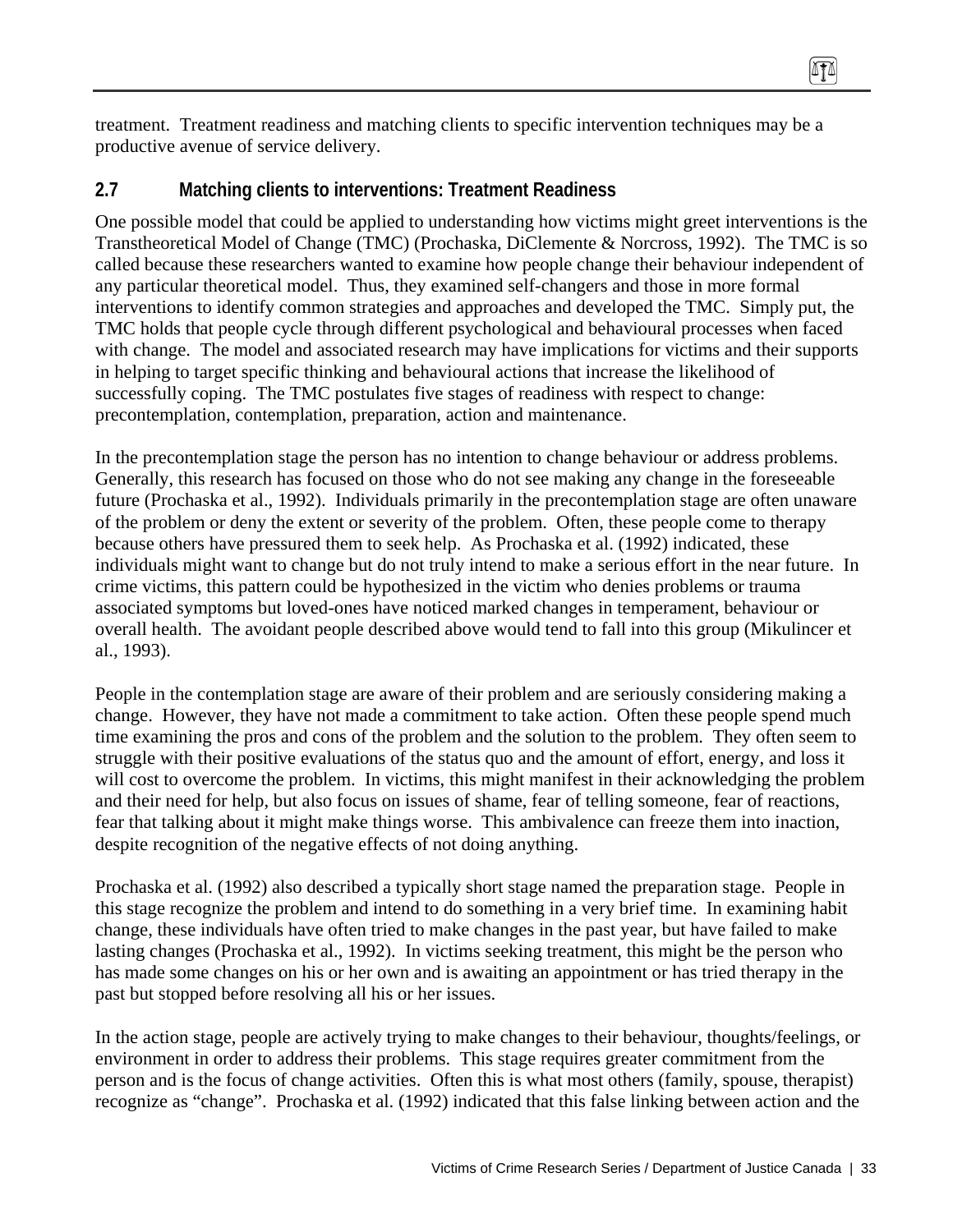change process ignores the work required to get to this point. Further, they point out that this emphasis on action also ignores the work needed to maintain changes. Another element to the action stage is reaching a specific goal. For example, a victim experiencing PTSD may choose a reduction in specific symptoms, but successful treatment rises to success with the extinguishing of negative symptoms to the pre-trauma levels.

Finally, people in the maintenance stage work to prevent relapse and reinforce the gains made during the action stage (Prochaska et al., 1992). Maintenance is not a static stage, but the continuation of the change process. Thus, people may need to maintain themselves for a short time or maintain certain actions or habits throughout their lifetime. Clinically, for victims who typically repressed negative symptoms, this might mean talking to natural supports about daily stressors rather than letting things build to pathological levels. Further, given that past victimization places the person at risk for future victimization, maintenance may need to incorporate positive behaviours that break this cycle.

It is important to note that Prochaska et al. (1992) did not see this as a developmental model that, once finished, never needs to be revisited. In fact, a person initiating change may exist at all stages simultaneously, depending on the particular symptom or issue. Thus, a victim may recognize they have a problem resulting from victimization and may seek out medication to help deal with depression or anxiety. This behaviour is consistent with action. However, this same person may refuse to enter any type of psychotherapy or group work and indicate that they do not need to talk about their problem. This would be more indicative of the precontemplative stage or, perhaps, contemplative. Further, this same person may take the medications briefly and then discontinue because of side effects. This would move them back into contemplative or preparation stage depending on what they choose to do next. It is the dynamic nature of the TMC that makes it particularly attractive to clinicians.

Under the TMC, classical resistance to therapy is cast in a different light as a mismatch between stage and intervention. Clinicians, paraprofessionals and others typically create programs focused solely on the motivated and "ready" client. Self-help programs and books also target this group. This "action" bias results in many people failing at making successful changes. Unfortunately, these failure experiences become internalized, potentially decreasing the likelihood of future change attempts. In describing smoking cessation, Prochaska et al. (1992) noted that about 50%-60% of smokers are in the precontemplation stage, 30%-40% are thinking about quitting (contemplation stage) and only 10%- 15% are ready to quit (preparation/action).

Clinically, these stages have implications for therapy. One activity for moving people out of contemplation into the next stages is to employ a formal or informal decisional balance exercise (Prochaska et al., 1994). Through the use of a grid system, the person is able to concretely examine anticipated gains (benefits) and the anticipated losses (costs). In examining twelve different samples of people trying to change various behaviours, Prochaska et al. (1994) found that for all samples, Precontemplators emphasized the cons of changing the problem behaviours. They also found that in eleven samples those in the action stage emphasized the pros of changing (the one exception were those with cocaine addiction). In seven of the samples the crossover between the pros and cons of the problem behaviour occurred during the contemplation stage (exercise acquisition changes in the preparation stage; delinquent behaviours, sunscreen use, high-fat diets, and mammography screening changed in the action stage and may have occurred during the preparation stage).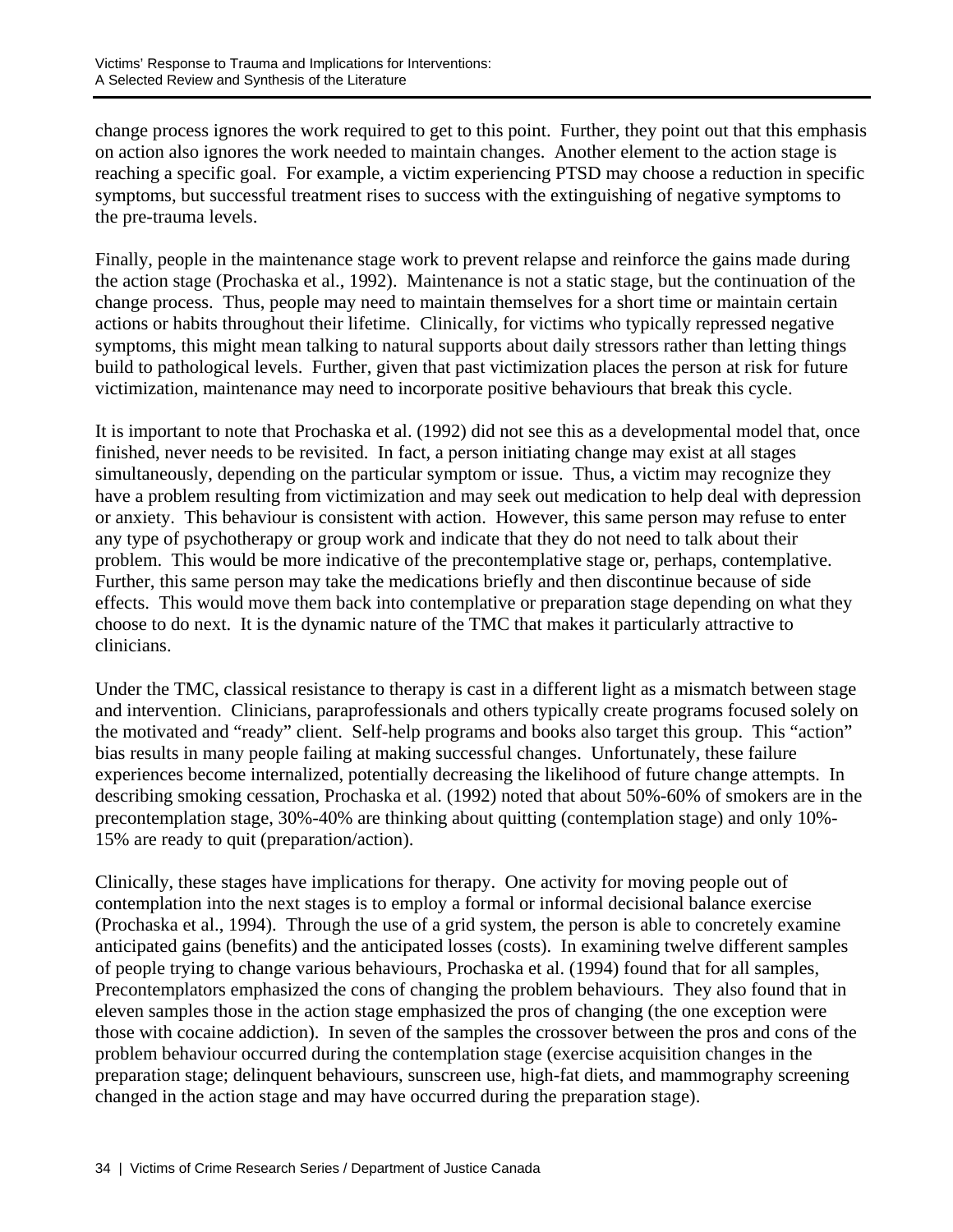Of note, Rosen (2000) reported that 70% of the between stage variance in cognitive-affective processes occurred in the contrast between precontemplation and all other stages. These cognitive-affective processes of change include: gathering information (consciousness-raising), reconsidering consequences on oneself (self-reevaluation), experiencing and expressing emotions (dramatic relief), considering consequences on others (environmental reevaluation), and attending to changing social norms (social liberation). These results have profound implications for crime victims and help-seeking behaviour, as it may be those who feel they have no problems related to the crime that need to be identified and screened. That is, the biggest change step is deciding they need help.

 $\sqrt{11}$ 

With respect to behavioural processes, Rosen reported that 50% of the between-stage variance for behavioural processes was between precontemplation and all other stages. Behavioural processes include: substituting new behaviours (counter-conditioning), controlling environmental cues (stimulus control), being rewarded by self or others (reinforcement management), using social support (helping relationships), and committing to change (self-liberation). In reviewing these actions, one can understand how the TMC came out of a clinical literature focused on changing health behaviours and substance use disorders. Rosen (2000) reported that clients in psychotherapy, as opposed to therapy focused on specific behaviours, were more likely to show between stage variation in use of consciousness-raising, self-reevaluation, and use of a helping relationship. Generally, use of behavioural processes within psychotherapy tended to be weaker, however, none of the psychotherapies examined involved behaviourally oriented treatments. Rosen (2000) warned against seeing the TMC as a panacea to understanding change in treatment, specifically noting that it does not easily fit into the psychotherapy model.

The importance of this concept may be illustrated through an example. Recall the research examining attachment style (Mikulincer et al., 1993); in this case the avoidant victim would be seen as being precontemplative. He or she does not admit to trauma related symptoms; he or she shows higher levels of physical symptoms/somatization and anger. It is likely that loved-ones witnessing these reactions would notice the distress and pressure the victim to seek help. However, if met with the typical actionoriented interventions, the victims would shutdown, get very little from treatment and likely drop out. However, based upon the TMC research, the victims may be better met with interventions focused on education regarding different reaction to crime (consciousness-raising) or looking at how he/she has changed since the crime (self-reevaluation) and how that has affected family and friends (environmental reevaluation). Rather than the direct challenge of his/her stance that the crime did not bother him/her, he/she is given an opportunity to learn how it could have affected them. This eases them into examining their reaction, and allows him/her to better decide what he/she needs to do to improve functioning. This remains theoretical and I will now discuss the research applying the TMC to victims.

Unfortunately, there is little research on the application of the TMC to victims of crime. One study applied the TMC to therapy with adult survivors of childhood sexual abuse (Koraleski & Larson, 1997). Out of 83 survivors in therapy for sexual abuse they identified 38 (45.8%) as being in the contemplation stage, 7 (8.4%) as in the preparation stage, and 26 (31.3%) as in the action stage. Consistent with the model, they found that clients in the action-stage used behavioural processes of change more than those in the contemplation stage. They indicate that survivors use cognitiveaffective processes earlier in therapy and then move to greater use of behavioural processes, pointing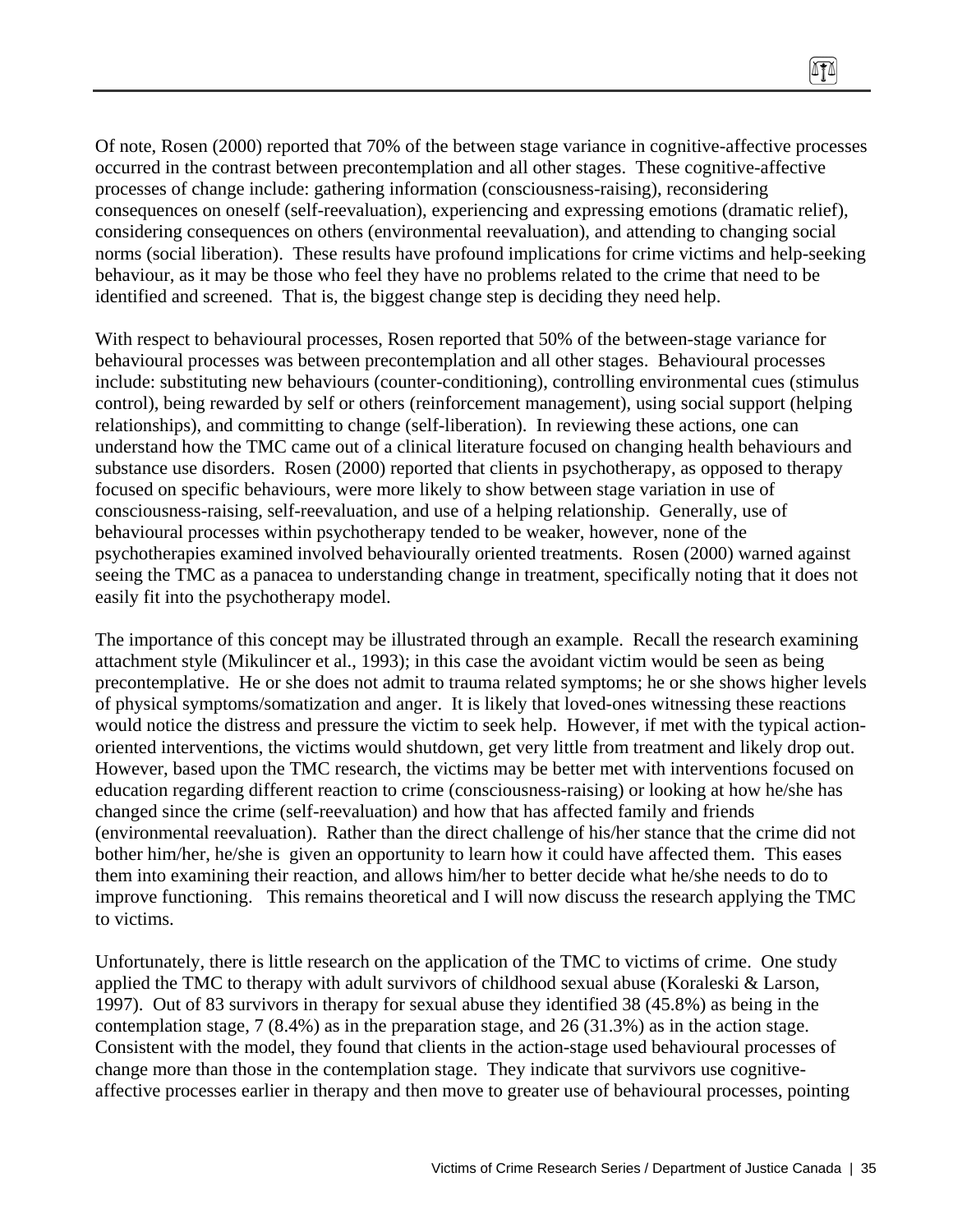out that this parallels the sequence of issues discussed in clinical descriptions of sexual abuse therapy (Koraleski & Larson, 1997).

However, Koraleski and Larson (1997) did not find that victims in the contemplative stage were more likely to use cognitive-affective methods. The TMC posits that these processes are more frequently used in the early stages and are used less frequently as the person moves to action. Contrary to this, psychotherapy clients tend to use these strategies throughout the stages and may be necessary in traditional psychotherapy (Koraleski & Larson, 1997). From a clinical perspective this makes sense. When focusing on one habit or problem area, the person is able to target change activities, however, as problems become more multi-faceted and complex, the person may need to revisit many areas of beliefs and emotions in order to address the problem. Thus, general psychotherapy, with its more global focus, may result in a person being in action stage on some issues, in precontemplation on others and so on with each stage. In fact, it could be argued that therapy is a process of initially helping the clients address self-identified problems and then addressing other problem areas as they come to light through the therapeutic process.

Along the line of applicability of the TMC model to victims of crime, one other area needs to be reviewed. Traditionally, the goal of therapy, as held by the TMC, is the extinguishing of the problem behaviour (e.g., smoking cessation, eating poorly, etc.). However, in dealing with the psychological after-effects of crime, this may be an unrealistic goal. In other words, the goal may not be extinguishing behaviour, but rather reducing the distress caused from the crime. It may be more important to look at the TMC model to define new outcome data (Morera, Johnson, Parsons, Warnecke, Freels, Crittenden & Flay, 1998).

Based on the research above, moving from precontemplation to contemplation is a major step. Smith, Subich and Kalodner (1995) found that those clients who prematurely terminate therapy are more likely to be in the precontemplation stage. These clients tend to report less therapeutic progress, experience more psychological distress and rarely reach their goals. At a logistical level, they tend to miss appointments, sit on waiting lists and take up clinician time. Under the TMC, this behaviour is understandable in that the mismatch between action-stage oriented interventions with people who do not recognize they have a problem. Helping precontemplators move out of this holding pattern may both improve their lives and improve the efficacy of interventions by increasing motivation and decreasing so-called resistance. Thus, interventions that focus on helping victims decide they have a problem may be very useful in service-delivery. Researchers have found that TMC measures have excellent stability and high levels of reliability (Madera et al., 1998). They note that TMC measures appears to have applicability as an outcome measure to examine whether change efforts are helpful in moving a person through the stages more effectively.

# **2.8 Conclusion of the Literature Review**

In conclusion, it is apparent that victims do experience cognitive, emotional and behaviour changes as a function of being victimized. Previctimization characteristics, crime-specific characteristics, reaction of supports, coping strategies, differences in personality variables and use of interventions all intertwine. The preceding review attempted to fill the wide gaps in the literature on cognitive changes in crime victims by amalgamating very disparate research areas. Thus, much of what has been discussed needs to be seen as a starting point in this area.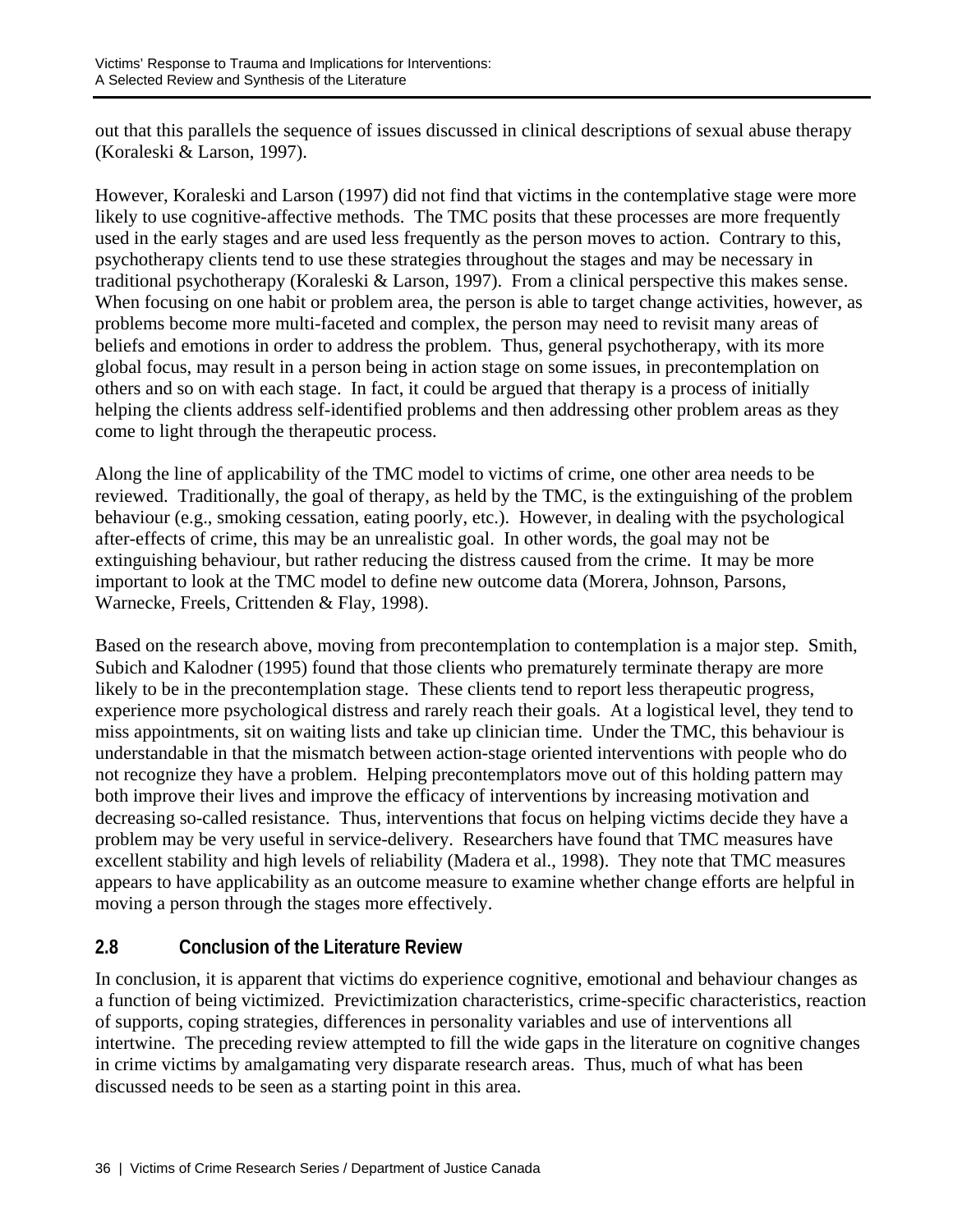Given the preceding discussion, one can make some general conclusions by linking this research with clinical understanding. The next three sections focus on further integrating the literature review by focusing on the implications of this literature. The primary focus of this integration will be to identify salient clinical issues. However, the third section focuses on general recommendations regarding how to improve the literature to further support victim initiatives and clinical practice.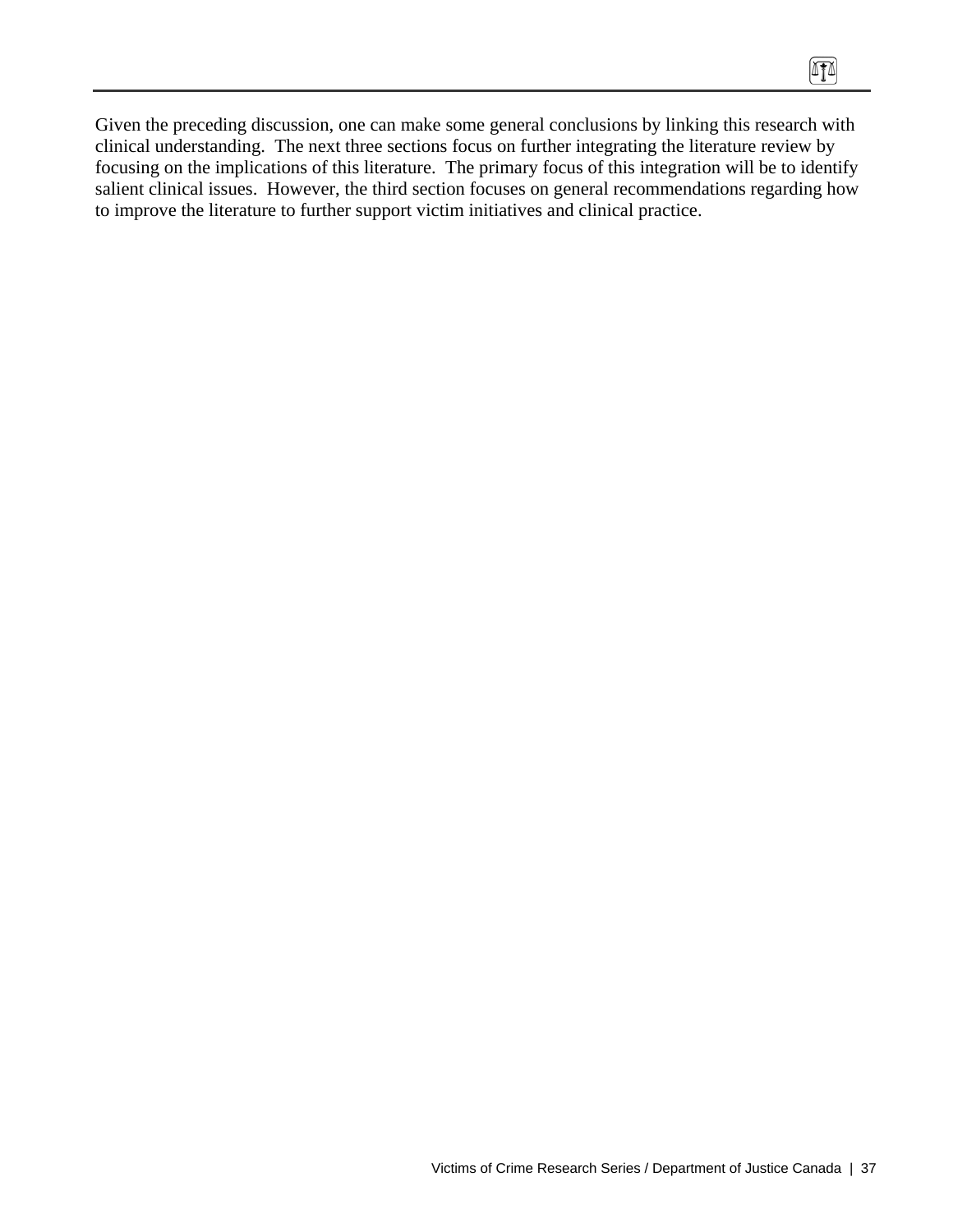# 3.0 Implications for Victims

he main focus of research in victimization is to improve victim services and, thereby, reduce the trauma associated with victimization. Given the above discussion, one can note much research that tracks how victimization and subsequent coping affect the individual. Borrowing the model of Casarez-Levison (1992), I am going to organize this section developmentally and locate important cognitive, emotional, coping and intervention issues within each stage. This approach should help integrate the above literature and help service-deliverers identify salient issues for clinical interest. The transport of the model of the

## *Previctimzation/Organization.*

Recall that this stage focused on the previctimization adaptation level of the person (Casarez-Levison, 1992). Here clinicians will want to gather a relatively comprehensive history. The following elements should be included:

- History of childhood physical and sexual abuse (Messman & Long, 1996; Nishith et al., 2000)
- History of previous PTSD (Brunet et al., 2001)
- Severity of previous PTSD episode(s) (Brunet et al., 2001)
- History of previous crime victimization or trauma (Ozer et al., 2003)
- Psychiatric history, especially depression (Ozer et al., 2003)
- Family history of psychiatric problems (Ozer et al., 2003)
- Personality characteristics (Davis et al., 1998; Nolen-Hoeksema & Davis, 1999; Thompson et al., 2002).
- Coping history (Dempsey, 2002; Everly et al., 2000; Harvey & Bryant, 2002).
- Interpersonal relationship history (Kliewer et al., 2001; Mikulincer et al., 1993; Nelson et al., 2002).

## *Victimization/Disorganization.*

Recall that this stage focuses on the crime, and the first few hours or days following the crime (Casarez-Levison, 1992). Victims and their caregivers need to be aware of the following:

- Crime characteristics, especially severity, have a profound effect on trauma (Gilboa-Schechtman & Foa, 2001; Norris et al., 1997; Ozer et al., 2003).
- Victim characteristics such as gender, age, history, etc. (Brewin et al., 2000, Greenberg  $\&$ Ruback, 1992; Wilmsen Thornhill & Thornhill, 1991; Weinrath, 2000).
- Caution regarding secondary victimization by the system (Campbell et al., 1999; Hagemann, 1992; Norris et al., 1997).
- Dissociation during or immediately following the crime is the strongest predictor of PTSD (Ozer et al., 2003).
- Initial dissociation (shock) may be adaptive in some cases in that it may interfere with encoding into the long-term memory.
- There may be a narrowing of attention (Holman & Silver, 1998).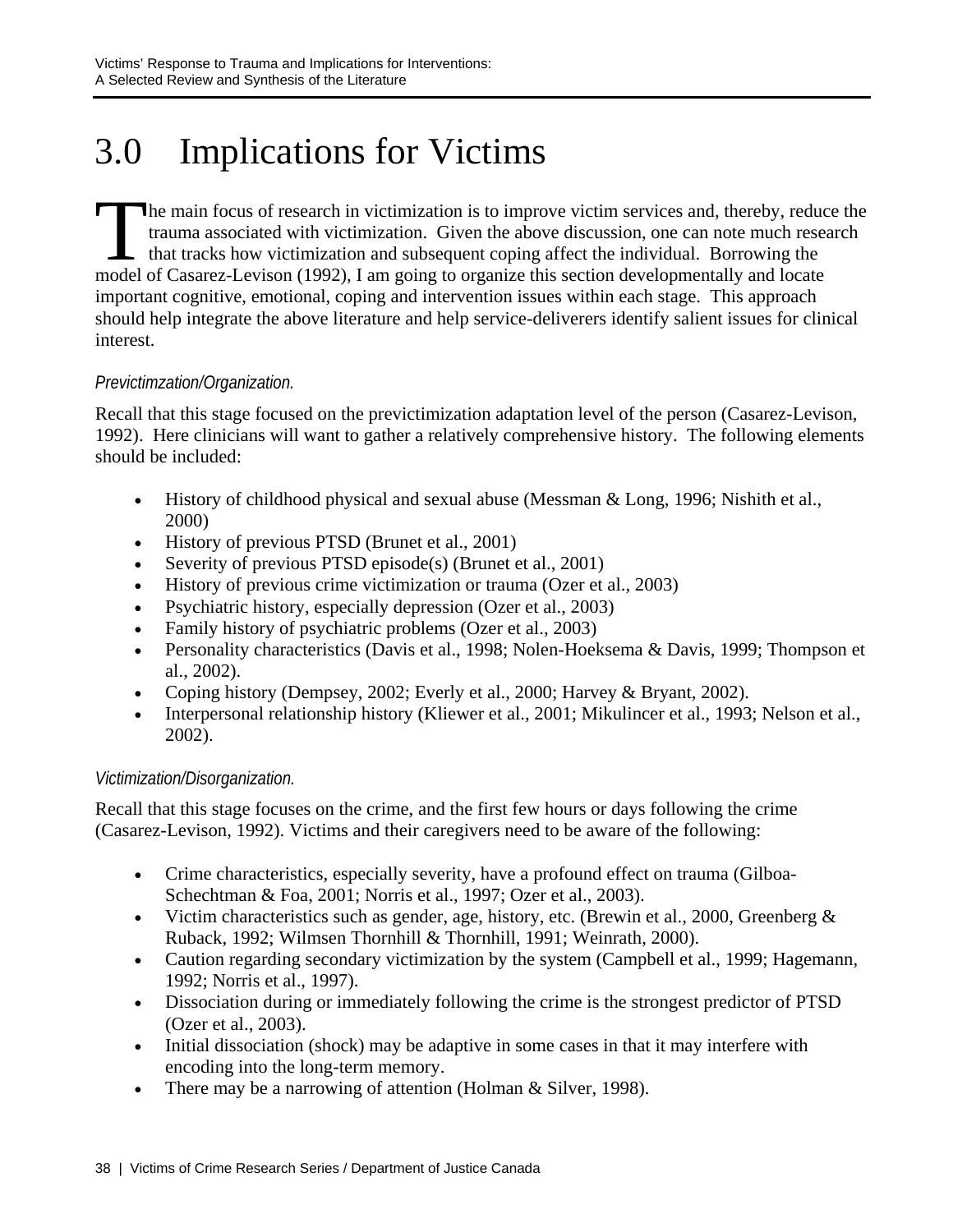- Need for social support (emotional, informational, appraisal and instrumental)
- Information aimed at helping the victim make decisions
- Information about resources and common reactions
- Emotional reactions need to be experienced and processed
- Initial assessment of coping mechanisms being applied
- Critical Incident Stress Management may be useful, especially for victims seeking information (Greenberg & Ruback, 1992; Hagemann, 1992).
- Other crisis intervention models may be useful in helping the victim overcome the initial challenges of surviving a crime (Calhoun & Atkeson, 1991).

m

## *Transition/ Protection*

Recall that this stage focused on how the person begins to adjust to the victimization and its implications (Casarez-Levison, 1992). Clinicians are more likely to be actively involved with victims as they move through this stage.

- Natural and professional supports could be accessed (Casarez-Levison, 1992).
- May apply the Transtheoretical Model of Change to help identify what level of service is needed (Prochaska, DiClemente & Norcross, 1992).
- Dissociation may indicate later difficulties (Ozer et al. 2003).
- There may be active blocking of memories (Thompson, 2000).
- Victims may avoid crime related reminder, either through drugs/alcohol or active avoidance (Everly et al., 2000; Hagemann, 1992; Mezy, 1988; Wolkenstein & Sterman, 1998).
- Victims may engage in safety oriented behaviours (Hagemann, 1992)
- Victim may be focused on meaning-making (Gorman, 2001; Layne et al., 2001; Nolen-Hoeksema & Davis, 1999; Thompson, 2000).
- Social comparison is often used to understand victimization (Hagemann, 1992; Greenberg & Ruback, 1992; Thompson, 2000).
- Victims may engage in self-comparison activities, focused on pre/post victimization changes (McFarland & Alvaro, 2000).
- Active treatment may be initiated (Casarez-Levison, 1992).
- Victims need to be informed that entering treatment may mean getting worse before getting better (Nishith et al, 2002).
- Treatments including an exposure element seem to be effective (Nishith et al., 2002).
- Self-efficacy may be important in treatment programs (Thompson et al., 2002).
- Emotionally engaged clients recover faster (Gilboa-Schechtman & Foa, 2001).

## *Reorganization/Resolution*

Recall that this stage focused on a reintegration of the person into a stable functioning individual (Casarez-Levison, 1992). Victims need to understand the following:

- Recovery does not mean returning to a pre-victimized state (Hagemann, 1992).
- Transtheoretical Model of Change may apply in maintaining new behaviours.
- Victims may focus on how surviving indicates strength (Hagemann, 1992; Thompson, 2000).
- Remaining negative coping strategies need to be minimized (Dempsey, 2002).
- Activism is a possible long-term outcome of victimization (Hagemann, 1992).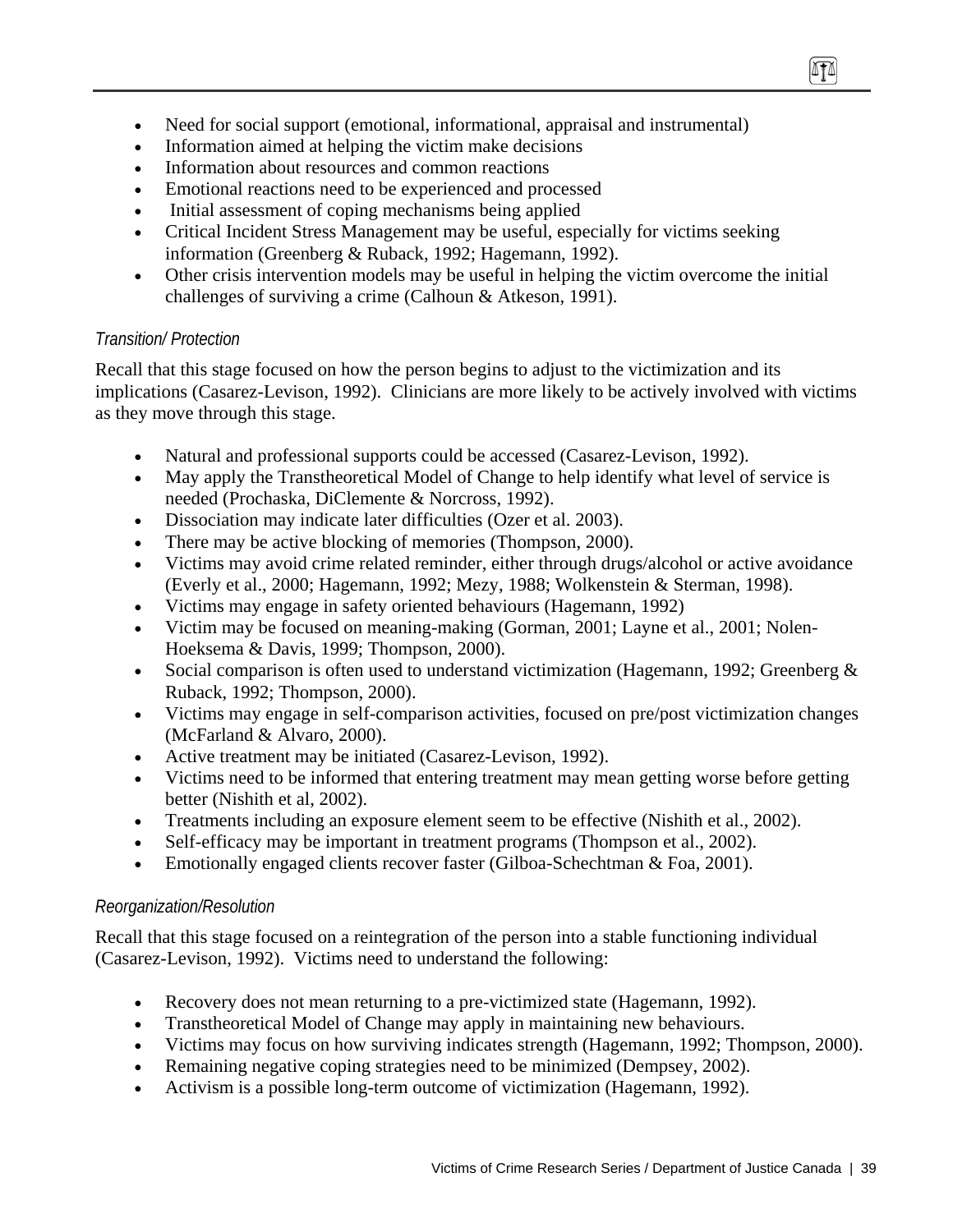In trying to gain increased understanding of victim subjective experience, it is useful to examine victimization as a process. In a sense, victimization is a developmental process where an individual must adjust to an external stressor. As the victim moves from the criminal event to subsequent recovery and reintegration, they are faced with different challenges. Their cognitive skills will be challenged and changed as part of this process and the preceding review has discussed some of these changes. However, one must remain mindful of the fact that each victim is an individual and the specific challenges will change because of these differences.

# **3.1 Heterogeneity of Victims: Need for a Services Continuum**

In examining workplace violence, Barling, Rogers & Kelloway (2000) noted that people experience the same events differently. In their research, they found that the fear of reoccurrence of traumatic event could affect the person's mood. The above review covered issues such as severity of crime, severity of response, use of threat, use of weapon, as elements of the process of victimization that can affect outcome. This finding among workplace violence can be generalized into understanding that all crime victims will have very unique responses to the crime event. Thus, interventions need to be adaptive to these individual differences.

Individual differences may be seen as the major reason for individual intervention. The unique experience of some individuals makes individual focus an integral part of treatment. However, there are also commonalities in the victim experiences that all victims will experience to a greater or lesser degree. These may include feelings of fear or anger or psychological/behavioural avoidance. However, victims should not be lumped together as the effects could be harmful. For example, social comparison would mean that mixing severity levels would likely be harmful to victims of more severe crime (Greenberg & Ruback, 1992). These victims may get caught in a cycle of depression, victimstance or self-blame when comparing their experience with less traumatized victims. This argues for some form of continuum of services that might help move victims closer to a state of health.

Many victims may benefit from minimal services such as information sharing, written literature, knowledge of available supports, and education regarding possible signs and symptoms of deeper problems. In fact, it is this group that may benefit from CISM interventions, with its focus on information-sharing and resource linking (Everly et al., 2000). These victims likely rely on natural supports or their own unique coping strategies to cope with their victimization. In other words, they are able to cope with their new status as victim. This group is likely made up of those who experienced relative non-traumatic victimization or who have particular resiliency in coping with situational and chronic stressors.

A second group could be labelled moderately traumatized. These victims may experience some symptoms, such as fear or anger, but learn to deal with it with minimal professional support. They may benefit from the same interventions as the lower traumatized group, but may also benefit from support groups, individual intervention or other group intervention. This may be relatively short-term intervention focused on specific negative symptom and targeting specific skills training. This group may also rely on natural supports, but may require the support of paraprofessionals and professionals.

The highly traumatized group could also benefit from all the above services, but will often need more intensive intervention. This may include long term therapy to deal with symptoms and building coping skills. Treatment would likely need to address previous trauma and long-term effects of victimization.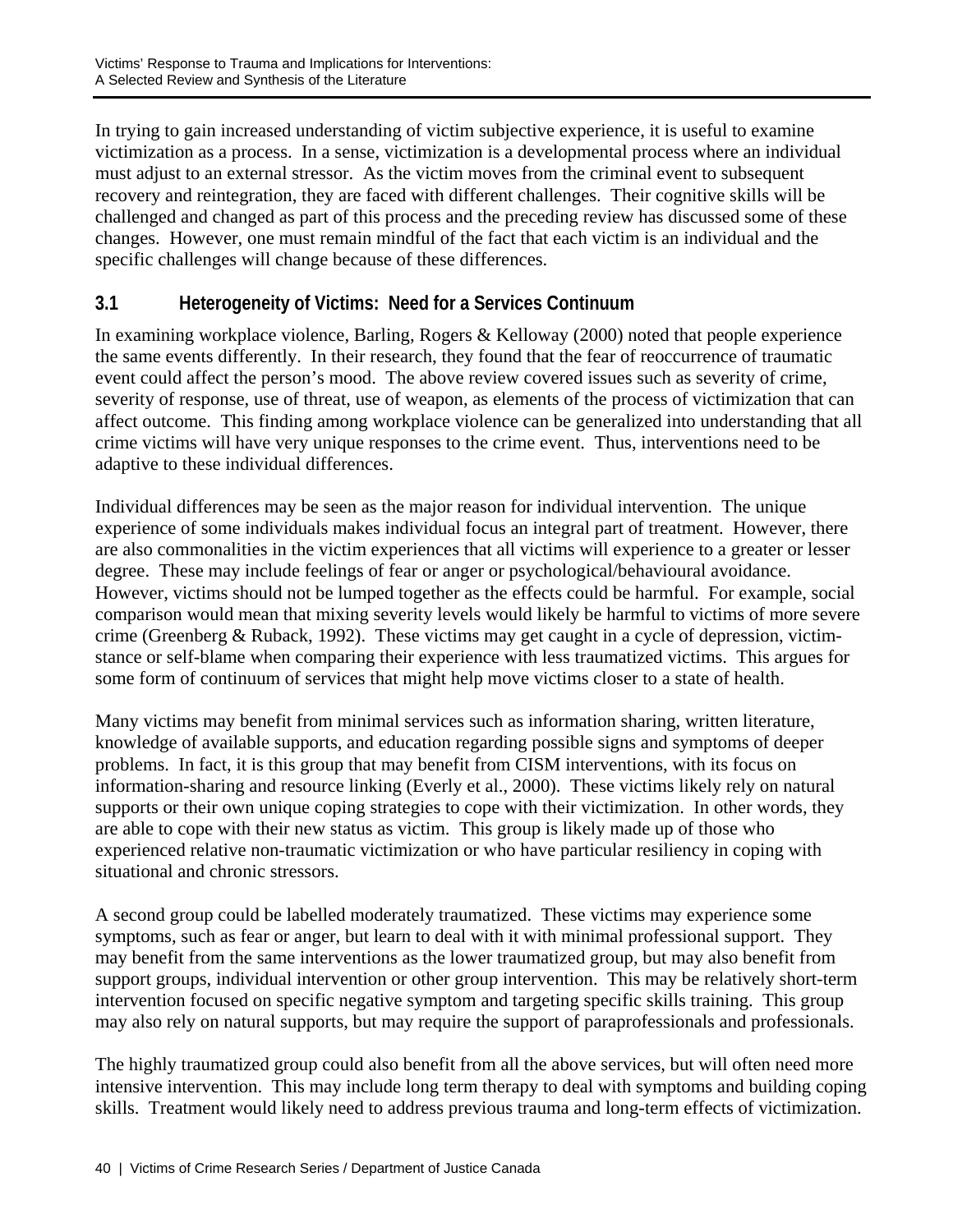The focus on symptoms would also need more time to generalize to other aspects of life. It is likely that the severely traumatized victim will be at increased risk of very negative symptoms. Furthermore, if these victims have multiple problem areas and pre-victim problems, it is sensible to place professional resources at the disposal of this group. Professionals should be better equipped to deal with idiosyncratic reactions and act as a resource to paraprofessionals and volunteers.

One final group that needs to have specific interventions are those that we might call precontemplators: those who have experienced a trauma, are experiencing negative reactions but refuse to acknowledge either the reaction as related to the trauma or minimize the scope of the reaction. These clients need specific intervention to help them understand victimization and how to recognize when to ask for help. Often with precontemplators, consciousness-raising techniques through written materials (pamphlets), opportunity for self-reevaluation or dramatic relief through information sessions, or other less confrontational means should be helpful in allowing this group to make an informed assessment of their present functioning and possible choices (Rosen, 2000). However, it is important to recall the warning of Nelson et al. (2002) that clinicians should not assume that people who have experienced a potentially traumatic event would automatically be traumatized. Thus, service-deliverers need to handle these situations in a sensitive manner to prevent further distress.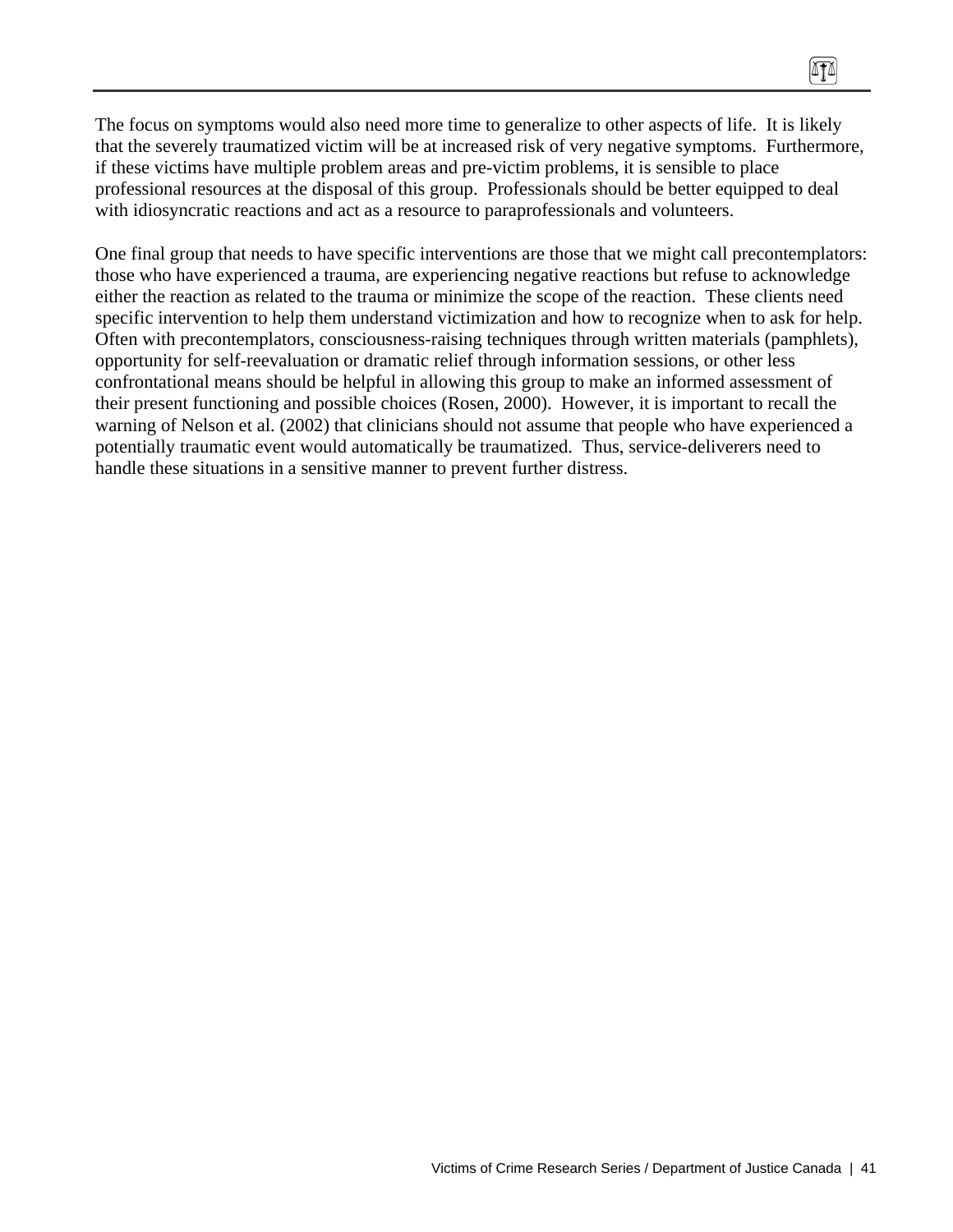# 4.0 Implications for Professionals

he implications of the preceding review are quite broad-based and not at all consistent. That cognitive changes occur is a reasonable conclusion, but how this affects what professional do is another matter altogether. Clinically, victims represent a diverse group that has been lumped The implications of the preceding review are quite broad-based and not at all consistent. That cognitive changes occur is a reasonable conclusion, but how this affects what professional do is another matter altogether. Cli group quite differently. They must take measures not to assume any specific commonality, including trauma. Instead service-deliverers need to accurately assess victims and recommend appropriate interventions. Furthermore, this challenging work means that service-deliverers must attend closely to self-care and the risk of vicarious traumatization and burnout.

## **4.1 Assessment and screening**

One of the more important functions of a service delivery model is the identification of client need and linking clients to services. The following issues need to be a part of client assessment and used to direct clients to appropriate services. It is important to note that these areas of investigation need to be linked to clinical judgement and not seen as a simple screening checklist.

## *Victim Characteristics: History*

- Previous victimization (Childhood physical/sexual/emotional abuse)
- Previous victimization (other)
- Personal psychiatric history
- Family psychiatric history
- Previous PTSD, including severity
- Coping skills used in the past

## *Victim Characteristics: Current*

- Personality Characteristics
- Rating of self-efficacy and ego strength
- Demographics
- Current coping strategies
- Use of alcohol/drugs
- Suicidality/Homicidality assessment
- Current mental status: Psychological disorders etc.
- Presence of dissociation
- Current Support network
- Primary location in the Transtheoretical Model
- Victim's perception of what he or she needs
- •

## *Crime-related Characteristics*

- Specifics of the criminal event
- Severity of the crime
- Use of credible threat
- Use of weapon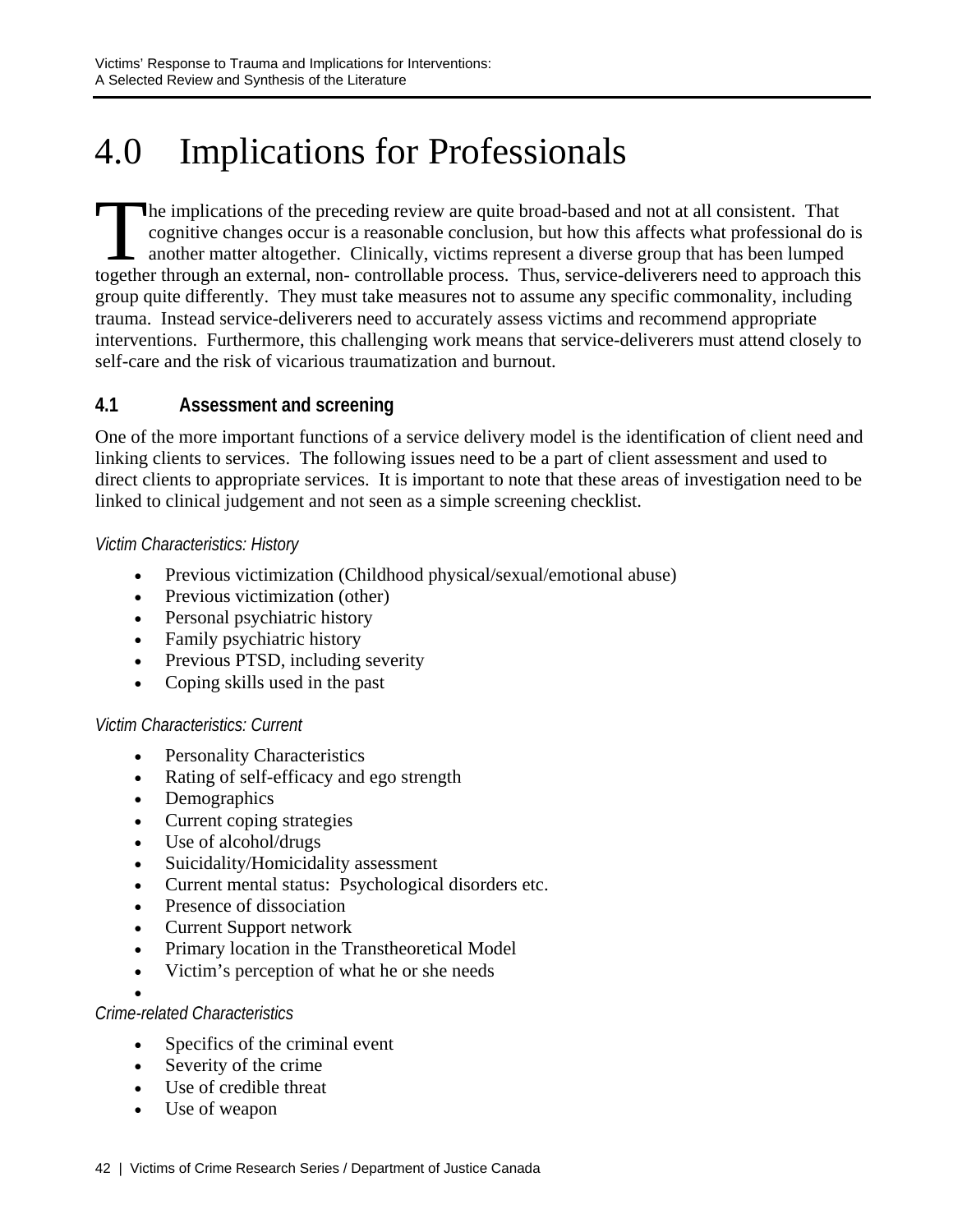- Single incident or chronic victimization
- Victim-perpetrator contact
- Known perpetrator
- Reaction of support system
- Reaction of professionals (Secondary victimization)
- Extreme emotional or dissociative reaction to criminal event

As a victim shows increased distress and symptoms, they need to access either more, or more intensive, services. Thus, a victim who is not having a severe reaction may not nee to join a support group or receive individual therapy. However, they might benefit from information sessions or written literature. It is this matching of clients to a service within a continuum that will benefit the most clients, while remaining cost-effective.

## **4.2 Client matching and continuum of services**

In discussing the matching of clients to service and continuum of services needed, recall the discussion of heterogeneity of victims. Given the wide variation of clients and client reactions, service-deliverers need to focus on delivering focused interventions to particular client. Basically, services need to range from information sharing to intensive individual therapy. This could include public education, pamphlets, information sessions, support groups, peer counselling, paraprofessional support, clinical support and psychological interventions. Furthermore, these interventions need not only target the primary victim, but also the victim's support network and society as a whole. This is especially true of education efforts, as it is reasonable to assume that initiatives such as public education and information sharing will help new victims assess the system faster and, perhaps, avoid the distress associated with searching for resources.

## *Education of Victim*

At minimum, victims need access to education around the process of coping with trauma. Pamphlets recommending easy, positive coping strategies need to be widely available, including how to seek more help. Victims may also benefit from a primer on the criminal justice process, possible outcomes and the professionals involved with their case and their respective roles. This may help alleviate some to the secondary victimization some victims report in dealing with the "system". Further, victims need to clearly understand the goals and processes of therapy to make an informed choice on what treatment option is best for them. These issues should be covered in pamphlet, booklet and information seminars for victims and support people. These initiatives may also help precontemplators to understand their reactions and encourage them to seek help.

## *Education of Support System*

Natural supports need to be educated on how to provide emotional, informational and appraisal support. These support people need to better understand the traumatization process and likely reactions. They also act as the first line of monitoring the victim's distress and need to understand the warning signs to get the victim help if he/she deteriorates. They also need to understand how they might react to their friend or partner's victimization and how to seek help for their reaction (e.g., a husband having difficulty with his wife's sexual assault). A basic pamphlet that introduces these concepts for loved-ones should be made available to all victims and supports. Some supports may also be able to attend information sessions.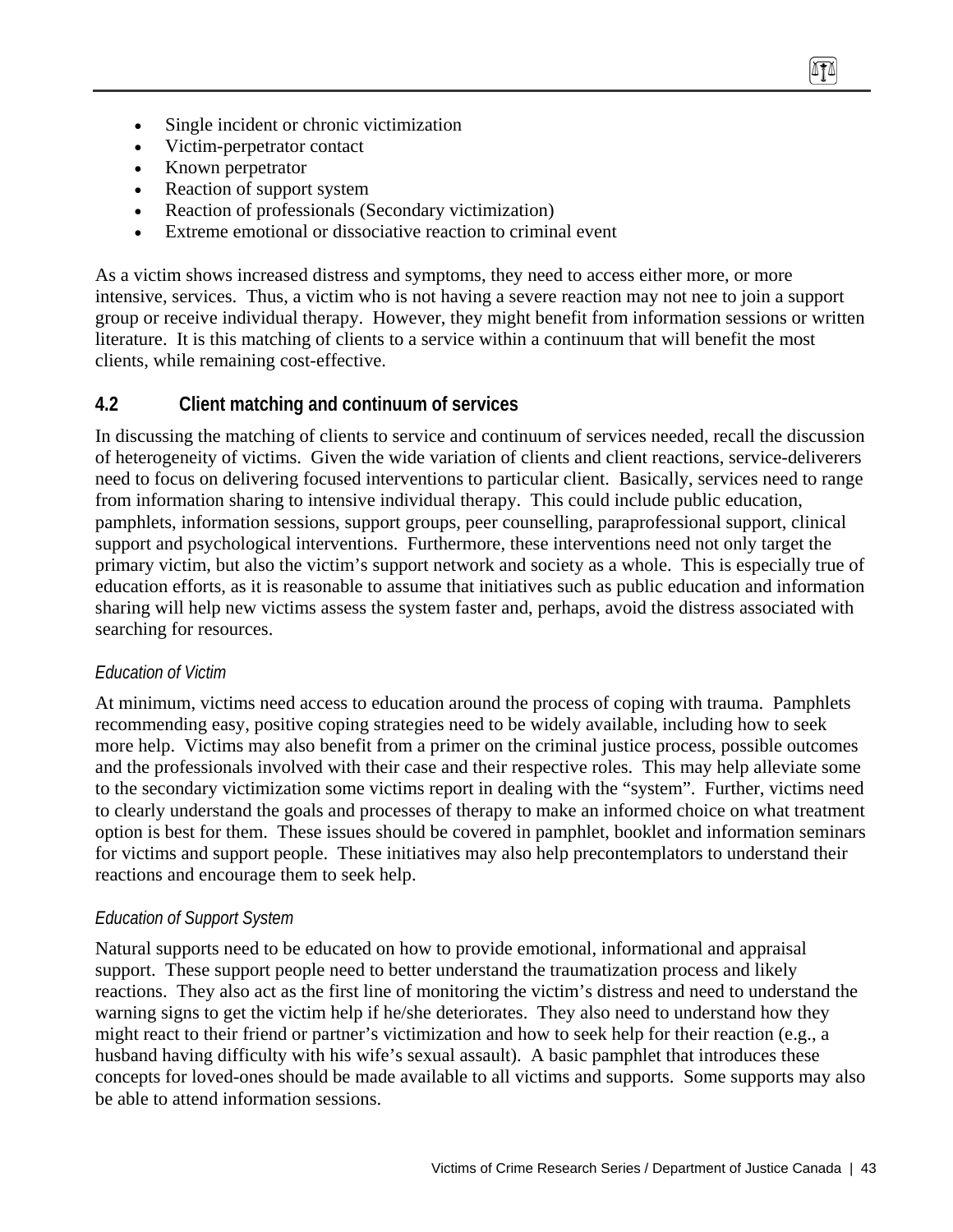Despite efforts in the area of criminal justice personnel, more work can be done to educate this group on effectively handling victims. Research has indicated that these groups can be important sources of information and also offer tangible support (Norris et al., 1997). Education and training around avoiding secondary traumatization and burnout may also be beneficial to this group. Similarly, medical personnel and mental health workers education efforts is warranted. This might not only be for clients dealing with victimization, but also for those clients coping with other problems or who have a history of victimization and trauma.

Education in this area should not only focus on helping identified victims, but also on developing appropriate screening questions to uncover hidden victims. The research is clear that minimal group intervention (e.g., four group sessions) can alleviate much distress.

## *Peer Support groups*

Research indicates that victims pay more attention to co-victims than innocent bystanders (Greenberg & Ruback, 1992). Similarly, we know that not all victims require professional intervention, especially if their reaction is minor. Thus, support of peer programs makes sense as a cost-effective way for these victims to work towards recovery. It is recommended that such programs be linked, in some way, to professional supports. The goal is not supervision, but to allow quick access for victims who need more intensive services or interventions. These programs can also work as a final step out of the victims system, helping victims to consolidate gains already made.

## *Professional Support groups*

Professionally led support groups may be important for more severely traumatized clients. This could include those clients that would have difficulty in more active treatment programs but, instead, need some time to build the strength to enter these programs. Such clients would be inappropriate for peer support program alone, as the problems would likely be beyond the skills of group leaders. However, professionally lead support programs could help the victim move forward to make positive change.

## *Therapy*

Finally, both individual and group therapy lead by accredited professionals should be supported for those victims experiencing severe trauma reactions. Importantly, relatively brief intervention may be beneficial to clients, so this option need not be expensive. Professionals offer specific skills in identifying and intervening in trauma-related symptoms. They should be better able to allow the victim to tell his or her story and help make sense of that story. Further, they can individually tailor interventions in group and individual treatment to help the victim move more quickly through the recovery process. This should help alleviate both the personal suffering and help the person regain normal functioning.

## *Use of Paraprofessionals*

One issue of importance in examining victims, and the interventions that might be helpful, is the use of paraprofessionals in victims' service. Paraprofessionals are an important part of the continuum of services needed for victims. Recall that perceived and actual social support have a major beneficial impact on victims. Paraprofessionals, with reasonable training, are able to fill this gap and help victims with problematic reactions and to understand their reactions. Professionals, on the other hand,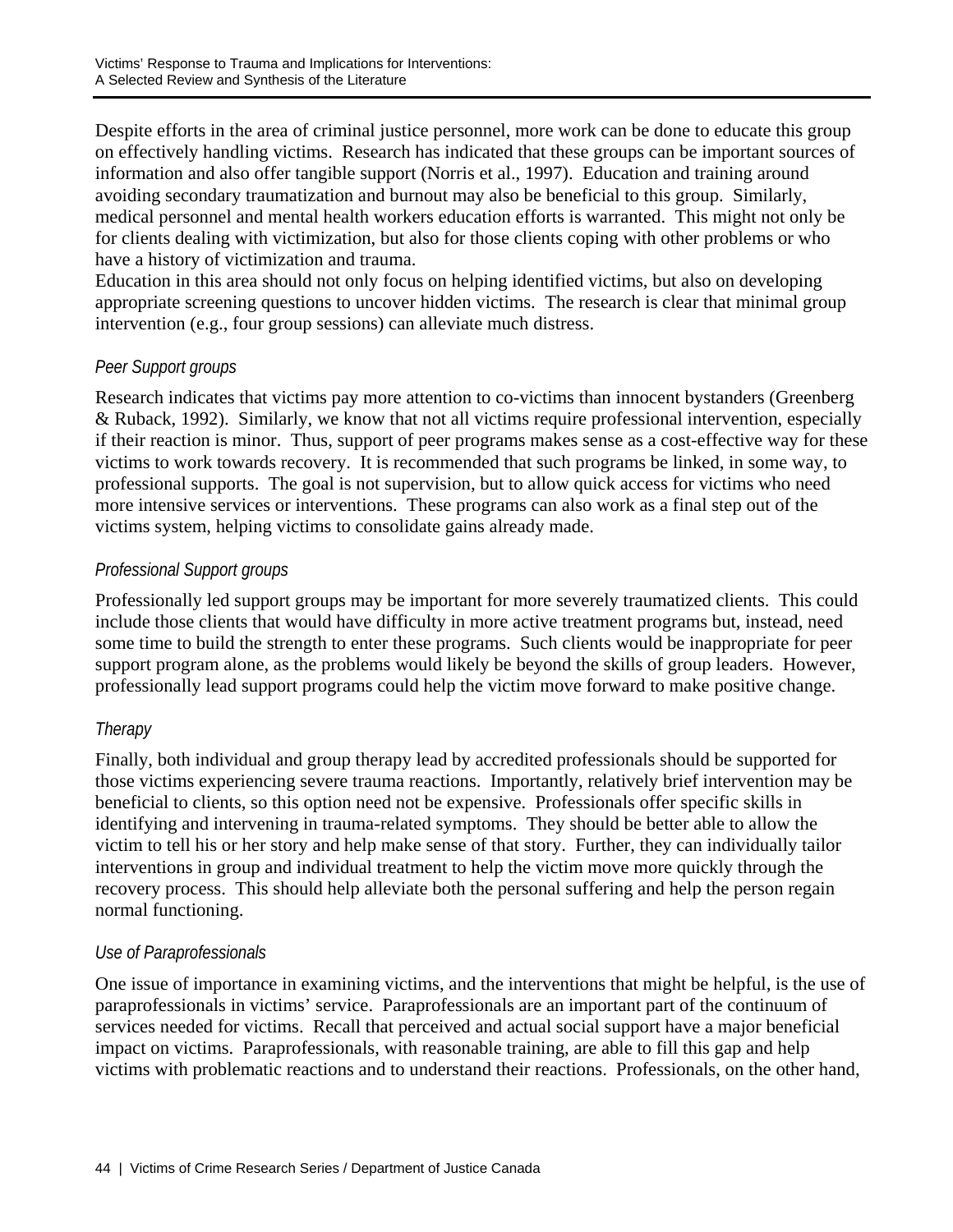can be useful for those clients who require more intensive help. Although not all victims need professional services, there can be a great benefit in providing this service.

In order to develop a competent and responsive continuum of services, there is a need for clear screening and training regarding when it is necessary to bring professionals into service delivery. However, if such a system were put in place, victims would be able to access a more efficient system and quickly be matched with the appropriate level of service. This would be cost-effective for the system and more beneficial to the client who should be able to access services faster, rather than deal with long waitlist or overworked professionals. On the theme of overworked professionals, the issue of vicarious traumatization and burnout is also important when attempting to deliver effective victim services

## **4.3 Vicarious Traumatization and Burnout**

A major consideration in providing services to crime victims is how to maintain the health of service providers. Gorman (2001) pointed out that service providers and supervisors must monitor secondary or vicarious traumatization, compassion fatigue, countertransference, and the risk of burnout. Brown and O'Brien (1998) examined job stress in battered women's shelters and how shelter workers coped with these stressors. They found that 65% of workers find the following as moderately to highly stressful: frustration when a battered woman returns to a dangerous home, anger at perpetrators and coping with the "pain and horror" of domestic violence. Emotional exhaustion/depersonalization was most related to time pressures. Other stressors linked with burnout were: red tape, physical demands, lack of participation, and lack of achievement (Brown & O'Brien, 1998). It is interesting to note that some of the stressors are related not to the victims but to politics within the system. In their book on professional burnout, Grosch and Olsen (1994) made several recommendations to professionals to avoid burnout. These are discussed below.

### *Self-assessment*

Professional, paraprofessionals and volunteers need to continually engage in a process of selfassessment. A major element of this involves distinguishing between normal fatigue and the exhaustion that is related to burnout. This also relates to supervision and consultation regarding how one is coping and engaging in self-care behaviours.

### *Interventions for Service-deliverers*

Professionals and paraprofessionals also need to learn when to seek out help. Possible treatment options include self-help, support groups, psychotherapy, and outpatient/inpatient treatment (Grosch & Olsen, 1994).

### *Use of effective supervision/consultation/peer support*

As noted above, service-deliverers need to rely on others as a barometer of their own stress level (Gorman, 2001; Grosch & Olsen, 1994). Perceived social support from supervisors and perceived social support from friends and family were both negatively correlated with emotional exhaustion and depersonalization (Brown & O'Brien, 1998). Thus, service-deliverers need to know they are supported and that others will provide them with clear feedback. It would be useful to include "burnout checks" as part of normal supervision or team discussions.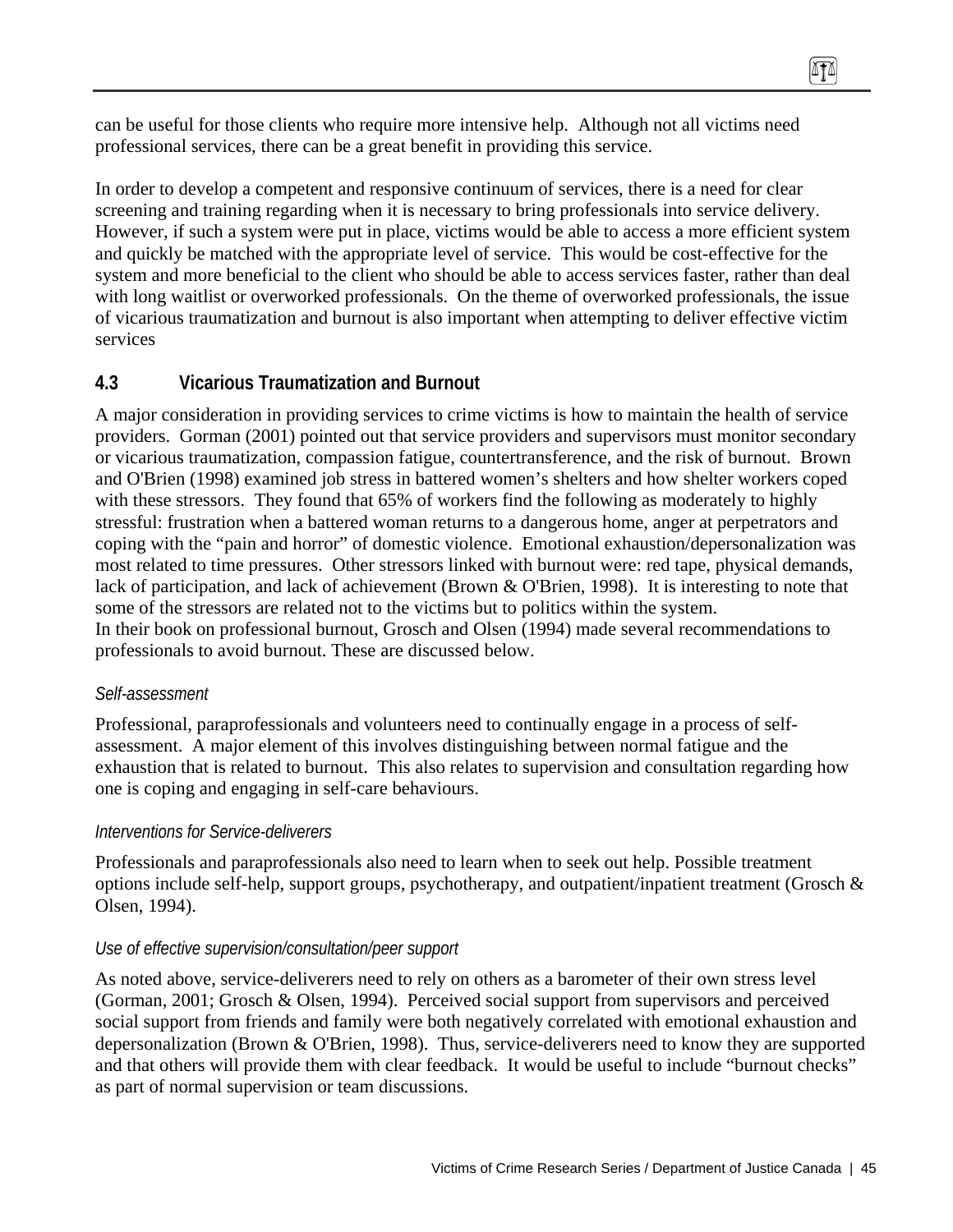## *Building a balanced life*

People in the helping professions need to learn to set boundaries and build a balanced life (Grosch & Olsen, 1994). This recommendation to avoid burnout is so pervasive, it could be defined as cliché. However, it is common because it is possibly one of the most important elements in training, development and maintenance of effective therapist/counsellors. Simply put, providers who become overly focused on work run the risk of meeting their own personal needs through providing help. These needs may be to feel useful, social contact, being valued, to address unresolved childhood or relationship issues. If, on the other hand, the provider is meeting these needs in other areas (e.g., home life, friendships, spirituality, etc.) they may be at less risk of burnout. The unfortunate element for those in the helping profession is the reinforcement peers, supervisors, and clients give to "dedication" or those on a "mission" to change things. The line between being the "hero" of the clinic and stress leave may be very fine.

Thus, professionals, paraprofessionals and volunteers working with victims need to remain ever vigilant that they, themselves, are not running the risk of becoming casualties of victimization. The above noted strategies are important when dealing with any client population, as it is easy to feel as though one needs to "give a little more". However, if service-delivers work consistently to this level, one day they will be unable to provide any support or intervention.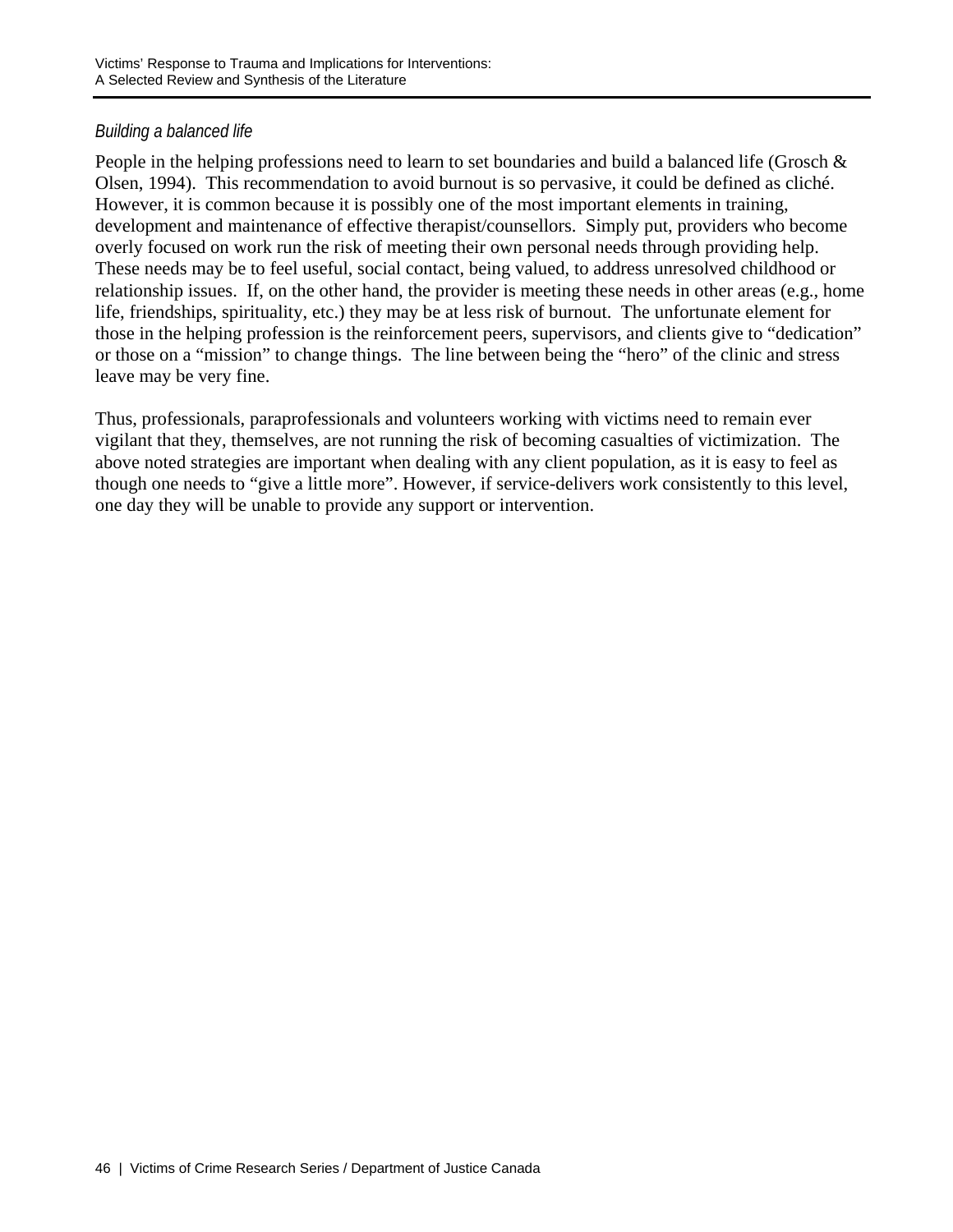here are several areas of research that could benefit from more investigation or more rigorous investigation. The following listing does not focus on the need for specific research projects, but rather focuses on the gaps that exist that limit the current literature. This being said, much of the literature reviewed did not focus specifically on cognitive changes as a result of victimization, as there is not much literature on cognitive changes and victimization. Thus, the first recommendation focuses on that issue. Then<br>the liter<br>of the liter

### **Cognitive changes in victims**

As stated in the introduction, one of the challenges of the present review is that there is little empirical research in the area of cognitive changes in victimization. Fortunately, some extrapolation from related research areas can be generalized to this question, but this requires some tenuous leaps. Thus, this entire document needs to be seen as a first step in answering the question of cognitive changes. Thus, any empirically sound research that specifically examines victimization and memory changes, problem solving strategies, information processing, differences in thinking patterns and perceptual changes can only serve to move this area forward. It is understandable that researchers in this area focus on very applied research, but some research on these fundamentals may prove beneficial in helping victims. Once established, it would be useful to examine cognitive changes in different criminal victim sub-groups.

#### **Longitudinal research**

In completing the above research, any work that compares people before and after victimization can be of service. One problem with cross-sectional research or single measure research is that one is left unsure of why a relationship exists. However, longitudinal research allows researchers to examine changes after certain events as well as the effect of pre-victimization moderators (e. g., resilient and risk factors). In the current review, there were several longitudinal studies that provided useful information. Further longitudinal research would be useful to examine long-term effects of victimization and other factors related to trauma related to victimization.

#### **Precrime status**

Related to the need for longitudinal research, one of the major weaknesses of the victimization literature is that most research occurs after victimization. Thus, pre-victimization data is lost through the retrospective lens. Studies have attempted to assess precrime status via retrospective methods; however, this approach is less than rigorous and is open to bias (McFarland & Alvaro, 2000). It would be useful to complete follow-up analysis of already existing databases of non-victims to identify newly created victims on variables of interest. Research needs to examine how victim characteristic change as a result of victimization.

### **One method with several crime victim subtypes**

Some of the difficulty in examining any literature is focusing on specific sub-groups. Researchers are more likely to examine sub-groups, such as sexual assault victims or victims of assault. This is understandable, however, it makes it difficult to compare reactions victim sub-types. The research by Norris et al. (1997) in Kentucky illustrates the benefits of examining a wide population base. These researchers showed that the process of victimization has a similar effect on all crime victims,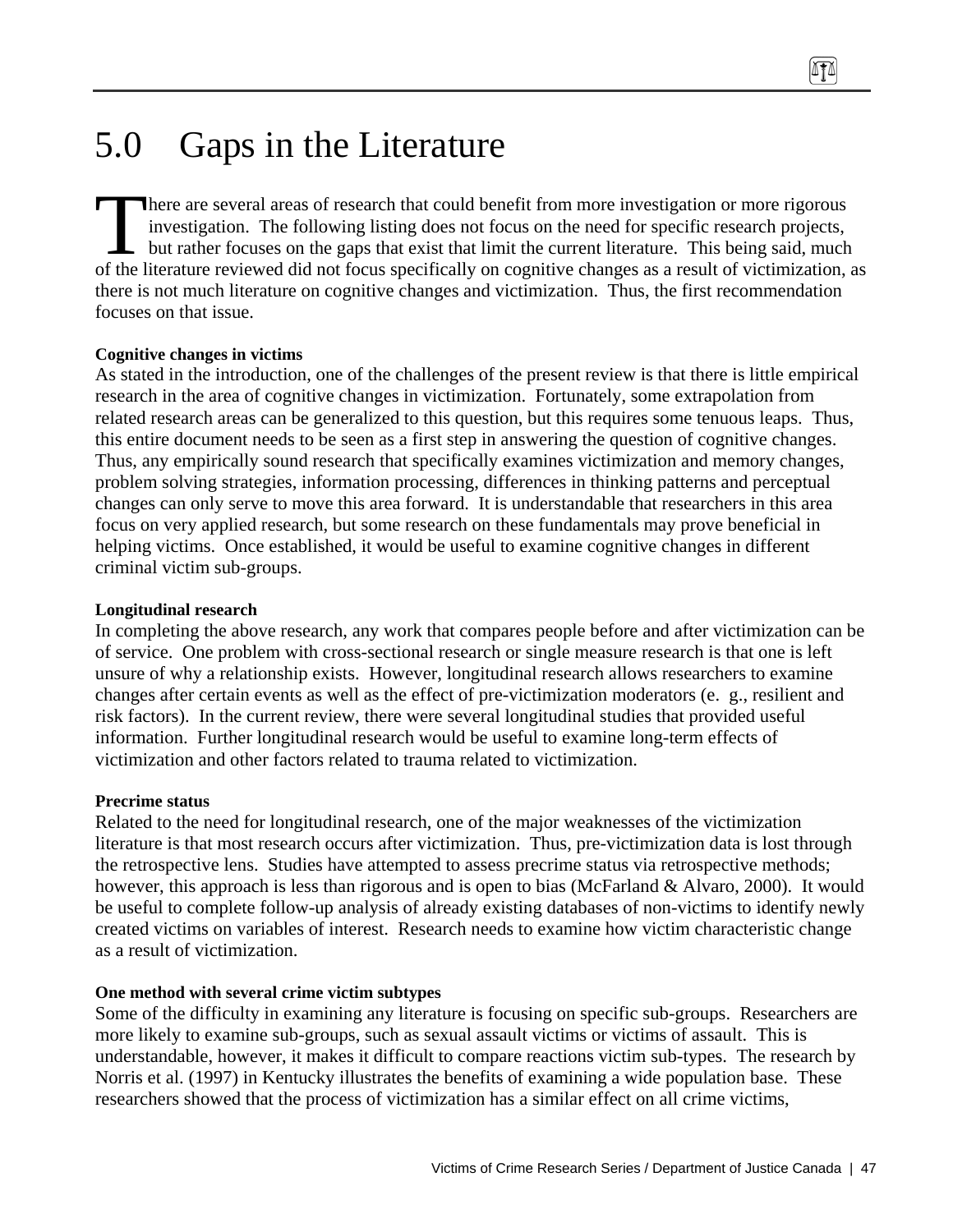regardless of whether the person is a victim of property crime or violence (i.e., severity). In this research, they found that severity of the crime affected the magnitude of the reaction, not the profile of the reaction. This is important in understanding the victimization process. They were also able to show that victims of violent crime had a more severe reaction. This research should be replicated in a Canadian context with a longer follow-up period and more rigorous assessment methods. This would allow finer tuning of our understanding of victimization.

#### **Common measures**

Research on crime victimization could benefit from some standardization of assessment tools. This could be as minor as selecting one or two common measures of victimization and trauma that would be applicable to all victims. For example, within the field of family violence, the Conflict Tactics Scale is widely used and allows comparison across studies. The closest the general literature appears to have is a diagnosis of PTSD, but this is not specific to crime victimization and researchers use varied methods to assess this variable. With common measures, researchers could add any particular measures that are specific to a particular group or issue. This simple step would allow easier comparison across studies.

### **Application of Stages of Change to Victims Services**

Research is needed on how the Stages of Changes manifests in victim groups and specific assessment on its utility in designing interventions or predicting therapy behaviour or dropout. Any research on the Transtheoretical Model of Change also needs to address personality and psychopathology variables in understanding why certain victims may not want to accept their victim status (precontemplation). Much work in this area is needed before assuming that the Transtheoretical Model can be successfully applied to victims

### **Matched comparison groups/Control groups**

Victim groups need to be matched with comparison groups to understand the effect of victimization and any subsequent judicial or intervention process. Single-group designs are able to identify whether changes have occurred, however these changes may be normal developmental changes, due to societal changes or other extraneous changes. By using a comparison group one can have more confidence that a specific intervention is effective. For example, in examining secondary victimization, researchers could easily match police jurisdictions and provide specific training related to working with, and questioning, victims. Researchers could then contact victims to examine levels of secondary victimization between the two areas. Further, they could also match victims between these two sites to address any differences in the specific victimization variables.

### **Cognitive strategies in normal coping**

Research is needed to examine whether there are differences in normal coping and coping with victimization. This review focused on crime victimization. However, in examining cognitive changes in coping with trauma, I applied literature based upon natural disasters or global issues. This may be an overgeneralization of that research in that there may be different effects when traumatizing act is under the control of another person (the perpetrator). Ozer et al. (2003) indicated that the relationship between trauma and PTSD was stronger if the traumatic event was a crime, as opposed to a natural disaster. This interpersonal aspect of criminal victimization is likely to add other elements to the trauma reaction. One would expect issues of trust, social fears, and feelings of personal safety may be differentially affected when trauma is due to other people. For example, the research findings on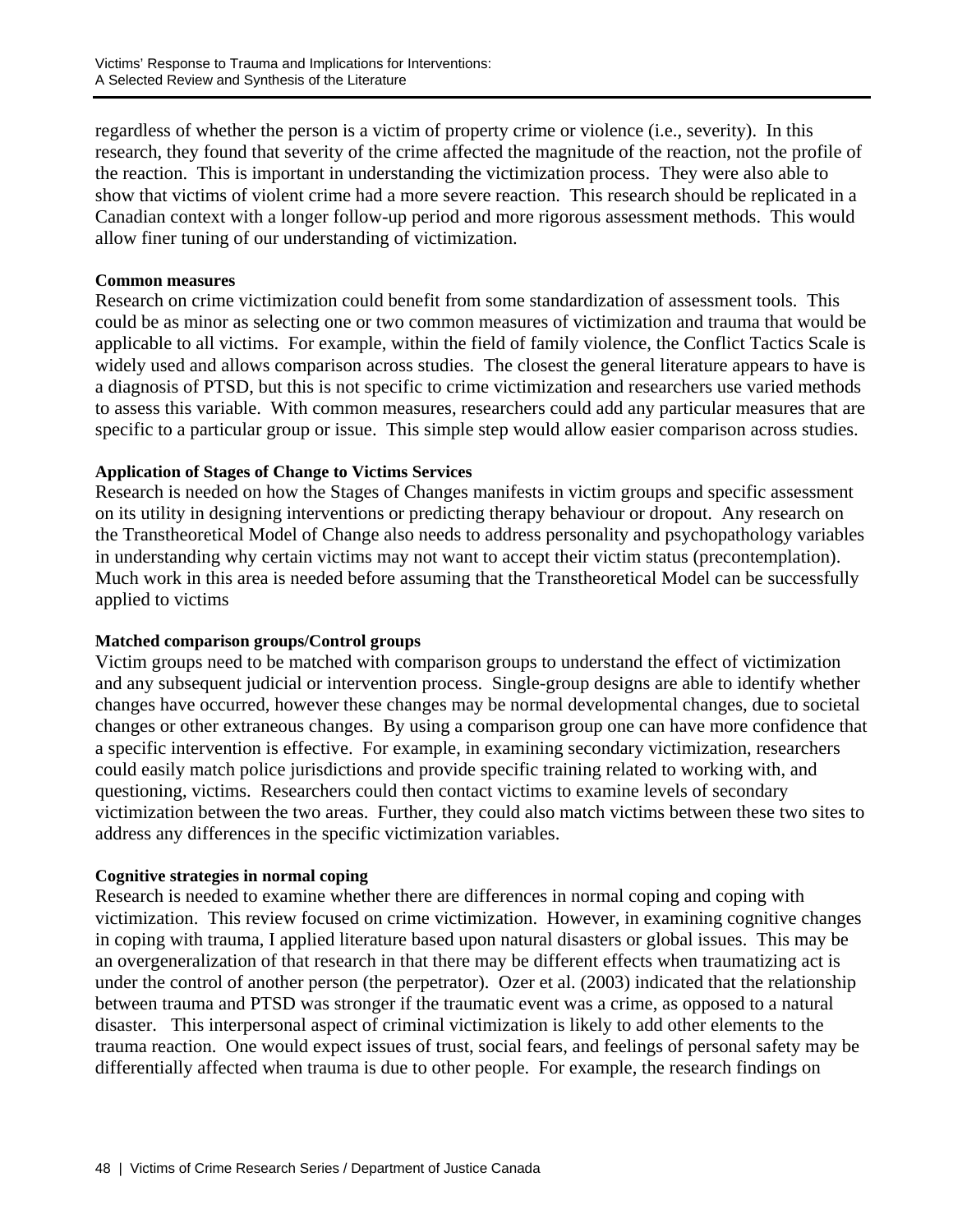attachment and trauma related to war (Mikulincer et al., 1993) would garner different results were the trauma caused by interpersonal crime.

#### **Use of other report in efficacy research**

Any research in victimization and changes in victims before and after victimization should include getting reports from significant others whenever possible. By including significant others to rate trauma response, researchers will be able to partially validate the victim's experience of change. Recall that victims and others differ on how much change they see in the victim before and after victimization (McFarland & Alvaro, 2000). This approach could be used in treatment efficacy and in applying the Stages of Change model to victims. Those victims in the precontemplation stage may not see themselves as having any difficulties associated with victimization, but others may note changes (Prochaska et al., 1992). This approach could be used in all stages or types of efficacy research to gain further information on changes associated with victimization and subsequent interventions.

#### **Research on vicarious traumatization on natural supports**

Although there has been work looking at burnout in professional supports, there is little work completed on looking at the natural support system. As noted above, natural supports seem to be preferred sources of support for most victims (Greenberg & Ruback, 1992; Leymann & Lindell, 1992; Norris et al., 1997). Thus, these sources end up being important to helping the victim, perhaps even allowing the victim to cope with their problem without accessing other services. That victimization has an effect on the victim's social network seems obvious. Nelson et al., (2002) reviewed the challenges of dealing with dually traumatized couples and indicated several problems associated with the clash of different coping strategies. However, the dynamics they described could be applied more easily to any relationship wherein one partner is victimized and the other is left helping him or her cope. Several research studies indicate that victimization has an effect on the victim's social system. For example, Byrne et al. (1999) found that victims of sexual assault were more likely to be divorced at the end of their study. This may be due to changes in the victim, changes in the spouse, or both. Research is needed in this area.

#### **Research based on "Real World" victims**

Although all "real world" research is plagued with problems of volunteers being different than nonvolunteers and lack of randomization, there is an additional problem that research can address. In an effort to examine treatment efficacy, it is common practice to screen potential clients based on certain criteria. For example, Resick et al. (2002) excluded people with current psychosis, developmental disabilities, suicidal intent, current parasuicidal behaviour, current dependence on drugs or alcohol, and illiteracy as well as other factors. This "cherry picking" is useful for understanding if treatment is effective in the ideal case. However, research on treatment efficacy should also address the world of typical victim services and the normal cross-section of victims that may seek help. In other words, knowing that a particular intervention or treatment is effective in a certain, stable, subgroup may be important, but it may have little applicability to what type of programming may be effective in the field. Thus, research needs to also focus on applicability to real settings and victims.

#### **Solid research on the applicability of crisis intervention and CISM to crime victims**

As noted above, there is still debate over whether CISM is effective in minimizing the effects of trauma on victims. However, there is little debate over whether efforts to help victims are important. There is a need for solid, empirical research on the applicability of CISM and CISM principles on victims of crime. These methods may be more applicable with some victim groups than others.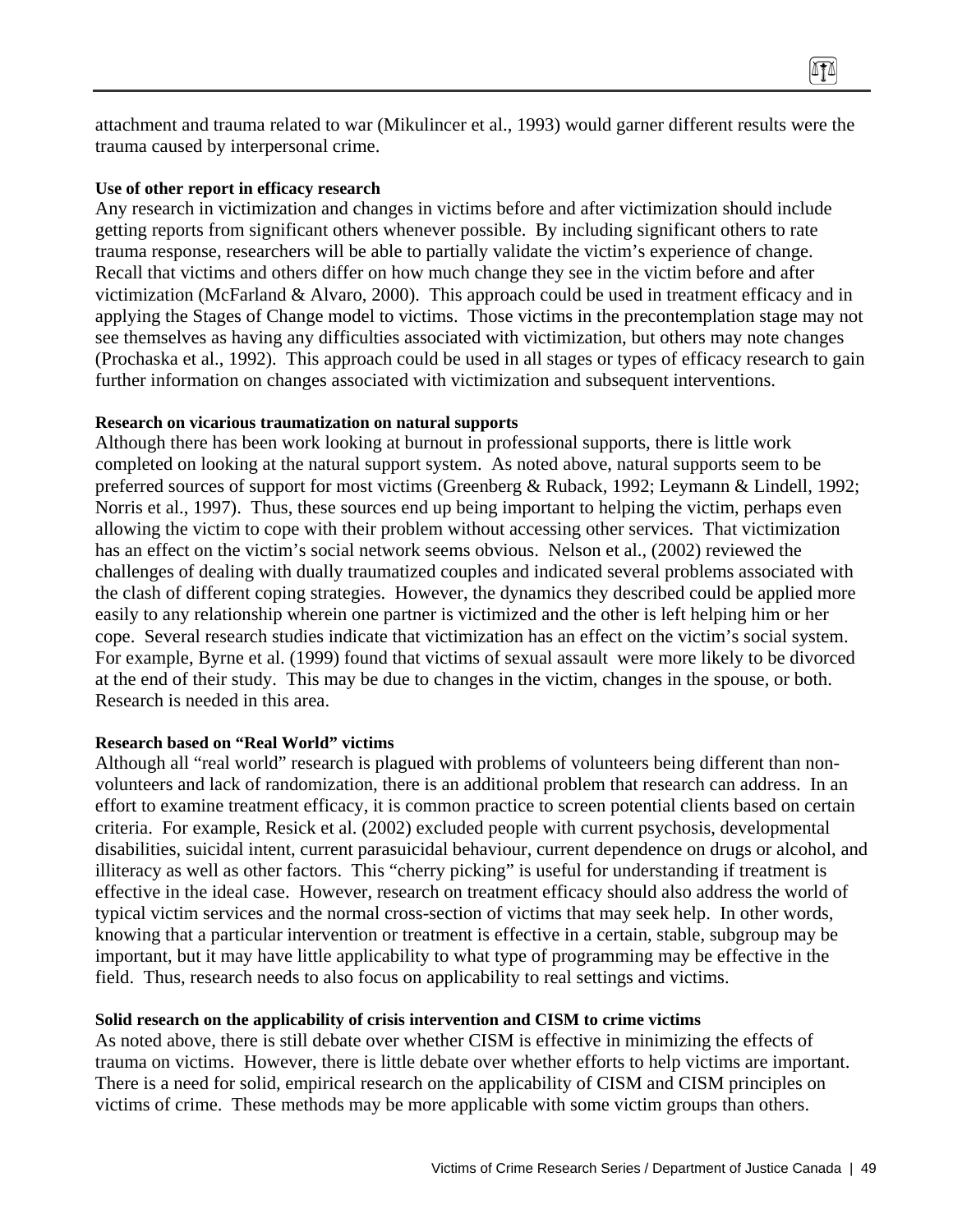However, the benefit of social support may mean that CISM, like other group interventions, can have a positive impact on all victims. A specific question that needs to be answered is whether dissociativeprone people are adversely affected by CISM.

Furthermore, given the beginnings of CISM in helping service deliverers, it would be useful to examine the utility of CISM in helping shelter workers, mental health worker, and criminal justice personnel in alleviating vicarious trauma. There appears to be some support for this application, but the evidence is not as firm as one would like.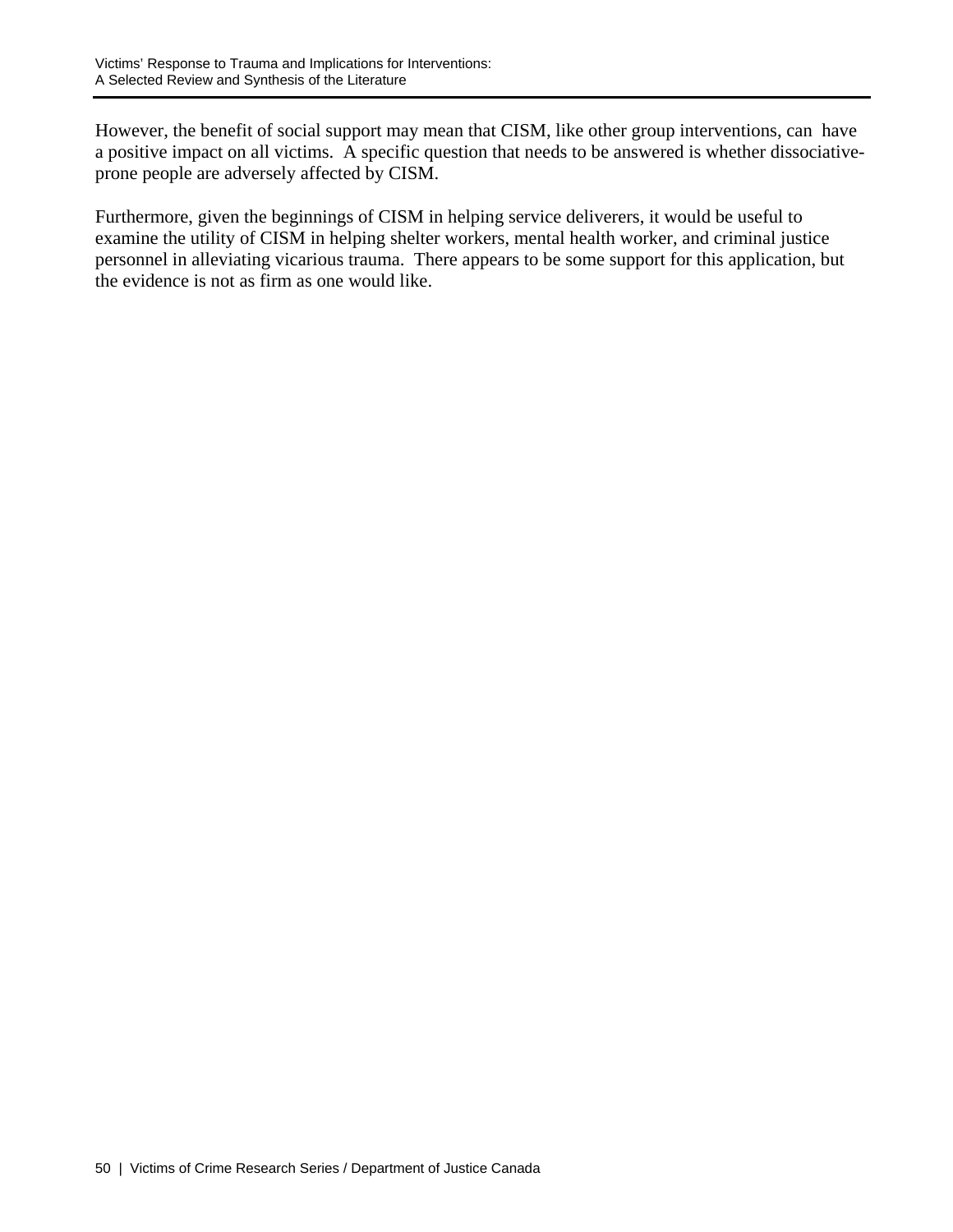n conclusion, it is apparent that victims undergo cognitive and emotional changes through the process of victimization. Research on treatment programs indicates that programs that focus on cognitive skills help victims reach a non-symptom status more quickly. However, other research shows that those who do not receive treatment may eventually catch up to treated groups. Thus, it is reasonable to assume that there are changes in cognitive elements and that the victim is faced with cognitive adjustment after victimization. Victims requiring services need to quickly access appropriate interventions to minimize the time they must cope with distress. However, clinicians must be mindful of the effects of crime victimization and take measures to respect victims and their wishes in a effort to minimize further distress. Matching clients to services could use severity as a guide, Critical Incident Stress Management may be useful initially and the Transtheoretical Model of Change may offer a way to direct victims to appropriate services. Unfortunately, much of this is conjecture as there is little research in the area. However, improvements in outcomes is a likely result if we better allocate resources to clients, matching service-deliverer, interventions and victims may help reduce the distress associated with victimization and intervention.  $\left[\begin{array}{c}\n\text{n c} \\
\text{prc} \\
\text{cog} \\
\text{shows}\n\end{array}\right]$ 

Despite the limitations of the literature in this area, certain recommendations can be made with relative confidence, especially if linked with a solid program evaluation element. Many of these interventions are cost-effective and could have profound impact on victim adjustment.

### *Recommendation 1: Improved research*

As noted above, research initiative with victims need to move beyond simple relationships and examine the process of change associated with victimization. Through an examination of how victims change cognitively, emotionally, behaviourally and socially, researchers and clinicians will gain insight into how to develop more effective programming. This also means that an empirically solid research program needs to be supported by the system.

## *Recommendation 2: Treatment matching*

Matching clients to services is a practical solution to restrictions in resources. Clients may graduate into and out of the system. The concern is that low-need clients are receiving too intensive an intervention, while high need clients are not receiving enough services. Research indicates that victims prefer and benefit from natural supports. Natural supports need to be seen as part of the continuum of treatment and that low need clients may benefit from minimal support and intervention, if they are taught to access these preferred support people. Similarly, high need clients would be able to access natural supports, while receiving more services to address their more severe symptoms and distress.

## *Recommendation 3: Development of a service continuum*

As noted in Recommendation 2, client matching could be beneficial. This requires a system of service delivery that matches client needs. Thus, the system should range from minimal services (educational development, information sessions) to peer support/professional support to targeted interventions and therapy. The victim could then enter the system through any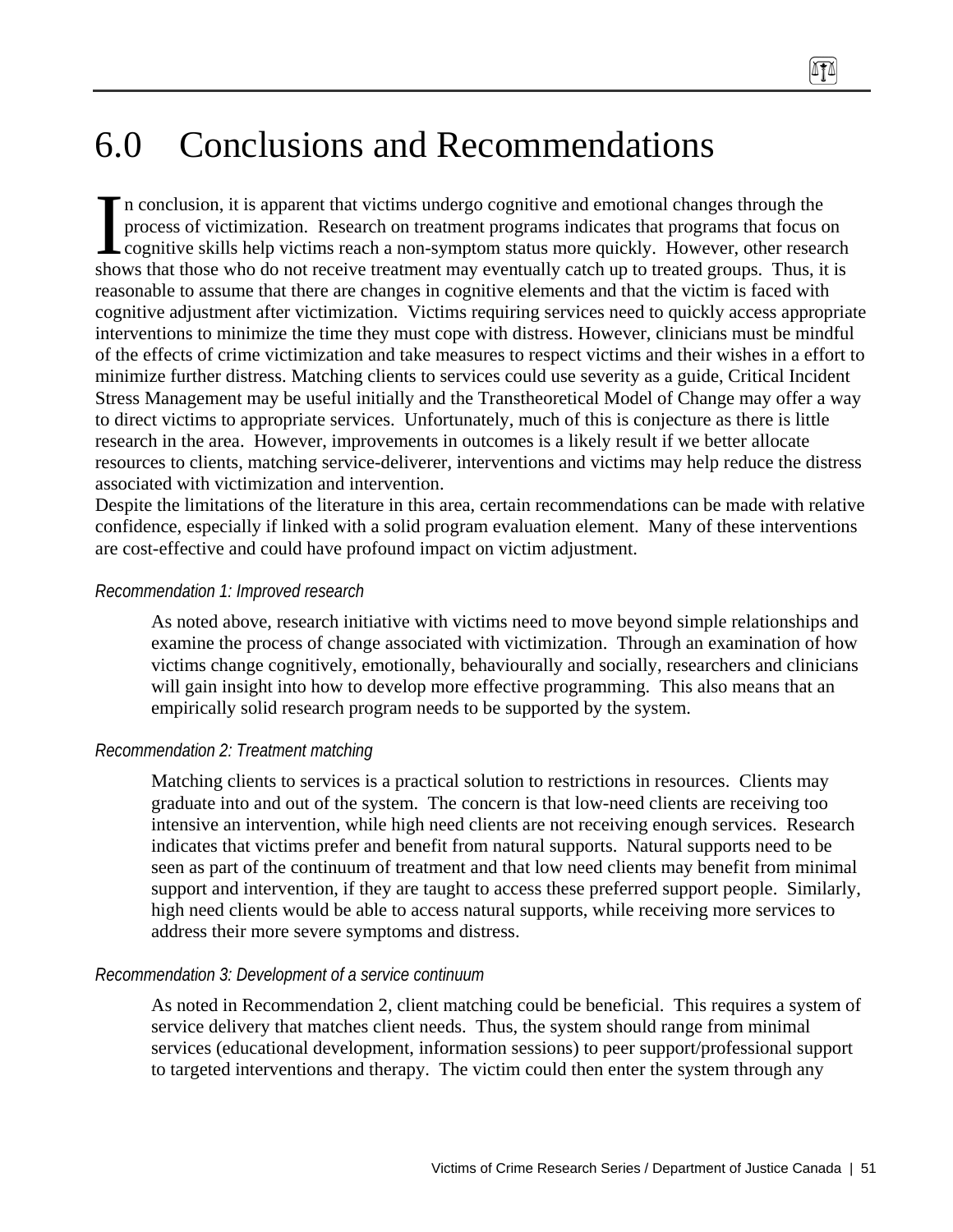means and quickly receive the level of service he or she requires. They could then move out of the system, reducing dependency and returning to their normal daily life.

### *Recommendation 4: Support of practical treatments*

Treatment initiatives should include practical, daily living elements to address victimization. These initiatives could focus on coping skills, emotions management, economic issues, practical planning, or other issues. Ideally, these treatments would be linked to supporting research and include a program evaluation component. However, the focus of any victim intervention must be to return the person to a state of reintegration as soon as possible. This is beneficial to the victim and cost-effective to the system.

### *Recommendation 5: Prevention of future victimization*

Given the consistent research finding that past victimization predicts future victimization, treatment initiatives should include training in avoiding future victimization. These interventions will likely need to focus on cognitive problem-solving skills building and improving appraisal skills. However, the potential positive effect of preventing future victimization should not be underestimated.

### *Recommendation 6: Support for Service-Deliverers/Natural Support*

Although beyond the scope of the current review, the issue of vicarious victimization and burnout was raised to illustrate that the victimization process also affects service-deliverers. It is likely that service-deliverers and natural supports experience cognitive, emotional, behavioural and social effects of dealing with victims. The system needs to work to support these people through education, provision of resources and effective supportive supervision/consultation. Through these efforts, the system should work better for victims and continue to improve.

## *Recommendation 7: Public Education and Policy Review*

As a preventative measure for future victims and to help supports to current victims, it would be useful to direct education and policy efforts to understanding the psychological effects of crime. Although it is understandable that crime victims get entangled in the medical and legal systems, it is very likely that minimal education and policy initiatives could help victims and supports track important psychological changes. Such efforts will help all concerned parties to quickly identify appropriate services. Further, victims and supports will be able to evaluate when such services are needed. This will not only alleviate distress but also reduce the strain on the professional support system as victims will truly access services they feel they require.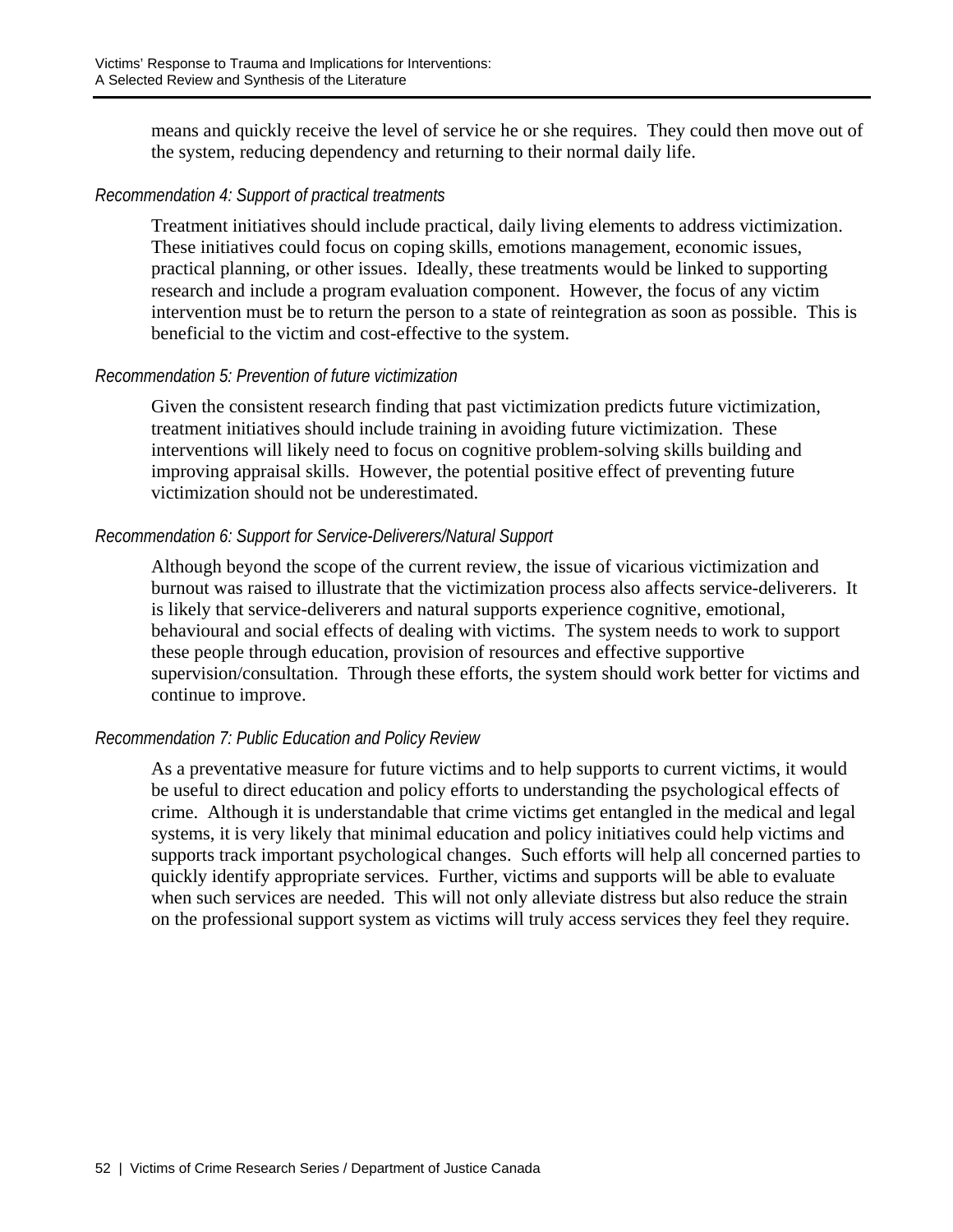In conclusion, the process of victimization can have profound psychological effects on the victim, his or her support network and society in general. These internal, cognitive and emotional changes need not be permanent to have a negative effect. Fortunately, there are many avenues that can be used to help understand victims and to use this understanding to develop responsive treatment and education initiatives. This review and synthesis should be viewed as an early step because of the sparse research in the area of cognitive changes and treatment matching for victims. However, the greater research areas reviewed give the author optimism that with some solid research, the area could be improved dramatically.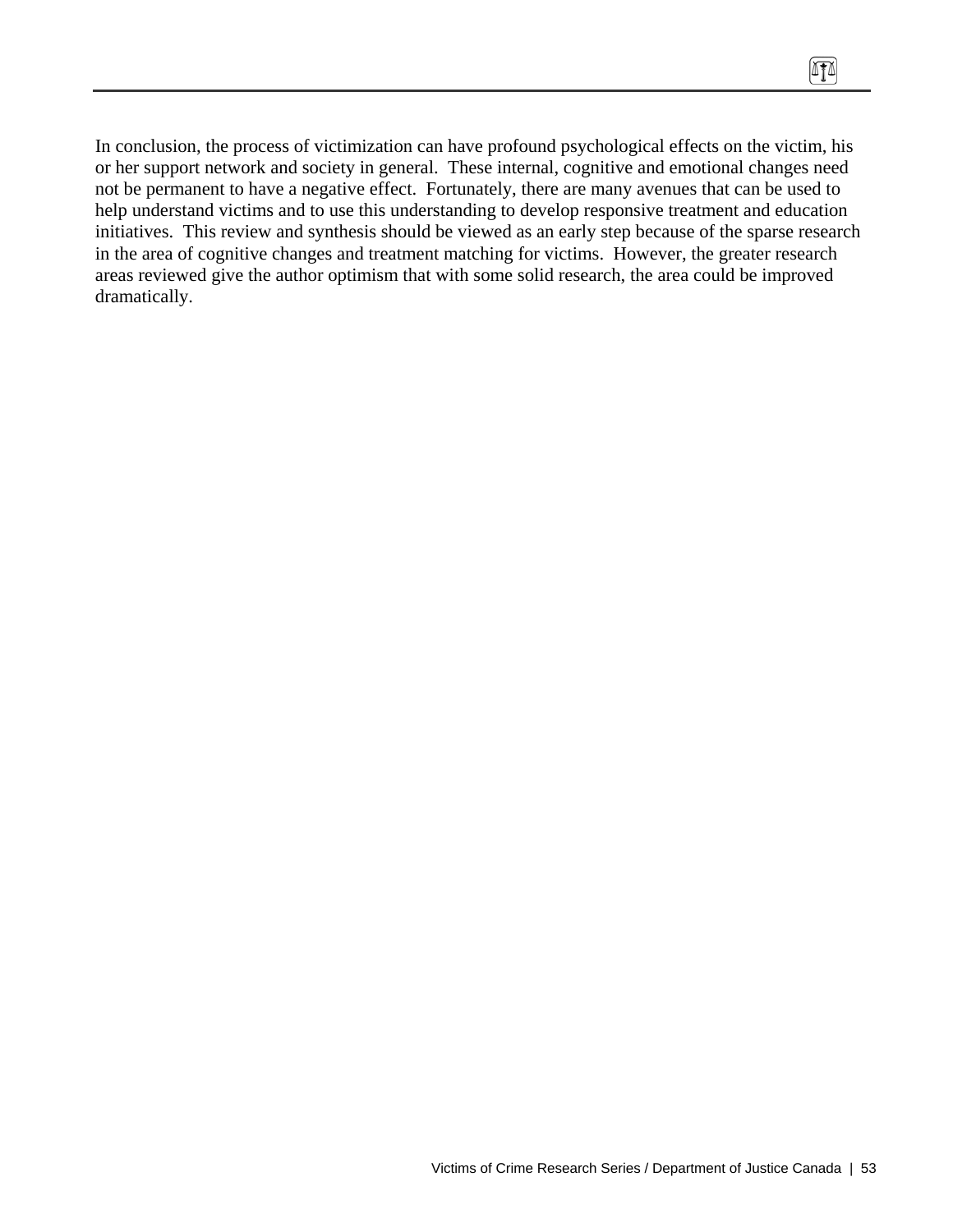# 7.0 References

Bandura, A. (1997). *Self-efficacy: The exercise of control*. New York: W. H. Freeman and Company.

Barling, J., Rogers, A. G. & Kelloway, E. K. (2000). Behind closed doors: In-home workers' experience of sexual harassment and workplace violence. *Journal of Occupational Health Psychology*, *6 (3)*, 255-269.

Brewin, C. R., Andrews, B. & Valentine, J. D. (2000). Meta-analysis of risk factors for posttraumatic stress disorder in trauma-exposed adults. *Journal of Consulting and Clinical Psychology*, *68 (5)*, 748-766.

Bronfman, E. T., Campis, L. B. & Koocher, G. P. (1998). Helping children to cope: clinical issues for acutely injured and medically traumatized children. *Professional Psychology: Research and Practice*, *29 (6)*, 574-581.

Brown, C. & O'Brien, K. M. (1998). Understanding stress and burnout in shelter workers. *Professional Psychology: Research and Practice, 29 (4)*, 1998, 383-385.

Brunet, A., Boyer, R., Weiss, D. S. & Marmar, C. R. (2001). The effects of initial trauma exposure on the symptomatic response to a subsequent trauma, *Canadian Journal of Behavioural Science*, *33 (2)*, 97-102.

Bryant, R A., Harvey, A. G., Guthrie, R. M. & Moulds, M. L. (2000). A prospective study of psychophysiological arousal, acute stress disorder, and posttraumatic stress disorder. *Journal of Abnormal Psychology*, *109 (2)*, 341-344.

Burlingame, G. M. & Layne, C. M. (2001). Group-based interventions for trauma survivors: Introduction to the special issue. *Group Dynamics*, *5 (4),* 243-245.

Byrne, C. A., Resnick, H. S., Kilpatrick, D. G., Best, C. L. & Saunders, B. E. (1999). The socio-economic impact of interpersonal violence on women. *Journal of Consulting and Clinical Psychology, 67 (3)*, 362-366.

Calhoun, K. S. & Atkeson, B. M (1991). Treatment of rape victims: Facilitating psychosocial adjustment. Toronto, ON: Pergamon Press.

Campbell, R., Sefl, T., Barnes, H. E., Ahrens, C. E., Wasco, S. M. & Zaragoza-Diesfeld, Y. (1999). Community services for rape survivors: enhancing psychological well-being or increasing trauma? *Journal of Consulting and Clinical Psychology*, *67 (6)*, 847-858.

Casarez-Levison, R. (1992). An empirical investigation of coping strategies used by victims of crime: Victimization redefined. In E. Viano (ed.) *Critical issues in victimology: International perspectives* (pp. 46- 57). New York: Springer Publishing Co.

Daley, S. E., Hammen, C. & Rao, U. (2000). Predictors of first onset and recurrence of major depression in young women during the 5 years following high school graduation. *Journal of Abnormal Psychology*, *109 (3)*, 525-533.

Davis, C. G., Nolen-Hoeksema, S. & Larson, J. (1998). Making sense of loss and benefiting from the experience: Two construals of meaning. *Journal of Personality and Social Psychology*, *75 (2)*, 561-574.

Dempsey, M. (2002). Negative coping as mediator in the relation between violence and outcomes: Inner-city African American youth. *American Journal of Orthopsychiatry*, *72 (1)*, 102-109.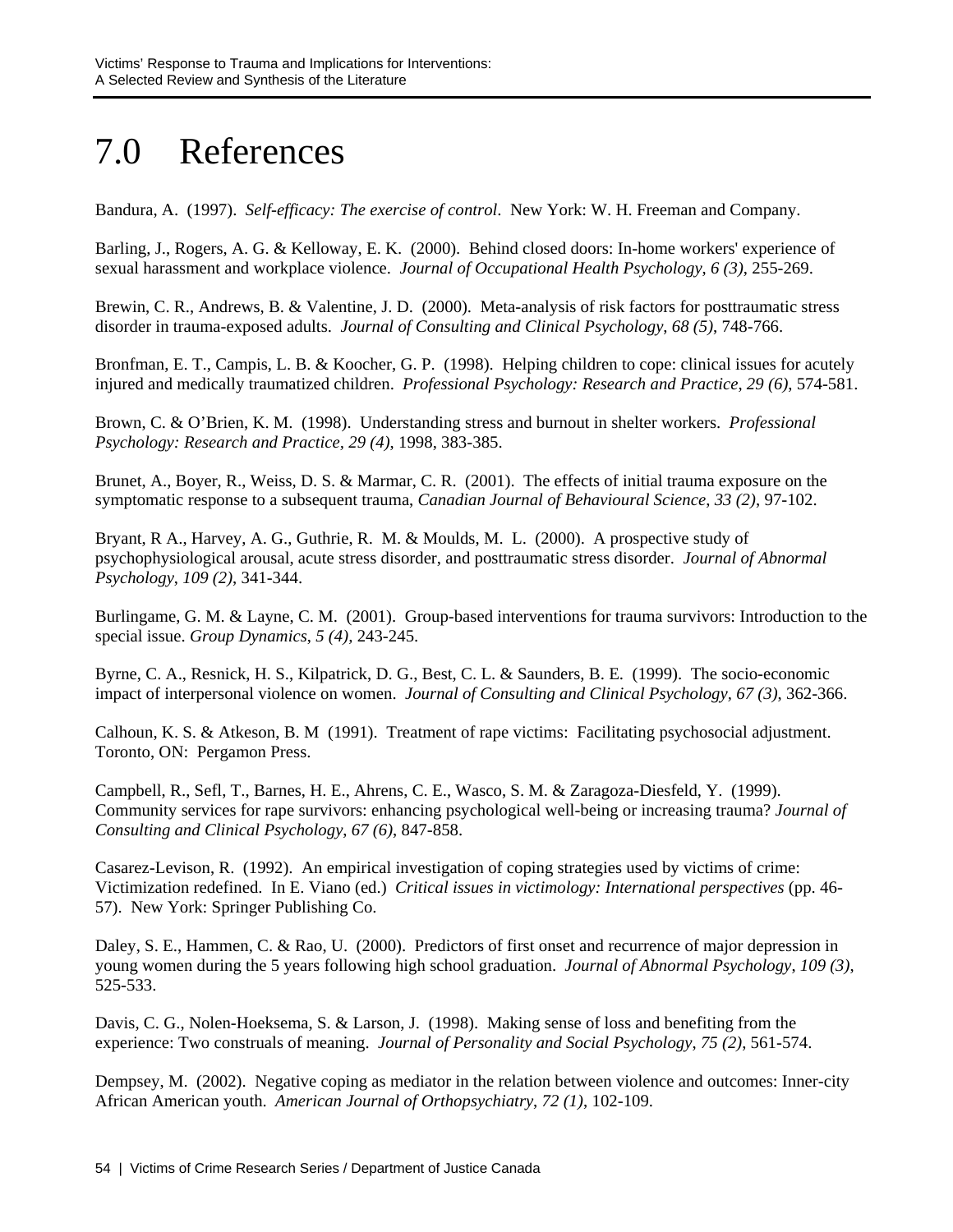Everly, G. S., Flannery, R. B. & Mitchell, J. T. (2000). Critical Incident Stress Management (CISM): a review of the literature. *Aggression and Violent Behavior*, *5*, 23-40.

Foa, E. B., Hearst-Ikeda, D. E. & Perry, K. (1995). Evaluation of a brief cognitive-behavioral for the prevention of PTSD in recent assault victims. Journal of Consulting a Clinical Psychology, 63, 948-955.

Foy, D. W., Eriksson, C. B. & Trice, G. A. (2001). Introduction to group interventions for trauma survivors. *Group Dynamics*, *5 (4)*, 246-251.

Frank, E., Anderson, B., Stewart, B.D., Dancu, C., Hughes, C., & West, D. (1988). Immediate and delayed treatment of rape victims. In R. A. Prentky & V. L. Quinsey (Eds.), *Human sexual aggression: Current perspectives. Annals of the New York Academy of Sciences (Vol. 528, pp. 296-309).* New York, NY: New York Academy of Sciences.

Gilboa-Schechtman, E. & Foa, E. B. (2001). Patterns of recovery from trauma: The use of intraindividual analysis. *Journal of Abnormal Psychology, 110 (3)*, 392-400.

Gorman, W. (2001). Refugee survivors of torture: Trauma and treatment. *Professional Psychology: Research and Practice, 32 (5)*, 443-451.

Greenberg, M. S. & Ruback, R. B. (1992). *After the crime: Victim decision making*. New York: Plenum Press.

Grosch, W. N. & Olsen, D. C. (1994). *When helping starts to hurt: A new look at burnout among psychotherapists*. New York: W. W. Norton & Company.

Hagemann, O. (1992). Victims of violent crime and their coping processes. In E. Viano (ed.), *Critical issues in victimology: International perspectives* (pp. 58-67). New York: Springer Publishing Co.

Harvey, A. G. & Bryant, R. A. (2002). Acute Stress Disorder: A synthesis and critique. *Psychological Bulletin*, *128 (6)*, 886-902.

Holman, E. A. & Silver, R. C. (1998). Getting "stuck" in the past: Temporal orientation and coping with trauma. *Journal of Personality and Social Psychology, 74 (5)*, 1146-1163.

Jacobs, U. & Iacopino, V. (2001). Torture and its consequences: a challenge to clinical neuropsychology. *Professional Psychology: Research and Practice*, *32 (5)*, 458-464.

Kenardy, J. (2000). The current status of psychological debriefing: It may do more harm than good. *British Medical Journal, 321*, 1032-1033.

Kliewer, W., Murrelle, L. Mejia, R., Torres de G., Y. & Angold, A. (2001). Exposure to violence against a family member and internalizing symptoms in Colombian adolescents: The protective effects of family support. *Journal of Consulting and Clinical Psychology*, *69 (6)*, 971-982

Koraleski, S. F. & Larson, L. M. (1997). A partial test of the transtheoretical model in therapy with adult survivors of childhood sexual abuse. *Journal of Counseling Psychology*, *44 (3)*, 302-306.

Lawson, D. M. (2001). The development of abusive personality: A trauma response. *Journal of Counseling and Development, 79 (4)*, 505-509.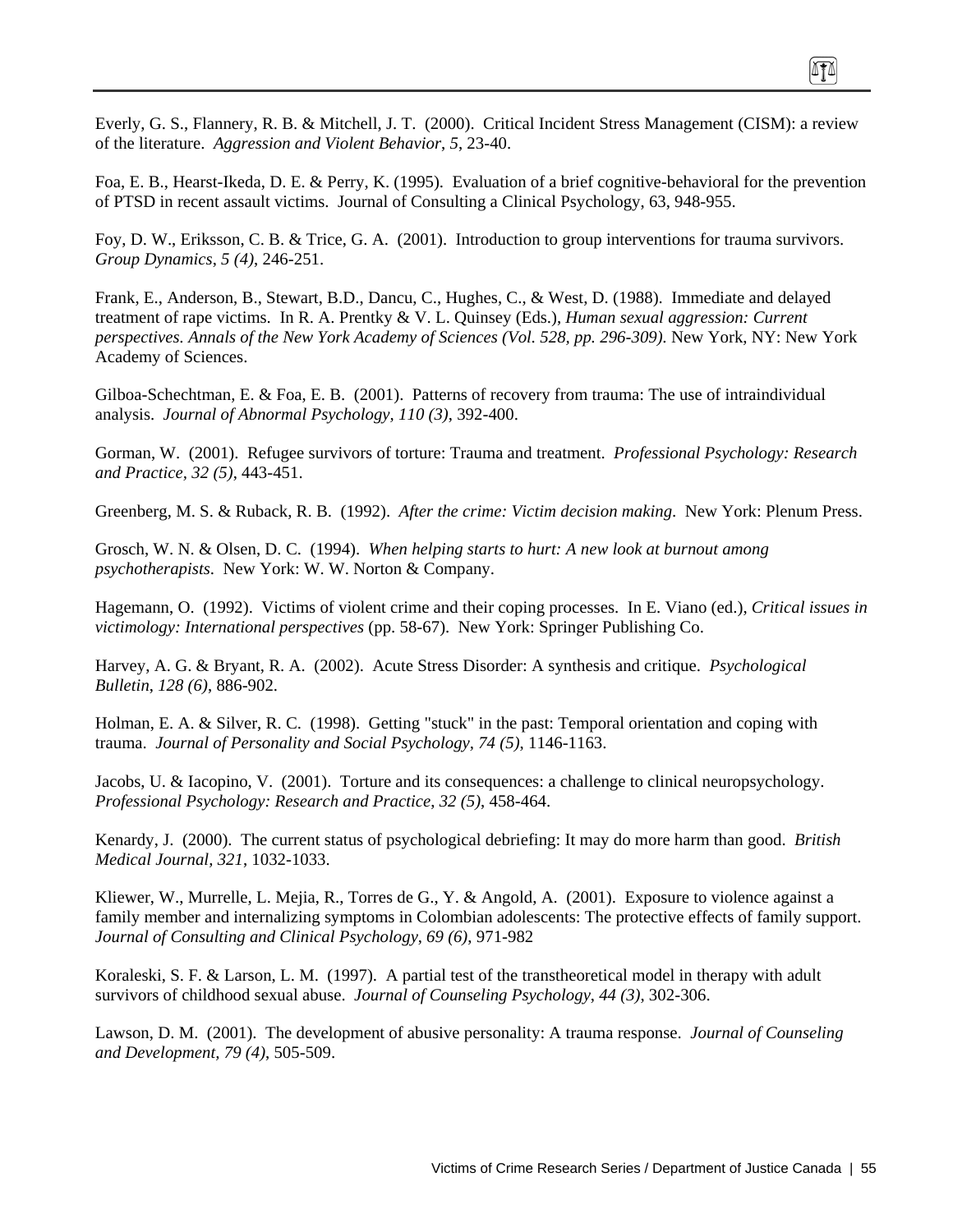Layne C. M., Pynoos, R. S., Saltzman, W. R., Arslanagic, B, Savjak, N., Popovic, T., Durakovic, E., Music, M., Campara, N., Djapo, N. & Houston, R. (2001). Trauma/Grief-Focused Group Psychotherapy: School-Based Postwar Intervention With Traumatized Bosnian Adolescents. *Group Dynamics, 5 (4)*, 277-290.

Levendosky, A. A. & Graham-Bermann, S. A. (2000). Behavioral observations of parenting in battered women. *Journal of Family Psychology*. *14 (1)*, 80-94.

Leymann, H & Lindell, J. (1992). Social support after armed robbery in the workplace. InE. Viano (ed.), *The Victimology Handbook: Research findings, treatment, and public policy* (pp. 285-304). New York: Garland Publishing Inc.

Litz, B. T., Orsillo, S. M. & Weathers. F. (2000). Emotional processing in posttraumatic stress disorder. *Journal of Abnormal Psychology*, *109 (1)*, 26-39.

Martínez-Taboas, A. & Bernal, G. (2000). Dissociation, psychopathology, and abusive experiences in a nonclinical Latino university student group. *Cultural Diversity and Ethnic Minority Psychology*, *6(1)*, 32-41.

McFarland, C. & Alvaro, C. (2000). The impact of motivation on temporal comparisons: Coping with traumatic events by perceiving personal growth. *Journal of Personality and Social Psychology, 79 (3),* 327-343.

Merrill, L. L., Thomsen, C. J., Sinclair, B. B., Gold, S. R. & Milner, J. S. (2001). Predicting the impact of child sexual abuse on women: The role of abuse severity, parental support, and coping strategies. *Journal of Consulting and Clinical Psychology, 69 (6),* 992-1006.

Messman, T. L. & Long, P. L. (1996). Child sexual Abuse and its relationship to revictimization in adult women: A review. *Clinical Psychology Review, 16(5),* 397-420.

Mezy, G. (1988). Reactions to rape: Effect, counselling and the role of health professionals. In M. Maguire & J. Pointing (eds.). *Victims of crime: A new deal* (pp. 66-73). Milton Keyes: Open University Press.

Mikulincer, M., Florian, V. & Weller, A. (1993). Attachment styles, coping strategies, and posttraumatic psychological distress: The impact of the Gulf War in Israel. *Journal of Personality and Social Psychology, 64 (5),* 817-826.

Morera, O. F., Johnson, T. P., Parsons, J., Warnecke, R. B., Freels, S., Crittenden, K. S. & Flay, B. R. (1998). The measure of stage of readiness to change: some psychometric considerations. *Psychological Assessment, 10 (2),* 182-186.

Moriarty, L. J. & Earle, J. G. (1999). An analysis of services for victims of marital rape: a case study. *Journal of Offender Rehabilitation, 29(3/4),* 171-181.

Nelson, B. S., Wangsgaard, S., Yorgason, J., Higgins Kessler, M. & Carter-Vassol, E. (2002). Single- and dual-trauma couples: Clinical observations of relational characteristics and dynamics. *American Journal of Orthopsychiatry, 72 (1),* 58-69.

Nishith, P., Mechanic, M. B. &. Resick, P. A. (2000). Prior interpersonal trauma: The contribution to current PTSD symptoms in female rape victims. *Journal of Abnormal Psychology, 109 (1)*, 20-25.

Nishith, P., Resick, P. A., Griffin, M. G. (2002). Pattern of change in prolonged exposure and cognitiveprocessing therapy for female rape victims with posttraumatic stress disorder. *Journal of Consulting and Clinical Psychology, 70 (4)*, 880-886.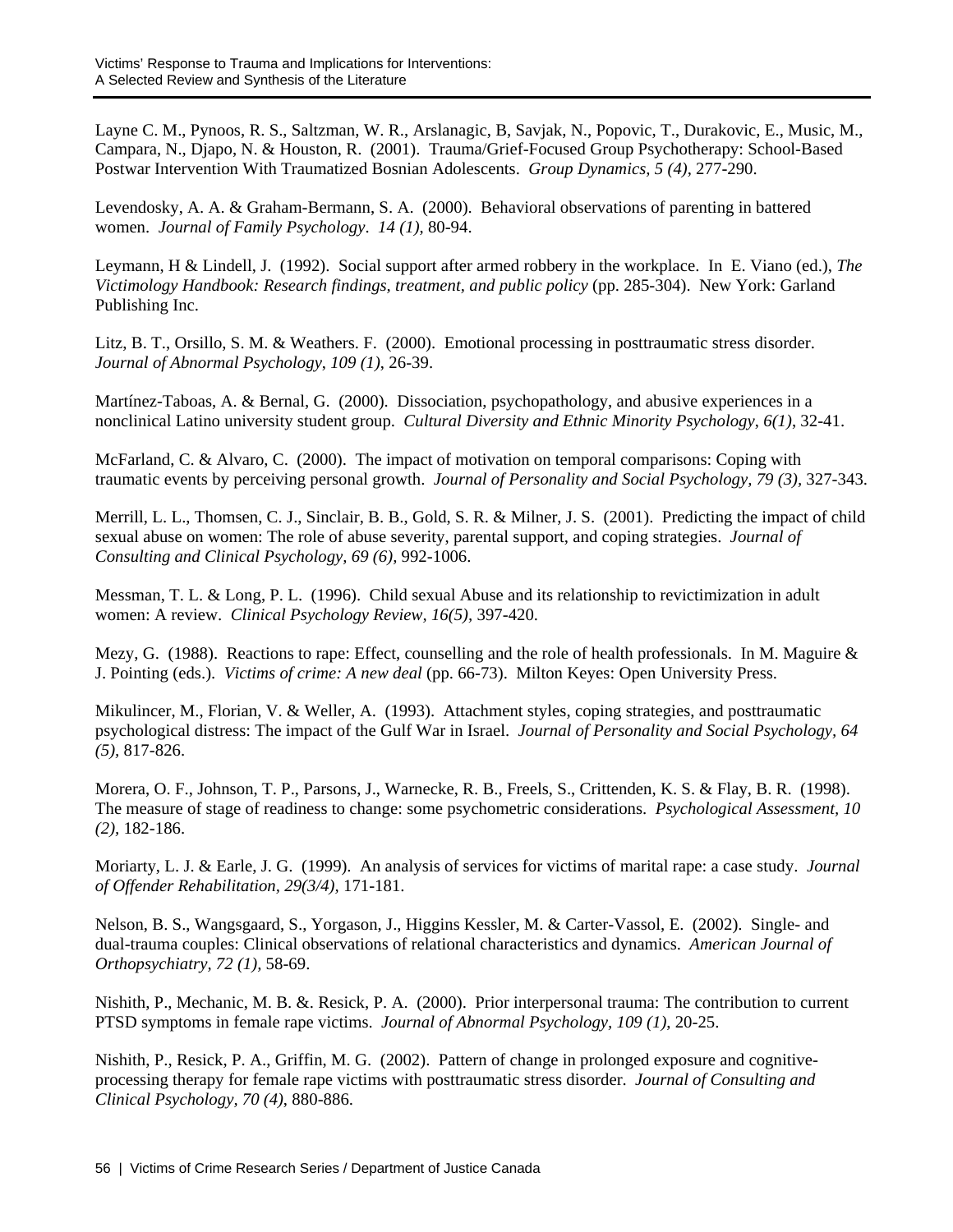Nolen-Hoeksema, S. & Davis, C. G. (1999). "Thanks for Sharing That": Ruminators and their social support networks. *Journal of Personality and Social Psychology, 77 (4)*, 801-814.

Norris, F. H., Kaniasty, K. & Thompson, M. P. (1997). The psychological consequences of crime: Findings from a longitudinal population-based studies. In R. C. Davis, A. J. Lurigo and W. G. Skogan (eds), Victims of Crime, 2nd ed. (pp. 146-166). Thousand Oaks, CA: Sage Publications:.

Norris, F. H., Perilla, J. L. & Murphy, A. D. (2001). Postdisaster stress in the United States and Mexico: A cross-cultural test of the multicriterion conceptual model of posttraumatic stress disorder. *Journal of Abnormal Psychology, 110 (4),* 553-563.

Ozer, E. J., Best, S. R., Lipsey, T. L. & Weiss, D. S. (2003). Predictors of posttraumatic stress disorder and symptoms in adults: A meta-analysis. *Psychological Bulletin*, *129(1),* 52-73.

Prochaska, J. O., DiClemente, C. C. & Norcross, J. C. (1992). In search of how people change: Applications to addictive behaviors. *American Psychologist, 47(9),* 1102-1114.

Prochaska, J. O., Velicer, W. F., Rossi, J. S., Goldstein, M. G., Marcus, B. H., Rakowski, W., Fiore, C., Harlow, L. L., Redding, C. A, Rosenbloom, D. & Rossi, S. R. (1994). Stages of change and decisional balance for 12 problem behaviors. *Health Psychology, 13 (1),* 39-46.

Resick, P. A., Nishith, P., Weaver, T. L., Astin, M. C. & Feuer, C. A. (2002). A comparison of cognitiveprocessing therapy with prolonged exposure and a waiting condition for the treatment of chronic posttraumatic stress disorder in female rape victims. *Journal of Consulting and Clinical Psychology, 70(4),* 867-879.

Resick, P. A. & Schnicke, M. K. (1993). Cognitive Processing Therapy for rape victims: A treatment manual. Newbury Park, CA: Sage.

Rogers, K. & Kelloway, E. K. (1997). Violence at work: Personal and organizational outcomes*. Journal of Occupational Health Psychology*, *2(1)*, 63-71.

Rosen, C. S. (2000). Is the sequencing of change processes by stage consistent across health problems? A meta-analysis. *Health Psychology*, *19(6)*, 593-604.

Ruscio, A. M., Ruscio, J. & Keane, T. M. (2002). The latent structure of Posttraumatic Stress Disorder: A taxometric investigation of reactions to extreme stress. *Journal of Abnormal Psychology*, *111(2)*, 290-301.

Smith, K. J., Subich, L. M. & Kalodner, C. (1995). The transtheoretical model's stages and processes of change and their relation to premature termination. *Journal of Counseling Psychology*, *42 (1)*, 34-39.

Stillwell, A. M. & Baumeister, R. F. (1997). The construction of victim and perpetrator memories: Accuracy and distortion in role-based accounts. *Personality and Social Psychology Bulletin, 23(11),* 1157-1172.

Thompson, M. (2000). Life after rape: A chance to speak? *Sexual and Relationship Therapy, 15(4)*, 325-343.

Thompson, M. P., Kaslow, N. J., Short, L. M. & Wyckoff, S. (2002). The mediating roles of perceived social support and resources in the self-efficacy-suicide attempts relation among African American abused women. *Journal of Consulting and Clinical Psychology, 70 (4),* 942-949.

Turner, A. L. (2000). Group treatment of trauma survivors following a fatal bus accident: Integrating theory and practice. *Group Dynamics, 4 (2),* 139-149.